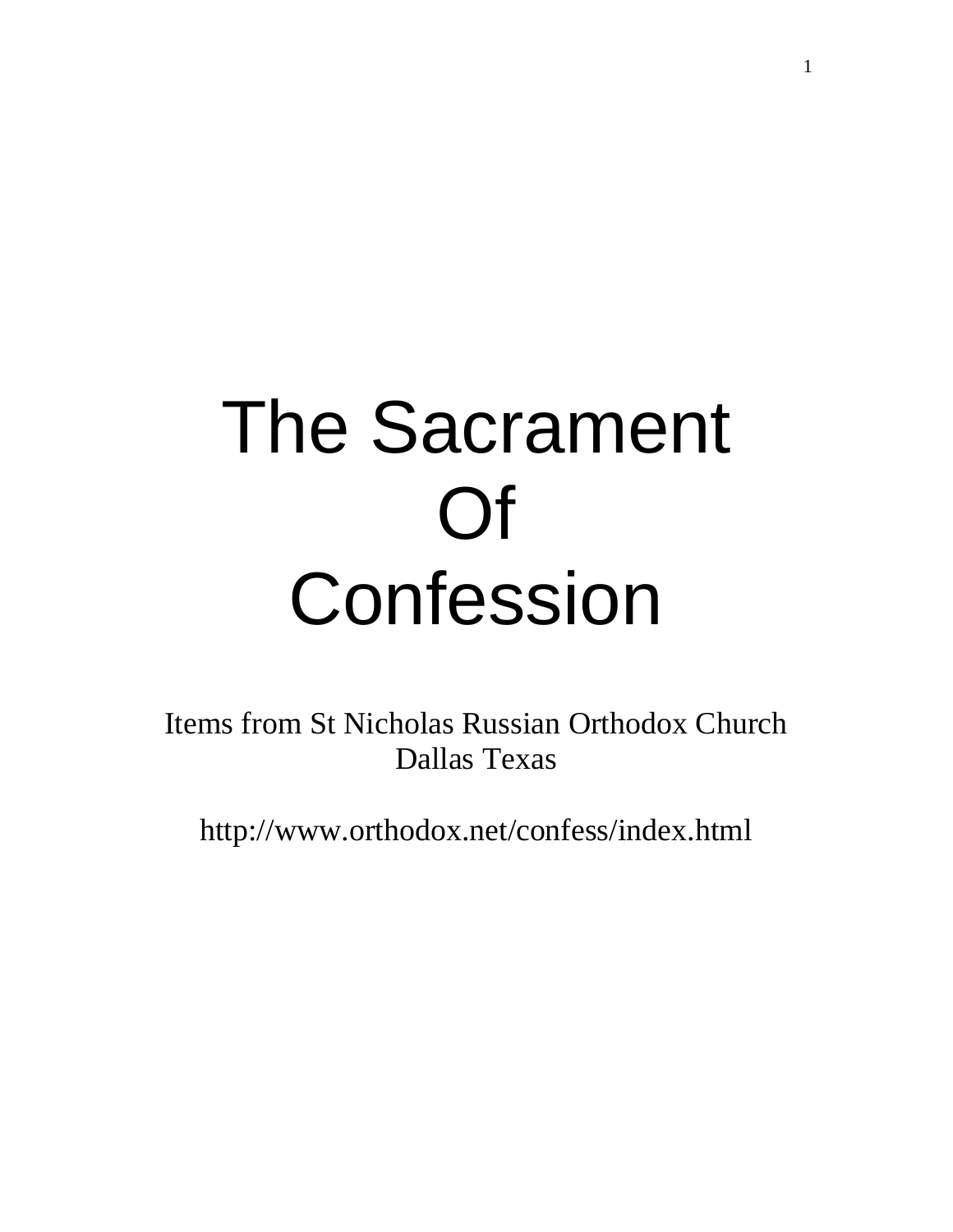| PREPARING FOR CONFESSION 3                                |  |
|-----------------------------------------------------------|--|
|                                                           |  |
|                                                           |  |
|                                                           |  |
|                                                           |  |
|                                                           |  |
|                                                           |  |
|                                                           |  |
|                                                           |  |
|                                                           |  |
| EXAMPLES OF CONFESSIONS  18                               |  |
|                                                           |  |
|                                                           |  |
|                                                           |  |
|                                                           |  |
|                                                           |  |
|                                                           |  |
|                                                           |  |
|                                                           |  |
| AN ORTHODOX CONFESSION WHICH LEADS THE INWARD MAN TO      |  |
| HUMILITY                                                  |  |
|                                                           |  |
|                                                           |  |
|                                                           |  |
|                                                           |  |
|                                                           |  |
|                                                           |  |
| LESSONS FROM THE FATHERS - On Confession of One's Sins 41 |  |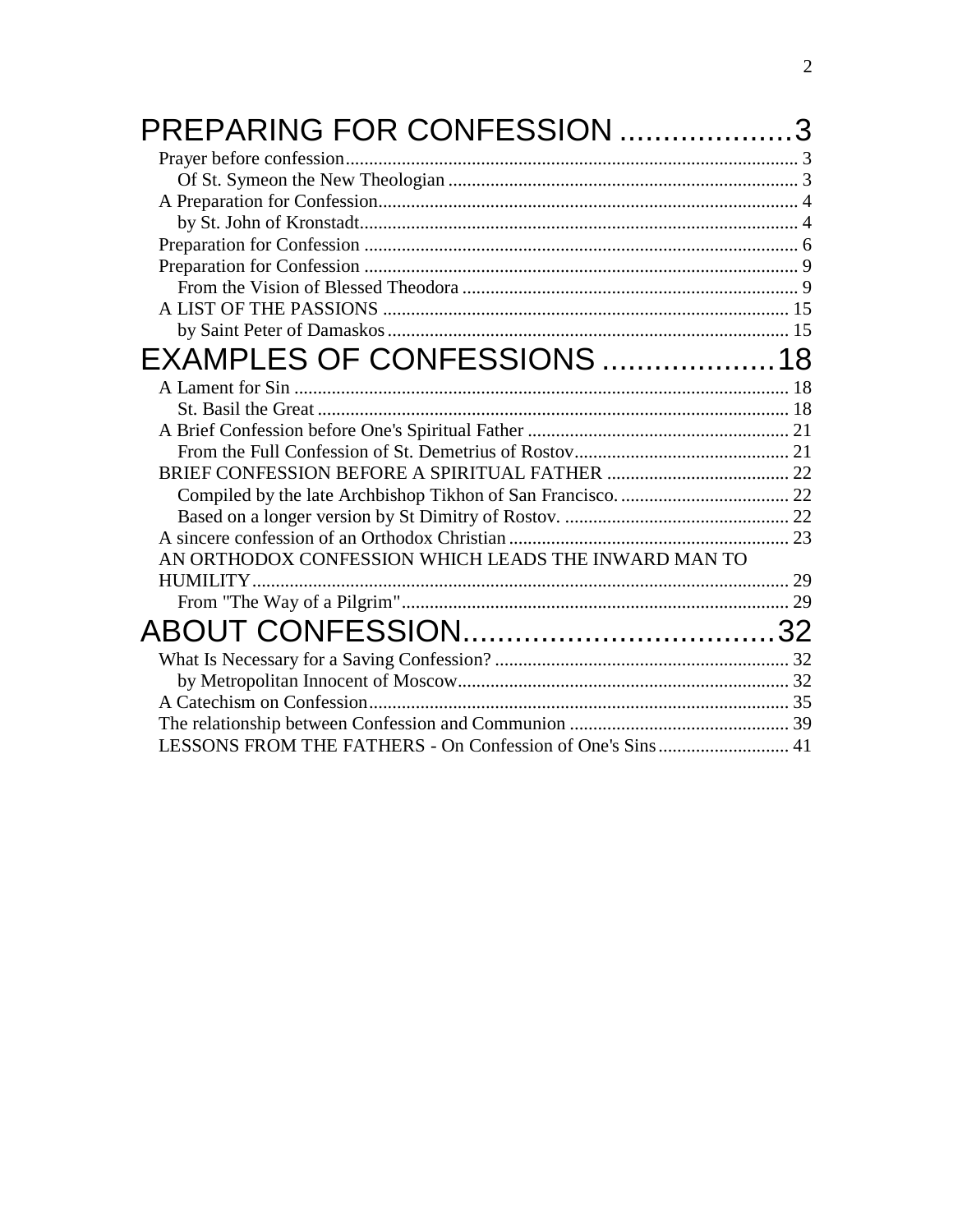## <span id="page-2-0"></span>**PREPARING FOR CONFESSION**

### <span id="page-2-1"></span>**Prayer before confession**

#### <span id="page-2-2"></span>**Of St. Symeon the New Theologian**

O God and Lord of all! Who hath the power over every breath and soul, the only One able to heal me, hearken unto the prayer of me, the wretched one, and, having put him to death, destroy the serpent nestling within me by the decent of the All-Holy and Life-Creating Spirit. And vouchsafe me, poor and naked of all virtue, to fall with tears at the feet of my spiritual father, and call his holy soul to mercy, to have mercy on me. And grant, O Lord, unto my heart humility and good thoughts, becoming a sinner, who hath consented to repent unto Thee, and do not abandon unto the end the one soul, which hath united itself unto Thee and hath confessed Thee, and instead of all the world hath chosen Thee and hath preferred Thee. For Thou knowest, O Lord, that I want to save myself, and that my evil habit is an obstacle. But all things are possible unto Thee, O Master, which are impossible for man. Amen.

Translated from the Russian by Priest Viatcheslav Davidenko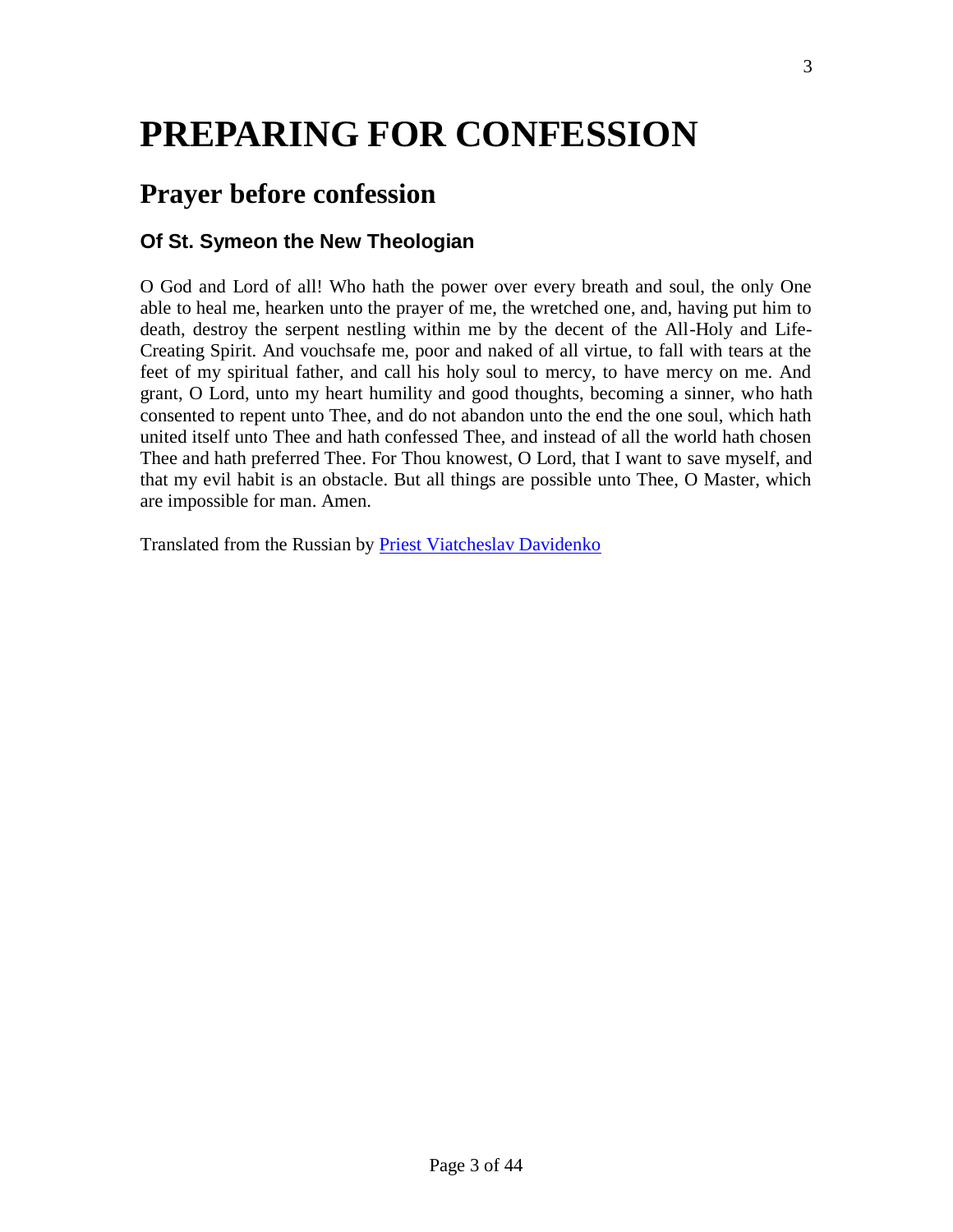## <span id="page-3-0"></span>**A Preparation for Confession**

#### <span id="page-3-1"></span>**by St. John of Kronstadt**

I, a sinful soul, confess to our Lord God and Savior Jesus Christ, all of my evil acts which I have done, said or thought from baptism even unto this present day.

I have not kept the vows of my baptism, but have made myself unwanted before the face of God.

I have sinned before the Lord by lack of faith and by doubts concerning the Orthodox Faith and the Holy Church; by ungratefulness for all of God's great and unceasing gifts; His long-suffering and His providence for me, a sinner; by lack of love for the Lord, as well as fear, through not fulfilling the Holy Commandments of God and the canons and rules of the Church.

I have not preserved a love for God and for my neighbor nor have I made enough efforts, because of laziness and lack of care, to learn the Commandments of God and the precepts of the Holy Fathers.

I have sinned: by not praying in the morning and in the evening and in the course of the day; by not attending the services or by coming to Church only half-heartedly, lazily and carelessly; by conversing during the services, by not paying attention, letting my mind wander and by departure from the Church before the dismissal and blessing.

I have sinned by judging members of the clergy.

I have sinned by not respecting the Feasts, breaking the Fasts, and by immoderation in food and drink.

I have sinned by self-importance, disobedience, willfulness, self-righteousness, and the seeking of approval and praise.

I have sinned by unbelief, lack of faith, doubts, despair, despondency, abusive thoughts, blasphemy and swearing.

I have sinned by pride, a high opinion of my self, narcissism, vanity, conceit, envy, love of praise, love of honors, and by putting on airs.

I have sinned: by judging, malicious gossip, anger, remembering of offenses done to me, hatred and returning evil for evil; by slander, reproaches, lies, slyness, deception and hypocrisy; by prejudices, arguments, stubbornness, and an unwillingness to give way to my neighbor; by gloating, spitefulness, taunting, insults and mocking; by gossip, by speaking too much and by empty speech.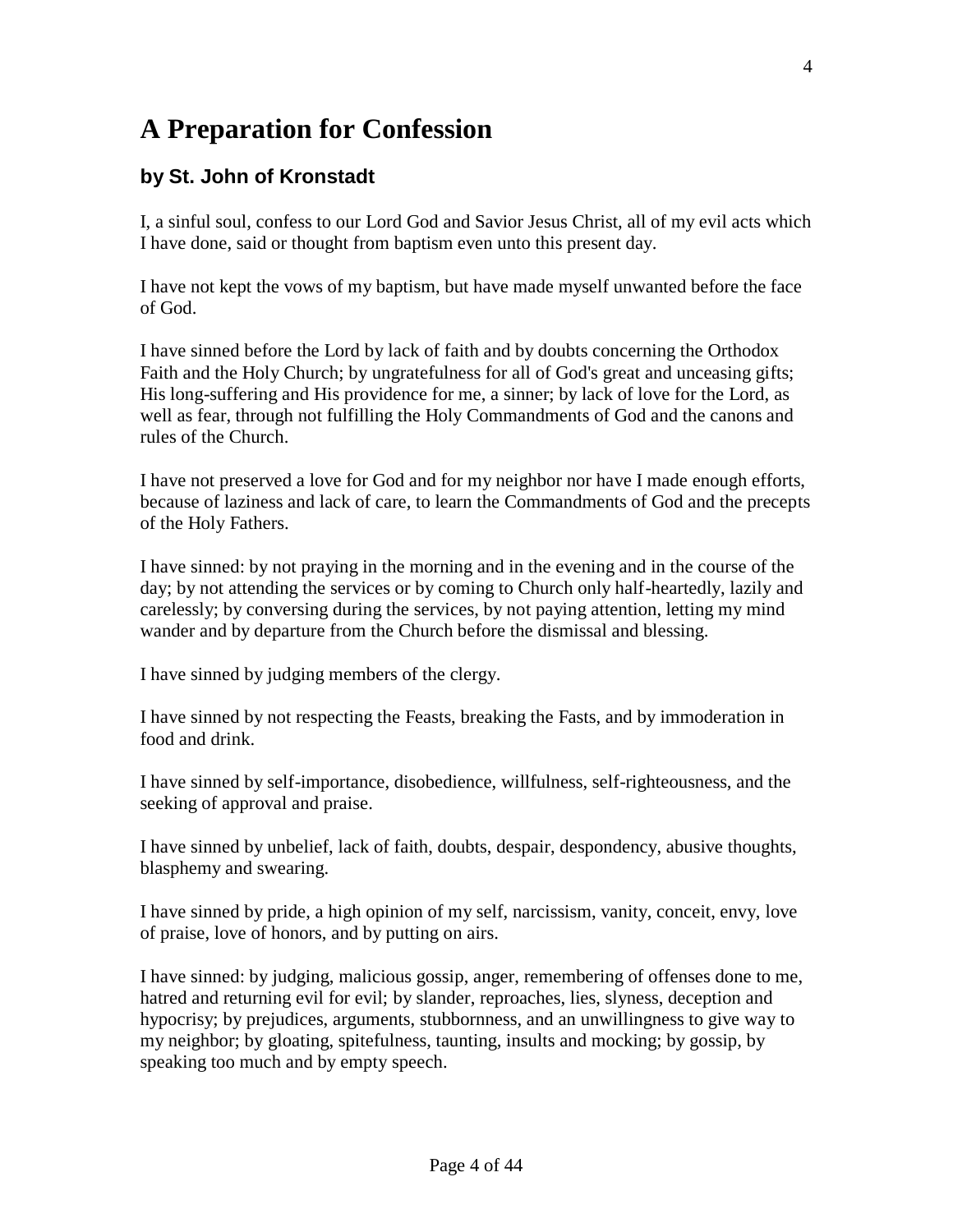I have sinned by unnecessary and excessive laughter, by reviling and dwelling upon my previous sins, by arrogant behavior, insolence and lack of respect.

I have sinned by not keeping my physical and spiritual passions in check, by my enjoyment of impure thoughts, licentiousness and unchastity in thoughts, words and deeds.

I have sinned by lack of endurance towards my illnesses and sorrows, a devotion to the comforts of life and by being too attached to my parents, children, relatives and friends.

I have sinned by hardening my heart, having a weak will and by not forcing myself to do good.

I have sinned by miserliness, a love of money, the acquisition of unnecessary things and immoderate attachment to things.

I have sinned by self-justification, a disregard for the admonitions of my conscience and failing to confess my sins through negligence or false pride.

I have sinned many times by my Confession: belittling, justifying and keeping silent about sins.

I have sinned against the Most-holy and Life-creating Mysteries of the Body and Blood of our Lord by coming to Holy Communion without humility or the fear of God.

I have sinned in deed, word and thought, knowingly and unknowingly, willingly and unwillingly, thoughtfully and thoughtlessly, and it is impossible to enumerate all of my sins because of their multitude. But I truly repent of these and all others not mentioned by me because of my forgetfulness and I ask that they be forgiven through the abundance of the Mercy of God.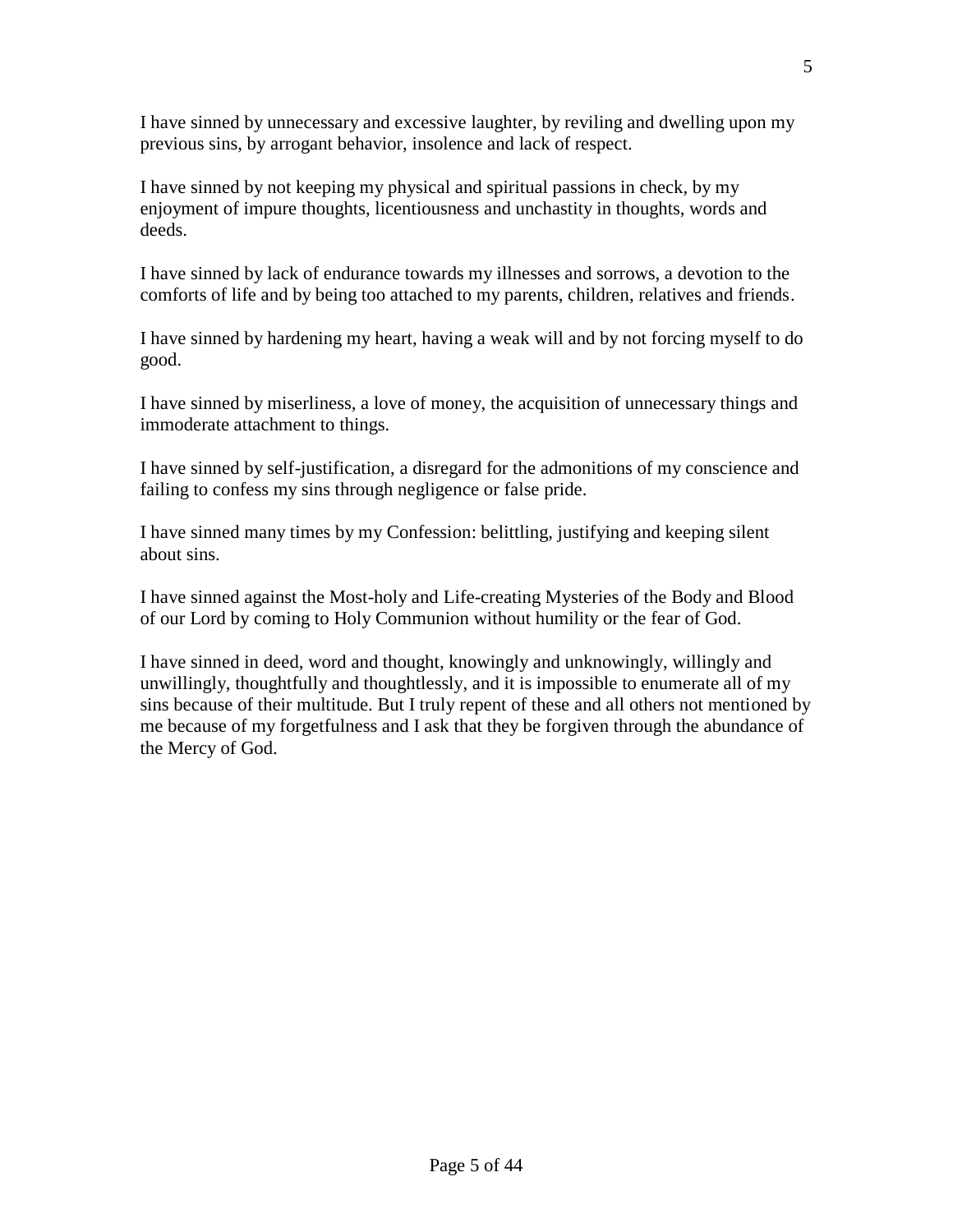### <span id="page-5-0"></span>**Preparation for Confession**

Here are some aids in preparing for her confession and I found in my files the following which I have given to parishioners at times to help them prepare. This comes from no single source but is drawn from a number of places.

#### **THE TEN COMMANDMENTS**

- 1. Thou shalt have no other gods before Me.
- 2. Thou shalt not make any graven image, or bow down before any creation in heaven or on earth.
- 3. Thou shalt not take the name of the Lord in vain.
- 4. Remember the Sabbath day and keep it holy.
- 5. Honor thy father and thy mother.
- 6. Thou shalt not kill.
- 7. Thou shalt not commit adultery.
- 8. Thou shalt not steal.
- 9. Thou shalt not bear false witness against thy neighbor.
- 10. Thou shalt not covet that which is thy neighbors.

#### **COMMANDMENTS OF THE CHURCH**

- 1. To abstain for servile work on Sundays and Holy Days.
- 2. To attend Divine Liturgy on Sundays and Holy Days.
- 3. To fast and to abstain on the days appointed by the Church.
- 4. To confess our sins and to receive the Holy Mysteries at least
- 5. once a year.
- 6. Not to solemnize marriage at forbidden times.
- 7. To pray to God every day, especially at morning and evening.

#### **SEVEN DEADLY SINS**

- 1. Pride
- 2. Covetousness
- 3. Lust
- 4. Anger
- 5. Gluttony
- 6. Envy
- 7. Sloth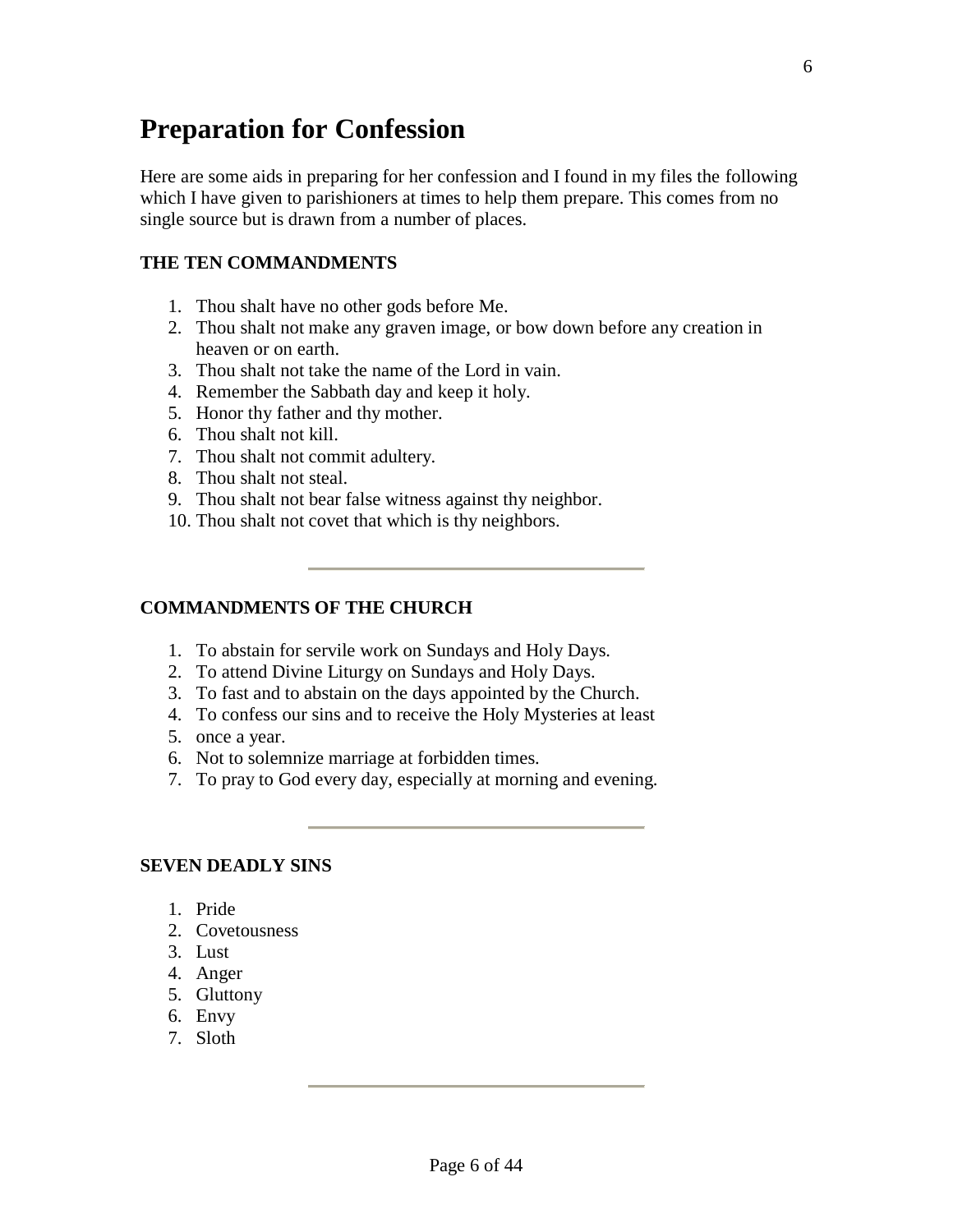#### **ACCESSORIES TO SIN**

By counseling, by commanding, by consenting, by provoking another to sin; by praise of flattery, by concealment, by silence, or by defending that which is wrong.

#### **QUESTIONS TO ASK YOURSELF TO PREPARE FOR CONFESSION**

- Have you prayed to God upon rising and before eating and sleeping?
- During prayer were you distracted by other thoughts?
- Did you make the sign of the Cross carelessly?
- Have you attended Church services regularly?
- When in Church, have you been inattentive, laughed or talked
- unnecessarily?
- Have you used the name of the Lord in swearing or in a joking
- $\bullet$  way?
- Have you sworn or murmured against God?
- Have you been ashamed to make the sign of the Cross in front
- of others?
- Have you attended parties, movies, etc. during the hours of
- Church services?
- Have you failed to keep the fast or other rules of the Church?
- Have you believed in astrology, superstitions, fortune-tellers
- $\bullet$  or the like?
- Have you strayed from the teachings of the Church by unbelief
- or indifference to the Faith?
- Have you failed to ask for God's help in every effort?
- Have you concealed sins at confession?
- Do you show your parents proper respect? Have you been rude
- to them, talked back or otherwise offended them?
- If your parents are reposed, have you prayed for them.
- Have you been disrespectful to members of the clergy, your
- elders, teachers or superiors?
- Have you been angry or irritated?
- Have you abused anyone? Used foul language? Struck someone?
- Offended someone in an argument?
- Have you raised your voice in anger?
- Have you joked or made fun of the handicapped, unfortunate,
- or elderly?
- Are you truly at peace with everyone?
- Have you asked forgiveness of those you may have offended?
- Have you failed to give aid to someone in need, especially
- when asked?
- Have you donated to the needs of the Church?
- Have you been cruel to animals?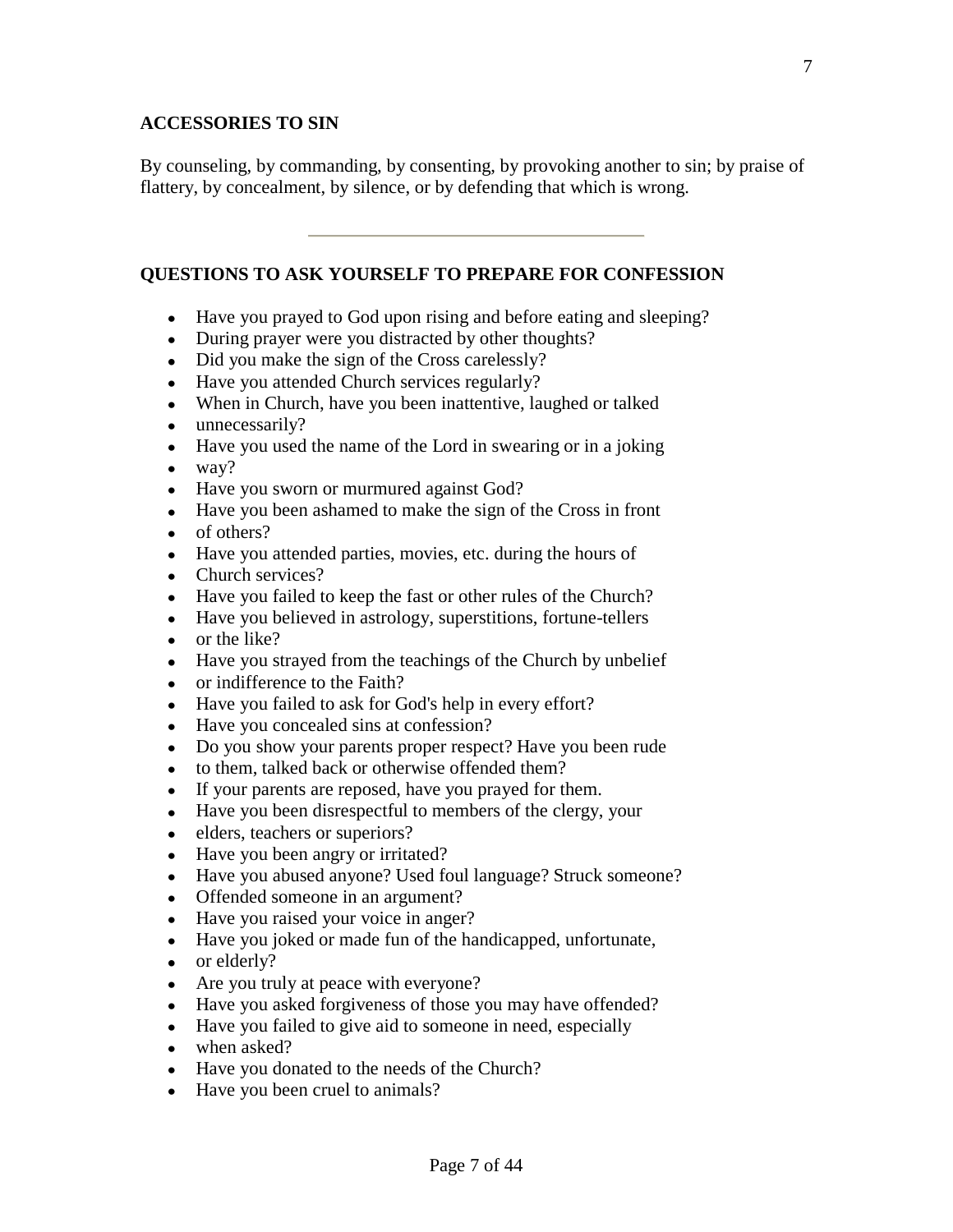- Have you taken something without asking?  $\bullet$
- Have you failed to return a book or other thing that you have
- borrowed?
- Have you been stubborn, insistent on pressing your point of  $\bullet$
- view?
- Have you plotted or taken revenge on one who's offended you?
- Have you told falsehoods, distorted the truth, cheated, judged
- others or gossiped?  $\bullet$
- Have you joked of the faults of others, or exposed the faults
- of another to make yourself the better?  $\bullet$
- Have you been vain? Sought glory or praise for yourself?  $\bullet$
- Does your inner peace disappear when others are unfair to  $\bullet$
- you or judge you?  $\bullet$
- Are you proud? Do you brag of your abilities, position or  $\bullet$
- possessions? Do you consider yourself worthy or sinless in the  $\bullet$
- sight of God?  $\bullet$
- Have you been overly concerned with your appearance? Are you  $\bullet$
- properly attired in God's house?
- The 7th commandment includes all sins of a sexual nature,
- **e** either by thought, word, or deed, any of these must be confessed.
- Have you been envious of another's possessions, appearance  $\bullet$
- or standing?
- Have you fulfilled all obligations faithfully? Have you been  $\bullet$
- lazy?  $\bullet$
- Have you been impatient? Fallen into despair or apathy? Had
- thoughts of suicide?
- Are you attached to smoking, alcohol, or other drugs? Food
- $\bullet$  or drink?
- Do you give up your heart to money or other earthly possessions?

This information is edited from a post to the ORTHODOX mailing list on April 1, 1996 by [Fr. David Moser ,](mailto:moserd@PRIMENET.COM) of [St Seraphim of Sarov Orthodox Church, Boise Idaho](http://www.orthodox.net/directory/id.htm)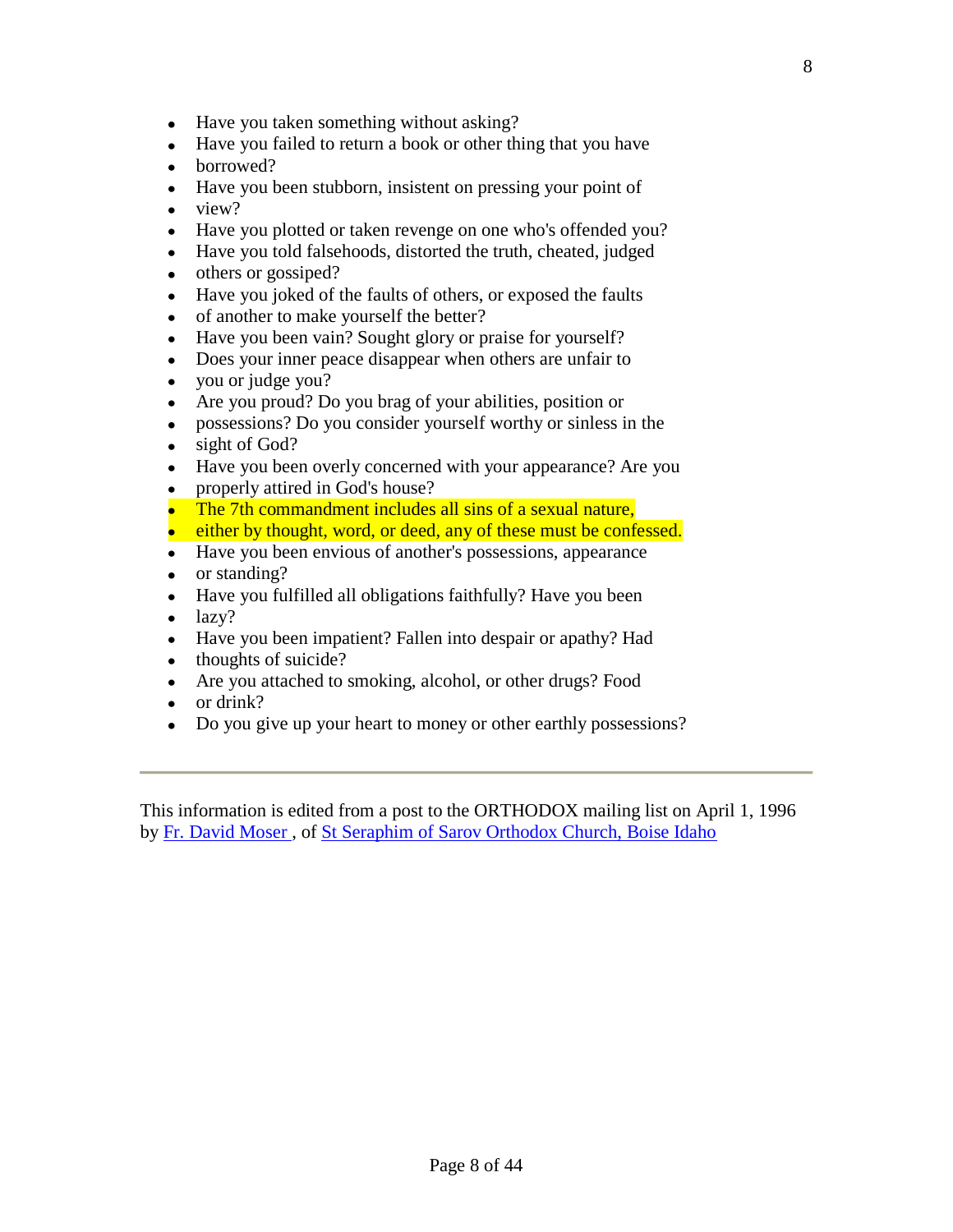## <span id="page-8-0"></span>**Preparation for Confession**

#### <span id="page-8-1"></span>**From the Vision of Blessed Theodora**

I, a sinful soul, confess to our Lord, God, and Savior Jesus Christ, all of my evil acts which I have done, said or thought from baptism even unto this present day.

#### **First Torment: Idle speech**

- Have you spoken without thinking? or spoken too much? or spoken anything that is impure? or shameless? or without need or order? or unreasonable? or unclean?
- Have you thought or said angry words or foul words?
- Have you participated with or sung worldly shameless songs in word or thought?
- Have you laughed unnecessarily or excessively? or laughed about things that you shouldn't have laughed about or found funny?
- Have you acted too silly?

#### **Second Torment: Lying**

- Have you kept the vows of your baptism?
- Have you failed to keep oaths or promises to God?
- Have pronounced the name of God without reverence?
- Have you falsely confessed your sins? or was insincere about, belittled, justified, or kept silent about your sins during confession?
- Have you lied?
- Have you been sly or secretly mischievous? or have you been deceptive or hypocritical?
- Have you honestly obeyed traffic laws?
- Have been argumentative or stubborn?

#### **Third Torment: Spoke evil of others**

- Have you spread rumors or gossiped in thought or in word?
- Have you slandered anyone wanting to or intending to injure the reputation of another?
- Have you given bad ideas or words to people?
- Have you laughed at other's deficiencies or misfortunes?
- Have you maligned treated anyone with malice or shown hatred toward or abused or wronged or injured anyone?
- Have you condemned anyone? or declared others unfit?
- Have you made fun of people in thought, word, or action? or mocked in a harmful way?
- Have you reproached anyone or reflected on anyone abusively?
- Have you taunted, teased, or tempted anyone?
- Have you insulted anyone?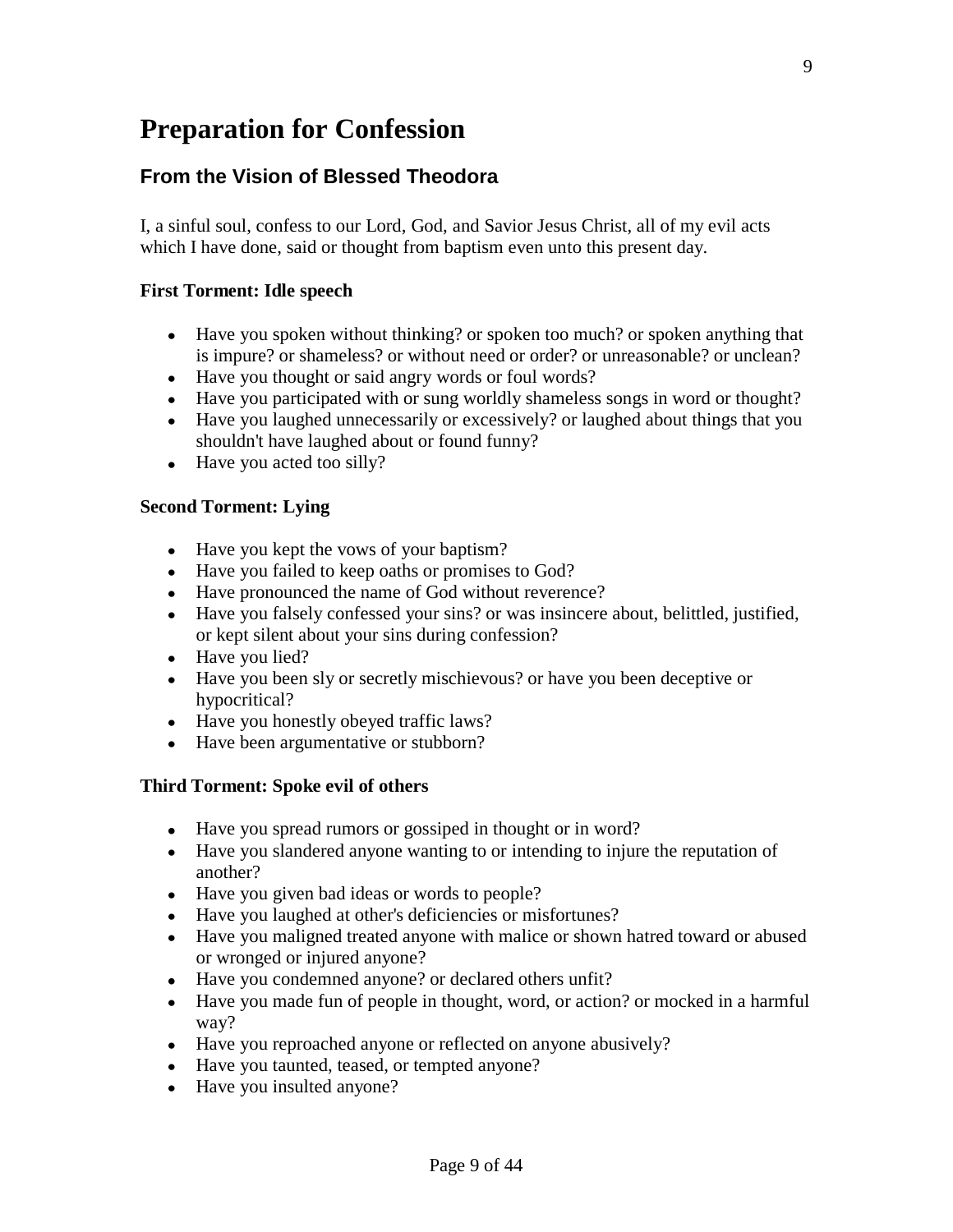- Have you eaten before I put on the sign of the cross?
- Have you eaten when you were not hungry?
- Have you eaten too much at one time or became too full during the fasts?
- Have you eaten without having thankfulness to God?
- Have you eaten like a slob or out of control stuffing food in your mouth?
- Have you consumed too many alcoholic beverages to the point of being drunk?
- Have you respected the feasts and fasts as much as I should?
- Have you broken the fasts?
- Have you not looked forward to the fasts taking in mind the true meaning and purpose of them?
- Have you eaten too many sweet foods for the enjoyment of them or had a love of sweets?
- Have you had gluttonous fantasies?

#### **Fifth Torment: Sloth**

- Have you taken efforts to remember and extensively learn the Commandments of God and the precepts of the Holy Fathers by reading spiritual things?
- Have you kept your physical and spiritual passions in check all the time? Or had a general carelessness about doing things having to do with the salvation of your soul?
- Have you devoted yourself to the comforts of life?
- Have you lacked endurance towards my illnesses and sorrows by not struggling against your passions as much as you should?
- Have you been idle? or not worked as hard as you could have? or fallen asleep at work? or not wanted to get out of bed?
- Have you complained about having to work or attend long services or say long prayers?
- Have you cared to praise and thank God as much as I could or should have throughout the day?
- Have you failed to keep in continual prayer trying always to keep your mind on serving God?
- Have you dwelled upon your previous sins?
- Have you fallen into despondency? Or given up hope or not having faith in God that He can and will change you?
- Have you forgotten to pray at certain times during the day?
- Have you rushed through or not said your morning and evening prayers wholeheartedly?
- Have you attended the services completely?
- Have you been fully prepared to go to Church to worship? or have you gone to Church only half-heartedly, lazily, and carelessly?
- Have you conversed during the services about things not having to do with the service?
- Have you paid complete attention during the services?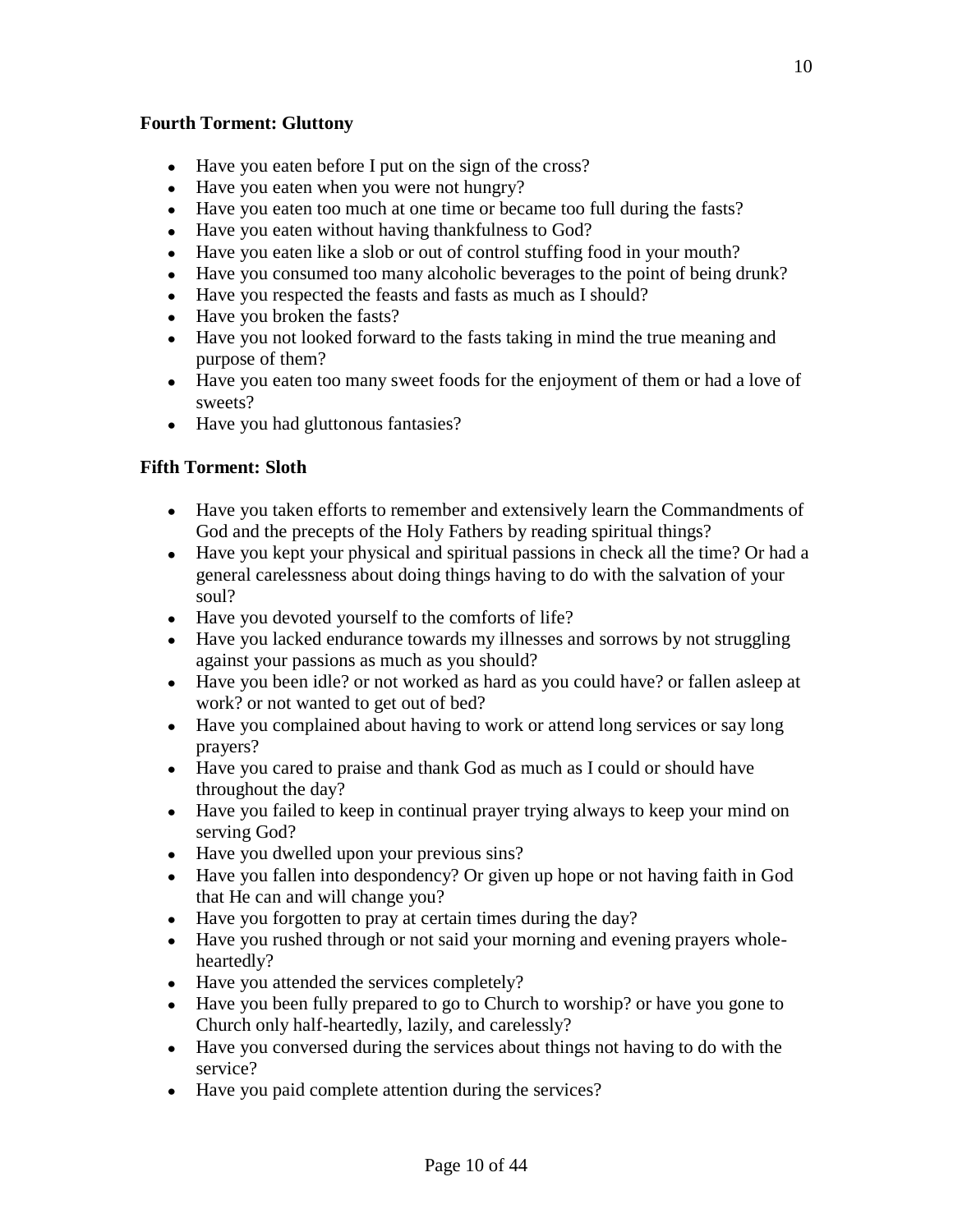- Have you let your mind wander or daydream or think other ungodly thoughts during prayer or services?
- Have you left the Church before the dismissal and blessing?
- Have you forced yourself to do good at all times?
- Have you had a weak will?

#### **Sixth Torment: Stealing**

Have you stolen anything or thought seriously about stealing something?

#### **Seventh Torment: Avarice and love of money**

- Have you loved riches?
- Have you been content with what God gave you?
- Have you wished in your mind that you had more money than you do already?
- Have you acquired unnecessary things? or had and immoderate attachment to material things?
- Have you been too concerned or caught up with material things?
- Have you been too concerned with things having to do with the flesh?
- Have you bought things in exchange for proper tithing?
- Have you been greedy or selfish?
- Have you worried about money or financial circumstances instead of putting your trust in God?
- Have you had fantasies about material wealth or having riches?

#### **Eighth Torment: Usury**

- Have you gained riches by exploiting people?
- Have you accepted bribes?
- Have you acquired something that belonged to another?

#### **Ninth Torment: Injustice**

- Have you judged anyone?
- Have you acquitted the guilty and condemned the innocent all for the sake of gain
- Have you been unjust in anyway?
- Have you accused an innocent person of committing an act that they did not do?

#### **Tenth Torment: Envy**

Have you envied anyone? or been jealous?

#### **Eleventh Torment: Pride**

- Have you been prideful?
- Have you thought myself better than anybody else?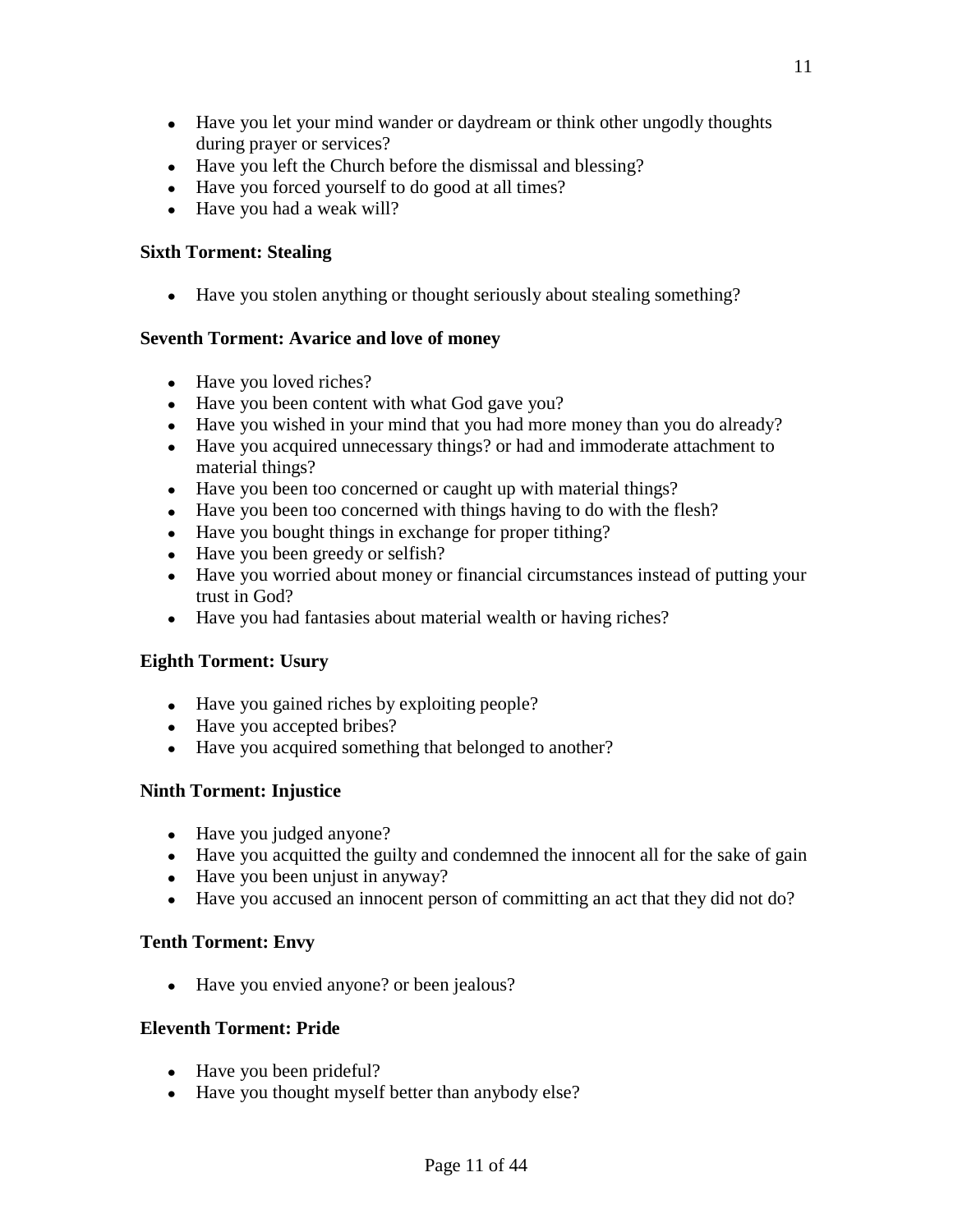- Have you considered yourself worthy while considering others unworthy?
- Have you had a high opinion of yourself in any way?
- Have you talked down to anyone?
- Have you compared or measured yourself up to anyone?
- Have you looked out for other people's faults rather than your own?
- Have you tried to conceal the shortcomings of others while trying to conceal your virtues?
- Have you been critical of other people or criticized anyone?
- Have you been arrogant, vain, or conceited?
- Have you relied completely on yourself rather than God?
- Have you bragged or boasted of things that you have accomplished? Have you loved praise and honors? Have you put on airs?
- Have you been prideful of the good deeds that you have done?
- Have you failed to give proper honor or obey your parents or superiors appointed by God? Have you been disobedient?
- Have you thought yourself self-important?
- Have you been self-willed instead of trying always to do the will of God?
- Have you been self-righteous? Have you self-justified your sins?
- Have you disregarded the counseling of your conscience?
- Have you failed to confess any of your sins through negligence or false pride?
- Have you been impatient or anxious about anything in which you shouldn't be that way about?
- Have you been prejudice towards anyone for any reason?
- Have you had prideful fantasies of power, fame, or glory?

#### **Twelfth Torment: Anger and Ruthlessness**

- Have you felt anger?
- Have you said anything unfeeling towards anyone? Have you harmed or hurt anyone's feelings in any way?
- Have you carried on arguments with anyone about anything in your head?

#### **Thirteenth Torment: Bearing grudges**

- Have you nurtured evil thoughts against anyone?
- Have you returned evil for evil?
- Have you remembered wrongs anyone did to you in the past?
- Have you bore any grudges instead of understanding, loving, and forgiving?
- Have you kept in mind when anyone made offences towards you?
- Have you imagined ways you could have revenge on anyone?

#### **Fourteenth Torment: Murder**

- Have you wounded anyone in some way?
- Have you had any violent or destructive thoughts?
- Have you had any harmful thoughts aimed towards anyone?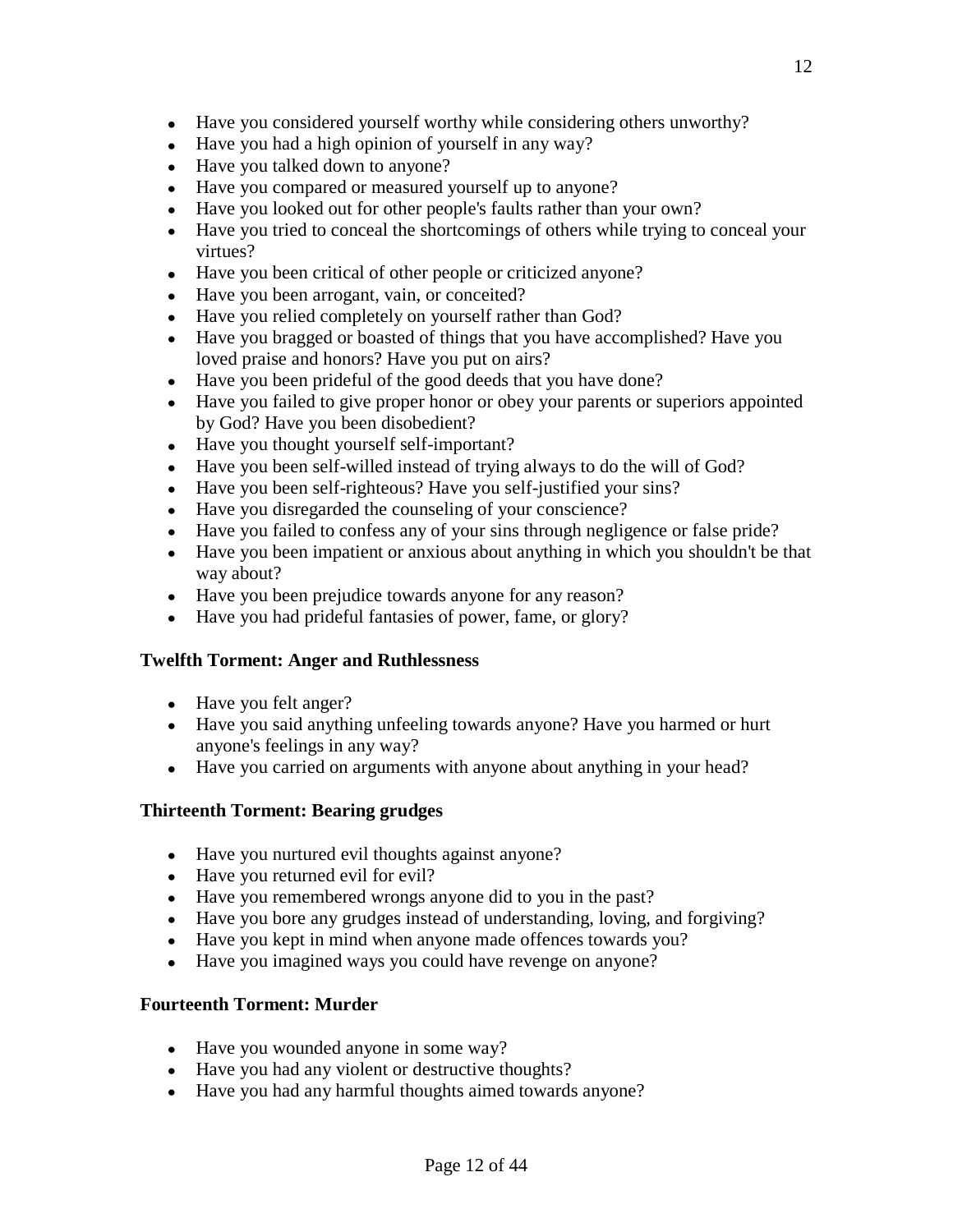- Have you wished evil upon anyone?
- Have you been angry with people without a just cause?

#### **Fifteenth Torment: Magic, sorcery, poisoning, and incantations**

- Have you thought about your past interest in magic and things relating to magic?
- Have you imaged Holy things having some sort of magical properties?

#### **Sixteenth Torment: Fornication**

- Have you had any sensual or lustful thoughts? carnal thoughts?
- Have you daydreamed about amorous and lustful things and found them sweet?
- Have you made impure glances?
- Have you touched yourself in a lustful or passionate way that was pleasing or arousing?
- Have you had blasphemously lustful thoughts about saints and holy people?
- Have you been unchaste in thought, word, or deed?
- Have you waken up from lustful bad dreams and found them pleasing to think about?
- Have you had fantasies of lust or fornication?

#### **Seventeenth Torment: Adultery**

• Have you had any adulterous thoughts with married people?

#### **Eighteenth Torment: Sodomic sins**

Have you sinned against your nature?

#### **Nineteenth Torment: Heresies**

- Have you participated in Holy Communion having as much humility or the fear of God as you should?
- Have you loved and feared the Lord always?
- Have you turned away from the Orthodox confession of faith by apostatizing and agreeing with false doctrines or beliefs?
- Have you lacked faith?
- Have you doubted or had misconceptions about the faith?
- Have denied holy things or had a negative attitude towards them?
- Have you been grateful for all of God's great and unceasing gifts, His mercy, His long-suffering, and His providence?
- Have you fulfilled the Holy Commandments of God, the canons, and the rules of the Church?
- Have you blasphemed or swore in thought or word?
- Have you thought curse words when you pray?
- Have you turned words of prayer into profane words or filthy concepts?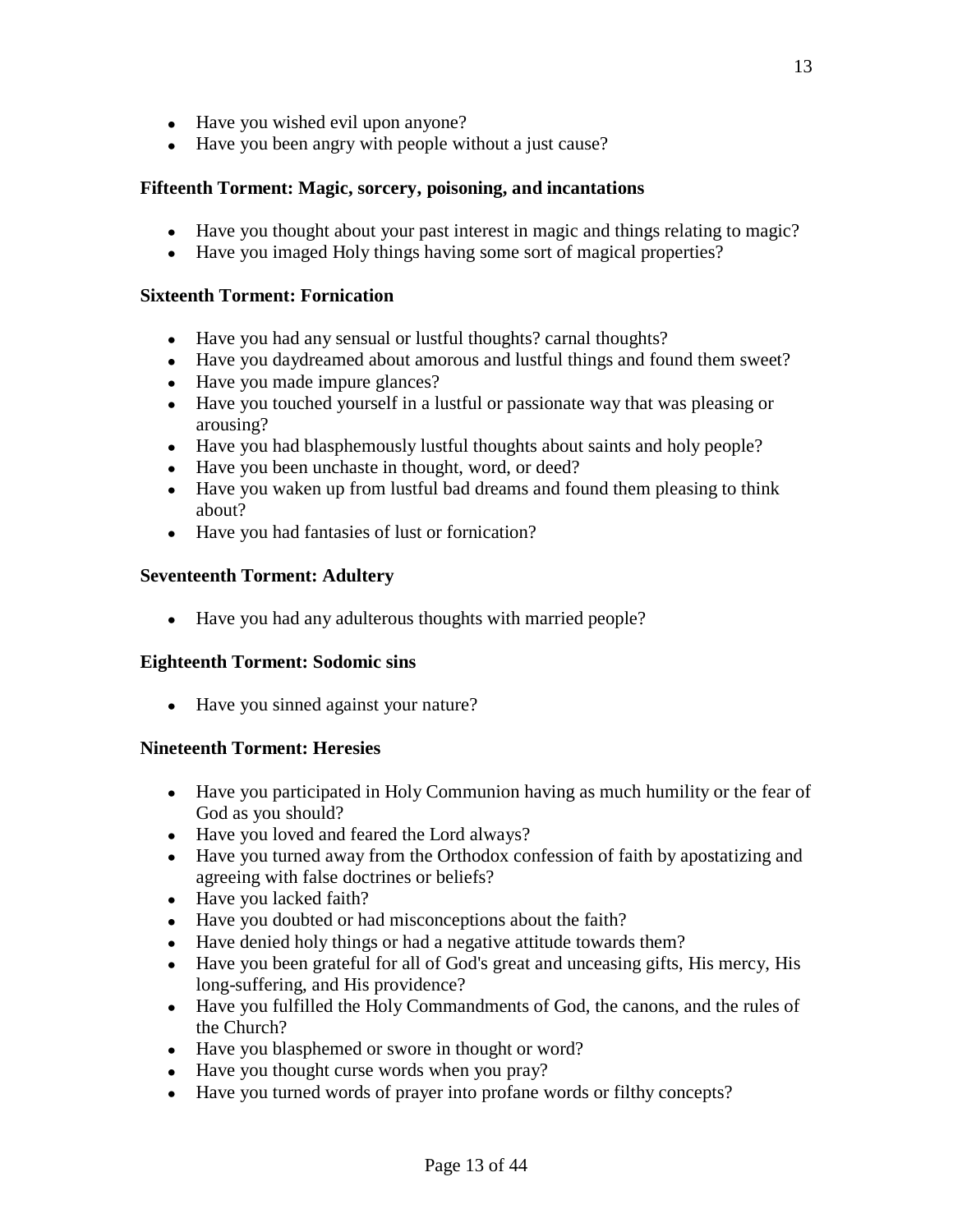- Have you feared man instead of God?
- Have you been too attached to parents, relatives, and friends?
- Have you answered the telephone during prayer?

#### **Twentieth Torment: Lack of compassion and cruelty of the heart**

- Have you lacked mercy, forgiveness, compassion, and love for anyone?
- Have you felt hatred toward anyone? or any other manifestation of hatred?
- Have you been unfriendly to anyone? or been cruel?
- Have you ridiculed anyone?
- Have you rejoiced at the misfortunes of other's?
- Have you had abusive or violent thoughts?
- Have you been polite and friendly while driving on the roads and highways?

I have sinned in deed, word, and thought, voluntarily and involuntarily, knowingly and unknowingly, in knowledge and in ignorance, willingly and unwillingly, thoughtfully and thoughtlessly, by day and by night, and it is impossible to enumerate all of my sins because of their multitude. But I truly repent of these and all others not mentioned by me because of my forgetfulness and I ask that they be forgiven through the abundance of the mercy of God.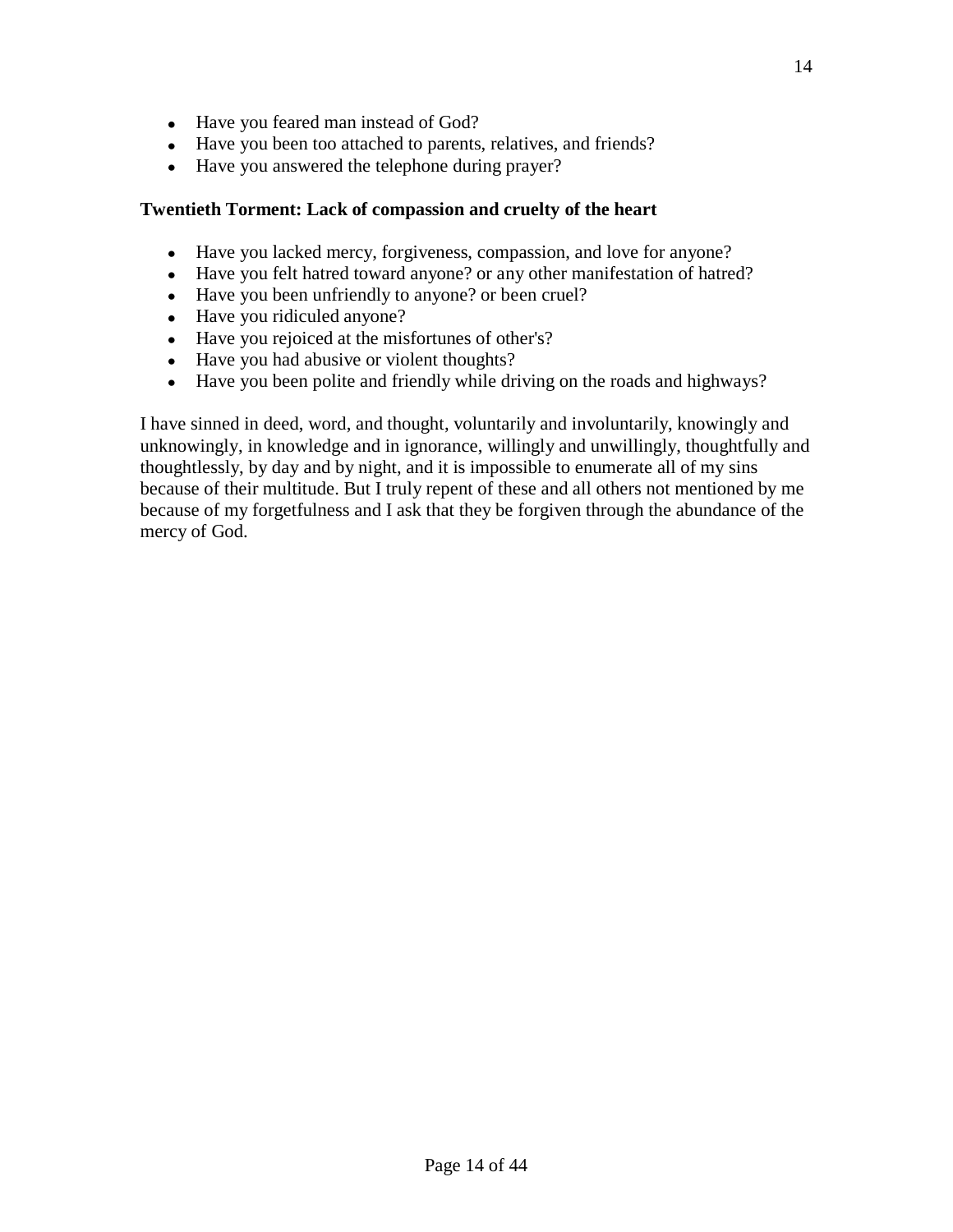## <span id="page-14-0"></span>**A LIST OF THE PASSIONS**

#### <span id="page-14-1"></span>**by Saint Peter of Damaskos**

The passions are:

harshness, trickery, malice, perversity, mindlessness, licentiousness, enticement, dullness, lack of understanding, idleness, sluggishness, stupidity, flattery, silliness, idiocy, madness, derangement, coarseness, rashness, cowardice, lethargy, dearth of good actions, moral errors, greed, over-frugality, ignorance, folly, spurious knowledge, forgetfulness, lack of discrimination, obduracy, injustice, evil intention, a conscienceless soul, slothfulness, idle chatter, breaking of faith, wrongdoing, sinfulness,

lawlessness, criminality, passion, seduction, assent to evil, mindless coupling, demonic provocation, dallying, bodily comfort beyond what is required, vice, stumbling, sickness of soul, enervation, weakness of intellect, negligence, laziness, a reprehensible despondency, disdain of God, aberration, transgression, unbelief, lack of faith, wrong belief, poverty of faith, heresy, fellowship in heresy, polytheism, idolatry, ignorance of God, impiety, magic, astrology, divination, sorcery, denial of God, the love of idols, dissipation,

profligacy, loquacity, indolence, self-love, inattentiveness, lack of progress, deceit, delusion, audacity, witchcraft, defilement, the eating of unclean food, soft living, dissoluteness, voracity, unchastity, avarice, anger, dejection, listlessness, self-esteem, pride, presumption, self-elation, boastfulness, infatuation, foulness, satiety, doltishness, torpor, sensuality, over-eating, gluttony, insatiability, secret eating, hoggishness, solitary eating, indifference,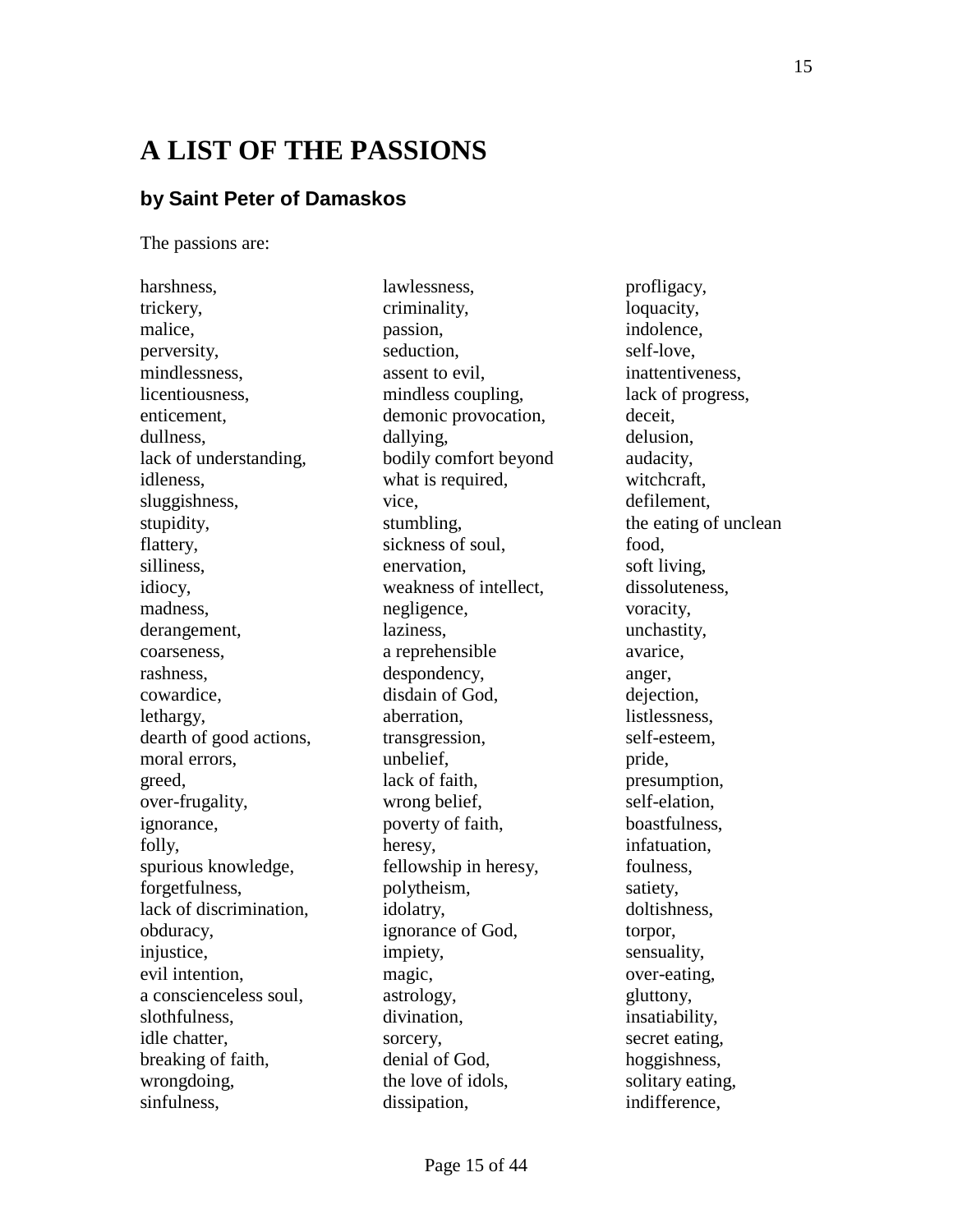fickleness, self-will, thoughtlessness, self-satisfaction, love of popularity, ignorance of beauty, uncouthness, gaucherie, light-mindedness, boorishness, rudeness, contentiousness, quarrelsomeness, abusiveness, shouting, brawling, fighting, rage, mindless desire, gall, exasperation, giving offence, enmity, meddlesomeness, chicanery, asperity, slander, censure, calumny, condemnation, accusation, hatred, railing, insolence, dishonor, ferocity, frenzy, severity, aggressiveness, forswearing oneself, oath taking, lack of compassion, hatred of one's brothers, partiality, patricide, matricide,

breaking fasts, laxity, acceptance of bribes, theft, rapine, jealousy, strife, envy, indecency, jesting, vilification, mockery, derision, exploitation, oppression, disdain of one's neighbor, flogging, making sport of others, hanging, throttling, heartlessness, implacability, covenant-breaking, bewitchment, harshness, shamelessness, impudence, obfuscation of thoughts, obtuseness, mental blindness, attraction to what is fleeting, impassionedness, frivolity, disobedience, dull wittedness, drowsiness of soul, excessive sleep, fantasy, heavy drinking, drunkenness, uselessness, slackness, mindless enjoyment, self-indulgence,

venery, using foul language, effeminacy, unbridled desire, burning lust, masturbation, pimping, adultery, sodomy, bestiality, defilement, wantonness, a stained soul, incest, uncleanliness, pollution, sordidness, feigned affection, laughter, jokes, immodest dancing, clapping, improper songs, revelry, flute playing, license of tongue, excessive love of order, insubordination, disorderliness, reprehensible collusion, conspiracy, warfare, killing, brigandry, sacrilege, illicit gains, usury, wiliness, grave-robbing, hardness of heart, obloquy, complaining, blasphemy, fault-finding, ingratitude, malevolence,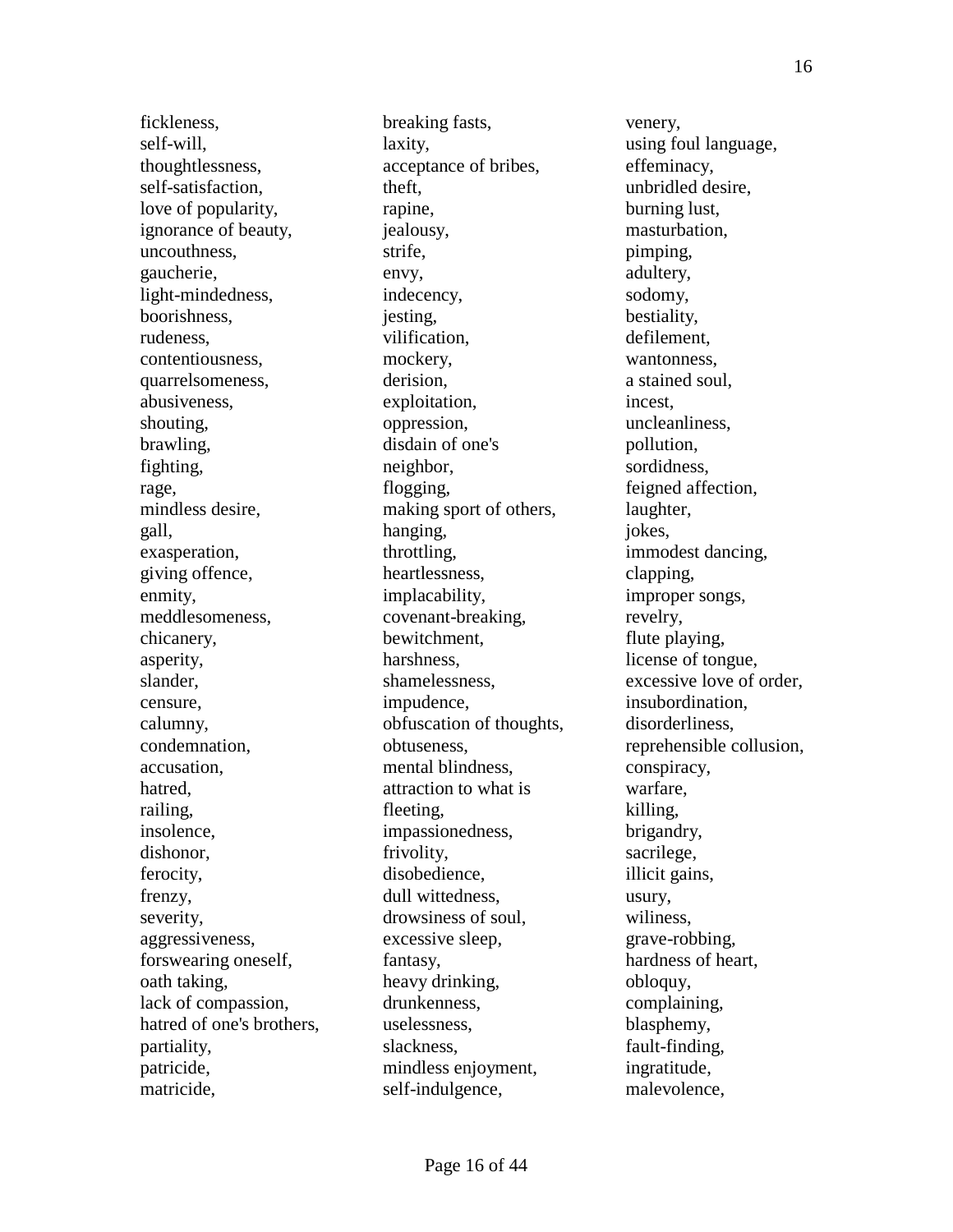| contemptuousness,    | irritability,            | self-vaunting,            |
|----------------------|--------------------------|---------------------------|
| pettiness,           | affluence,               | self-inflation,           |
| confusion,           | rancour,                 | scorn for one's neighbor, |
| lying,               | misuse,                  | mercilessness,            |
| verbosity,           | ill-temper,              | insensitivity,            |
| empty words,         | clinging to life,        | hopelessness,             |
| mindless joy,        | ostentation,             | spiritual paralysis,      |
| daydreaming,         | affectation,             | hatred of God,            |
| mindless friendship, | pusillanimity,           | despair,                  |
| bad habits,          | satanic love,            | suicide,                  |
| nonsensicality,      | curiosity,               | a falling away from God   |
| silly talk,          | contumely,               | in all things,            |
| garrulity,           | lack of the fear of God, | utter destruction --      |
| niggardliness,       | unteachability,          | altogether 298 passions.  |
| depravity,           | senselessness,           |                           |
| intolerance,         | haughtiness,             |                           |

These, then, are the passions which I have found named in the Holy Scriptures. I have set them down in a single list, as I did at the beginning of my discourse with the various books I have used. I have not tried, nor would I have been able, to arrange them all in order; this would have been beyond my powers, for the reason given by St. John Klimakos: 'If you seek understanding in wicked men, you will not find it.' For all that the demons produce is disorderly. In common with the godless and the unjust, the demons have but one purpose: to destroy the souls of those who accept their evil counsel. Yet sometimes they actually help men to attain holiness. In such instances they are conquered by the patience and faith of those who put their trust in the Lord, and who through their good actions and resistance to evil thoughts counteract the demons and bring down curses upon them.

A LIST OF THE PASSIONS, Saint Peter of Damaskos

The Philokalia; The Complete Text compiled by St. Nikodimos of the Holy Mountain and St. Makarios of Corinth, Volume Three

Translated from the Greek and edited by G.E.H. Palmer, Philip Sherard, Kallistos Ware faber and faber, 1984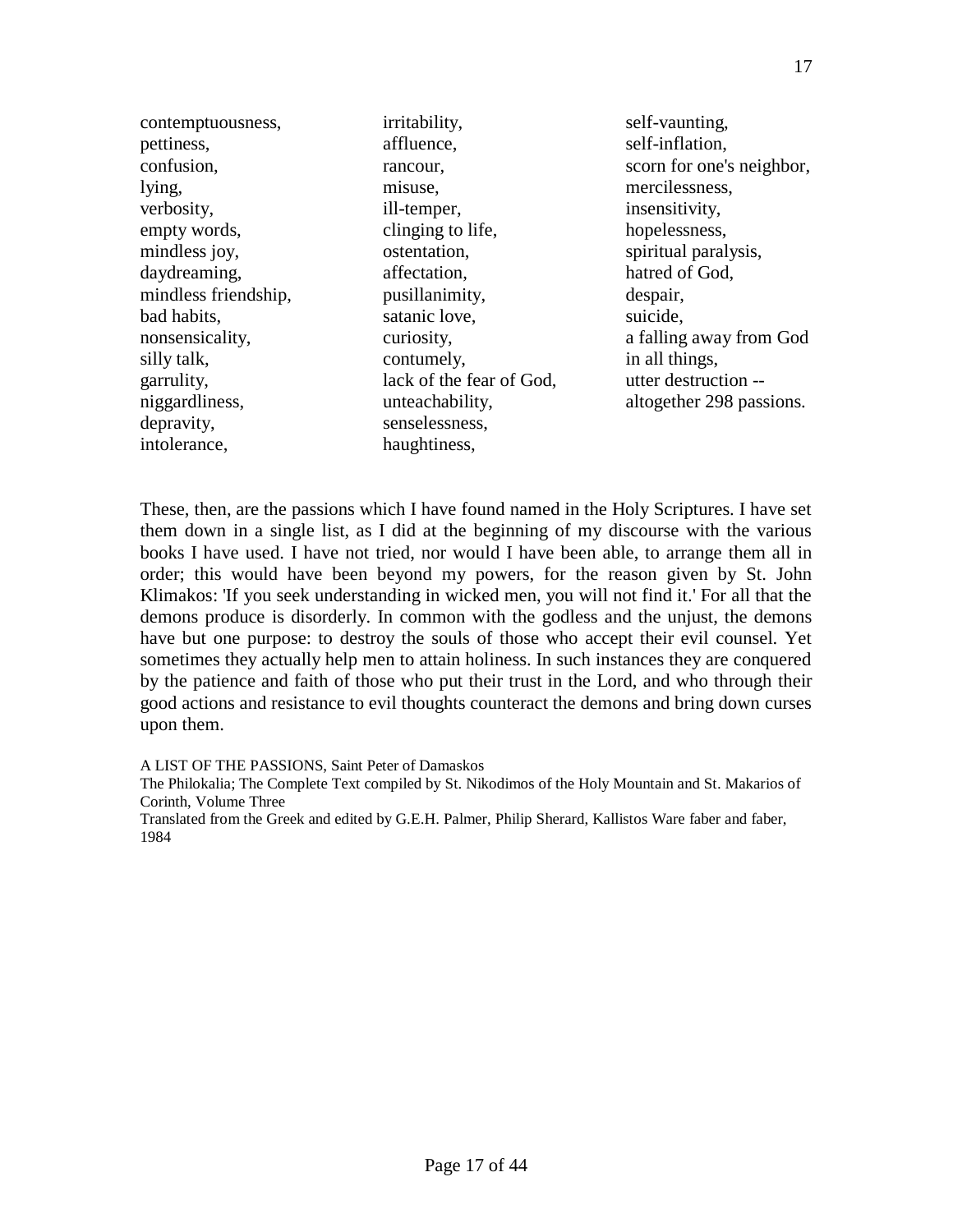## <span id="page-17-0"></span>**EXAMPLES OF CONFESSIONS**

## <span id="page-17-1"></span>**A Lament for Sin**

#### <span id="page-17-2"></span>**St. Basil the Great**

Weep over your sin: it is a spiritual ailment; it is death to your immortal soul; it deserves ceaseless, unending weeping and crying; let all tears flow for it and sighing come forth without ceasing from the depths of your heart.

In profound humility I weep for all my sins, voluntary and involuntary, conscious and unconscious, covert and overt, great and little, committed by word and deed, in thought and intention, day and night, at every hour and minute of my life.

I weep over my pride and my ambition, my self love and my boastfulness; I weep over my fits of anger, irritation, excessive shouting, swearing, quarreling and cursing;

I weep for having criticized, censured, gossiped, slandered, and defamed, for my wrath, enmity, hatred, envy, jealousy, vengeance and rancor;

I weep over my indulgences in lust, impure thoughts and evil inclinations; covetousness, gluttony, drunkenness, and sloth;

I weep for having talked idly, used foul language, blasphemed, derided, joked, ridiculed, mocked, enjoyed empty gaiety, singing, dancing and every pleasure to excess;

I weep over my self indulgence, cupidity, love of money and miserliness, unmercifulness and cruelty;

I weep over my laziness, indolence, negligence, love of comfort, weakness, idleness, absent-mindedness, irresponsibility, inattention, love of sleep, for hours spent in idle pursuits, and for my lack of concentration in prayer and in Church, for not observing fasts and not doing charitable works.

I weep over my lack of faith, my doubting, my perplexity, my coldness, my indifference, my weakness and unfeelingness in what concerns the Holy Orthodox Faith, and over all my foul, cunning and reviling thoughts;

I weep over my exaggerated sorrow and grief, depression and despair, and over sins committed willingly.

I weep, but what tears can I find for a worthy and fitting way to weep for all the actions of my ill fated life; for my immeasurable and profound worthlessness? How can I reveal and expose in all its nakedness each one of my sins, great and small, voluntary and involuntary, conscious and unconscious, overt and covert, every hour and minute of sin?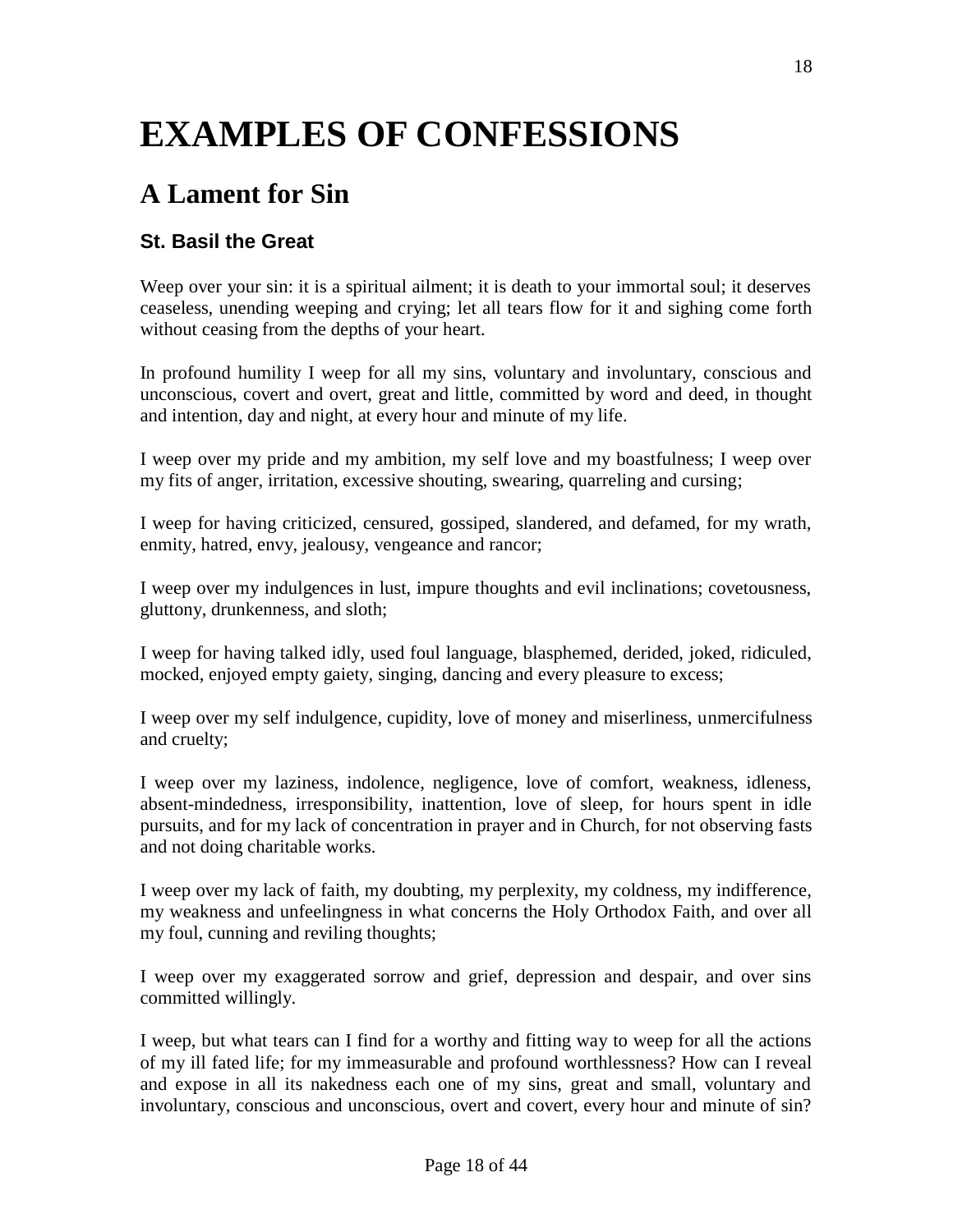When and where shall I begin my penitential lament that will bear fitting fruit? Perhaps soon I may have to face the last hour of my life; my soul will be painfully sundered from my sinful and vile body; I shall have to stand before terrible demons and radiant angels, who will reveal and torment me with my sins; and I, in fear and trembling, will be unprepared and unable to give them an answer; the sight and sound of wailing demons, their violent and bold desire to drag me into the bottomless pit of Hell will fill my soul with confusion and terror. And then the angels of God will lead my poor soul to stand before God's fearful seat of judgment. How will I answer the Immortal King, or how will I dare, sinner that I am, to look upon My Judge? Woe is me! have no good answer to make, for I have spent all my life in indolence and sin, all my hours and minutes in vain thoughts, desires and yearnings!

And how many times have I taken the Name of God in vain!

How often, lightly and freely, at times even boldly, insolently and shamelessly have I slandered others in anger; offended, irritated, mocked them!

How often have I been proud and vainglorious and boasted of good qualities that I do not possess and of deeds that I have not done!

How many times have I lied, deceived, been cunning or flattered, or been insincere and deceptive; how often have I been angry, intolerant and mean!

How many times have I ridiculed the sins of my brother, caused him grief overtly and covertly, mocked or gloated over his misdeeds, his faults or his misfortunes; how many times have I been hostile to him, in anger, hatred or envy!

How often have I laughed stupidly, mocked and derided, spoke without weighing my words, ignorantly and senselessly, and uttered a numberless quantity of cutting, poisonous, insolent, frivolous, vulgar, coarse, brazen words!

How often, affected by beauty, have I fed my mind, my imagination and my heart with voluptuous sensations, and unnaturally satisfied the lusts of the flesh in fantasy! How often has my tongue uttered shameful, vulgar and blasphemous things about the desires of the flesh!

How often have I yearned for power and been gluttonous, satiating myself on delicacies, on tasty, varied and diverse foods and wines; because of intemperance and lack of selfcontrol how often have I been filled past the point of satiety, lacked sobriety and been drunken, intemperate in food and drink, and broken the Holy Fasts!

How often, through selfishness, pride or false modesty, have I refused help and attention to those in need, been uncharitable, miserly, unsympathetic, mercenary and grasped at attention!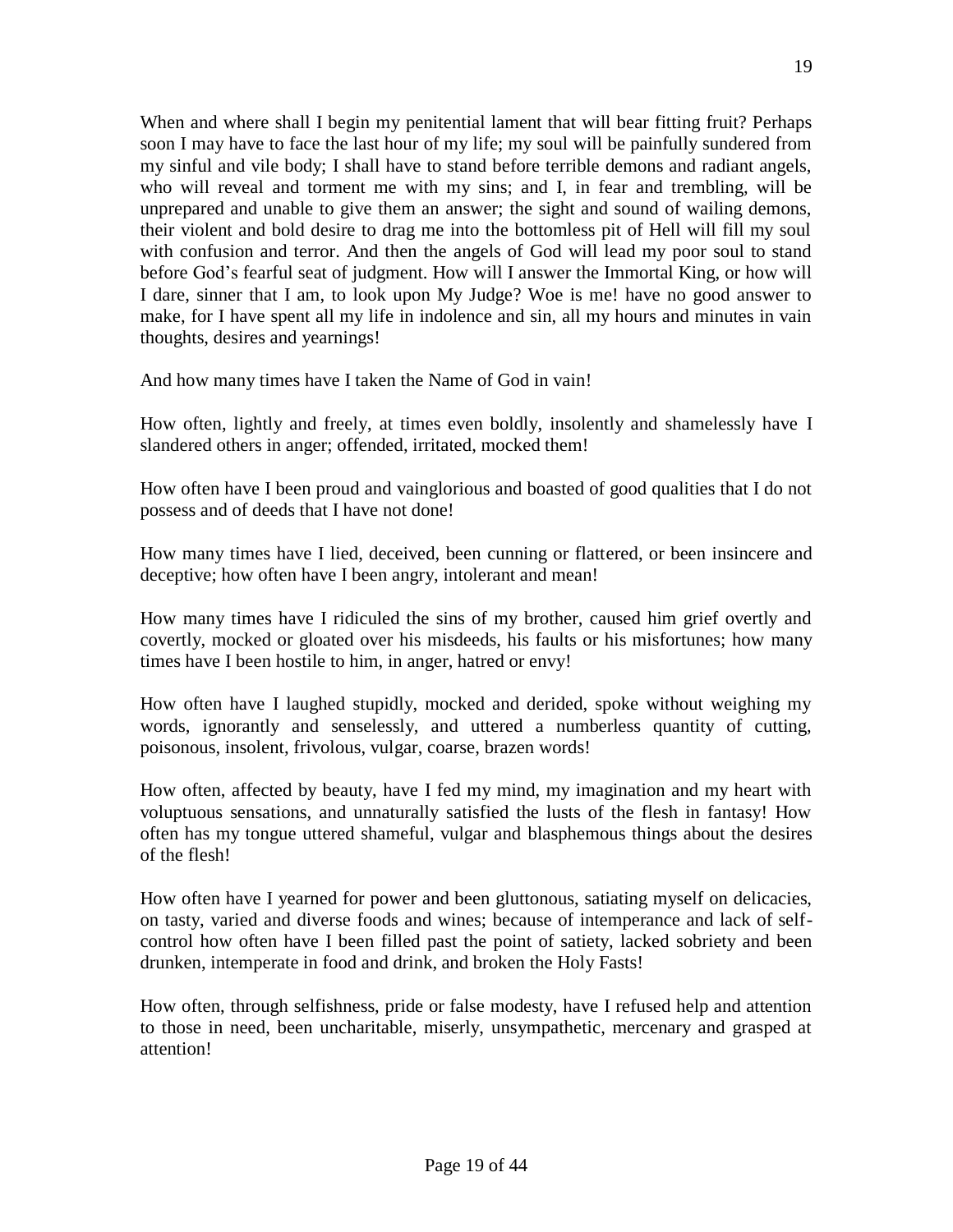How often have I entered the House of God without fear and trembling, stood there in prayer, frivolous and absent-minded, and left it in the same spirit and disposition! And in prayer at home I have been just as cold and indifferent, praying little, lazily, and indolently, inattentively and impiously, and even completely omitting the appointed prayers!

And in general, how slothful I have been, weakened by indolence and inaction; how many hours of each day have I spent in sleep, how often have I enjoyed voluptuous thoughts in bed and defiled my flesh! How many hours have I spent in empty and futile pastimes and pleasures, in frivolous talk and speech, jokes and laughter, games and fun, and how much time have I wasted conclusively in chatter, and gossip, in criticizing others and reproaching them; how many hours have I spent in time-wasting and emptiness! What shall I answer to the Lord God for every hour and every minute of lost time? In truth, I have wasted my entire life in laziness.

How many times have I lost heart and despaired of my salvation and of God's mercy or through stupid habit, insensitivity, ignorance, insolence, shamelessness, and hardness sinned deliberately, willingly, in my right mind, in full awareness, in all goodwill, in both thought and intention, and in deed, and in this fashion trampled the blood of God's covenant and crucified anew within myself the Son of God and cursed Him!

0 how terrible the punishment that I have drawn upon myself!

How is it that my eyes are not streaming with constant tears?.. If only my tears flowed from the cradle to the grave, at every hour and every minute of my tortured life! Who will now cool my head with water and fill the well of my tears and help me weep over my soul that I have cast into perdition?

My God, my God! Why hast Thou forsaken me? Be it unto me according to Thy will, 0 Lord! If Thou wouldst grant me light, be Thou blessed; if Thou wouldst grant me darkness, be Thou equally blessed. If Thou wouldst destroy me together with my lawlessness, glory to Thy righteous judgment; and if Thou wouldst not destroy me together with my lawlessness, glory to Thy boundless mercy!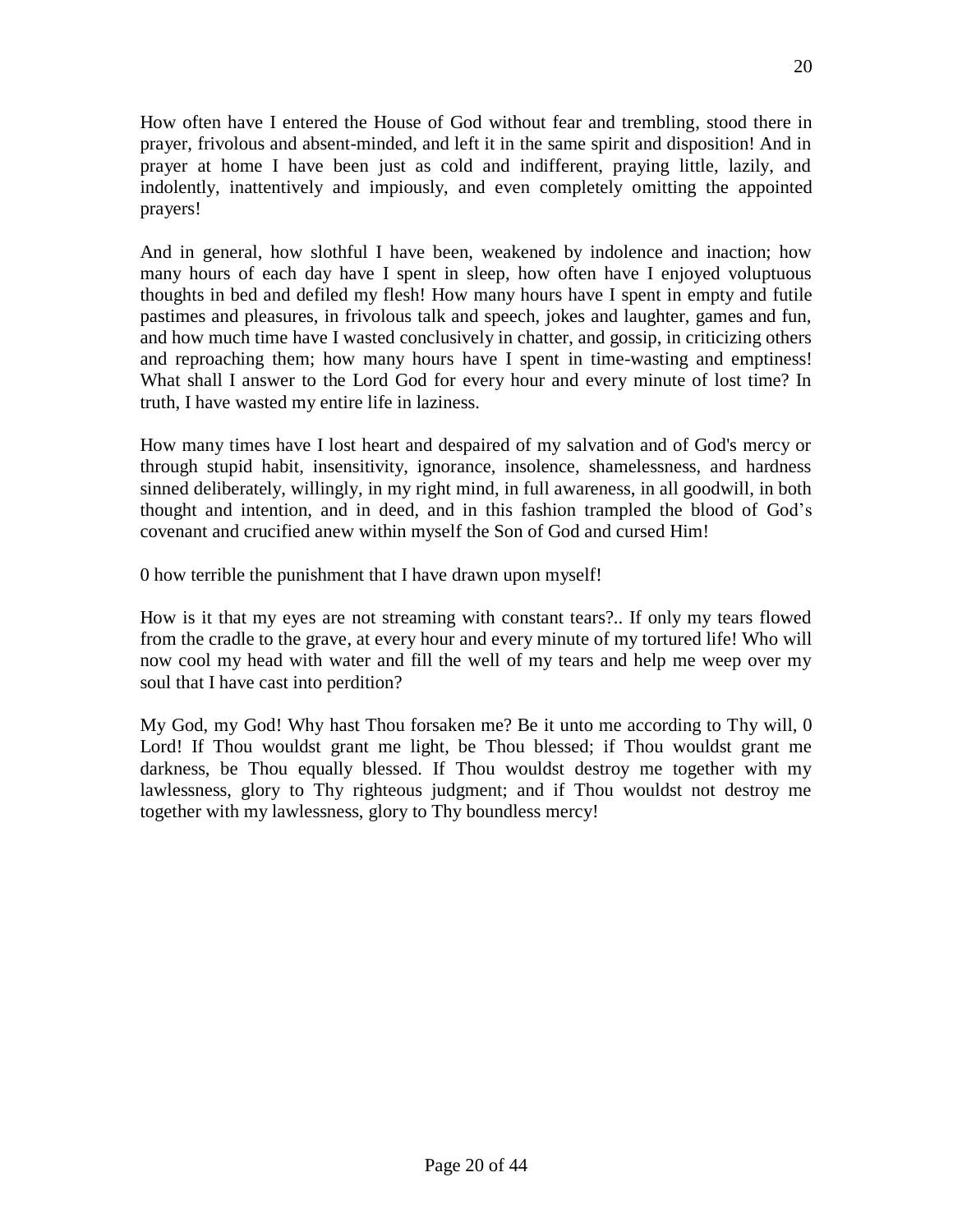## <span id="page-20-0"></span>**A Brief Confession before One's Spiritual Father**

#### <span id="page-20-1"></span>**From the Full Confession of St. Demetrius of Rostov**

I confess to the Lord my God and before thee, venerable father, all my countless sins, committed by me unto this very day and hour, in deed, word and thought. I sin daily and hourly by mine ingratitude toward God for His great and countless blessings and benevolent providence over me, a sinner.

I have sinned through: idle talking, judging others, stubbornness, pride, hard-heartedness, envy, anger, slander, inattention, negligence concerning my salvation, carelessness, indifference, impertinence, irritability, despondency, rendering evil for evil, bitterness, disobedience, complaining, self-justification, contradicting others, self-will, being reproachful, gossiping, lying, light-mindedness, tempting others, self-love, ambition, gourmandizing, eating and drinking to excess, vanity, laziness, entertaining unclean thoughts, acquisitiveness, impure glances, absence from divine services because of laziness and carelessness, absent-mindedness at prayer both in church and at home; I have sinned in deed, word thought; in sight, hearing, smell, taste, touch and the rest of my mental and physical senses; of all my sins I repent and beg forgiveness.

(Here one should mention specifically any other sins which may be burdening the soul.)

I also repent and ask forgiveness for all those sins that I have not confessed because of their multitude and my forgetfulness.

Forgive and absolve me, venerable father, and bless me to commune of the holy and lifecreating Mysteries of Christ unto the remission of sins and life everlasting.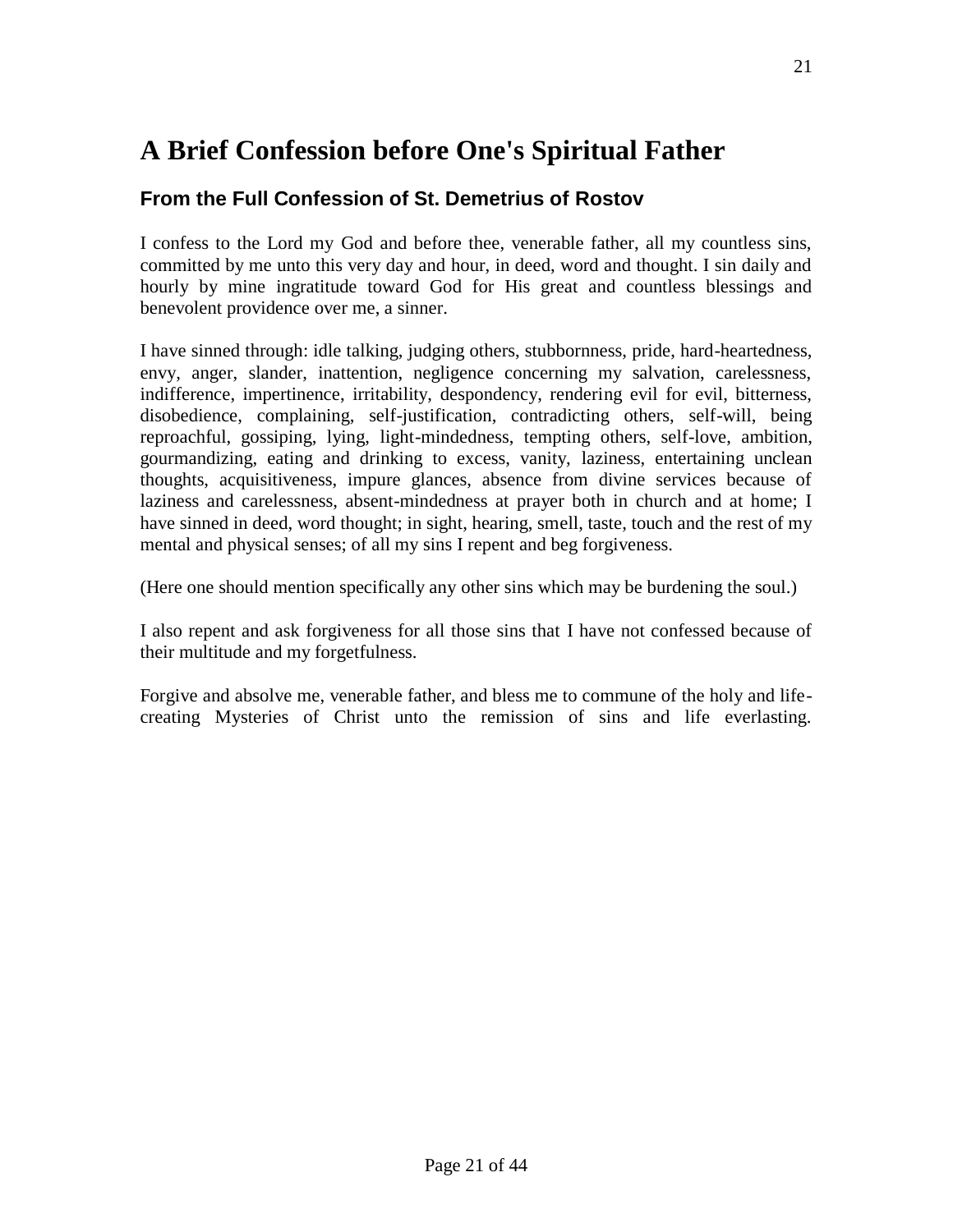## <span id="page-21-0"></span>**BRIEF CONFESSION BEFORE A SPIRITUAL FATHER**

#### <span id="page-21-1"></span>**Compiled by the late Archbishop Tikhon of San Francisco.**

#### <span id="page-21-2"></span>**Based on a longer version by St Dimitry of Rostov.**

I confess to the Lord my God before thee, reverend father, all my sins which I have committed up to the present day and hour, in deed, word and thought. Every day and every hour I sin through ingratitude to God for His great and numberless blessings to me and His most gracious providence and care for me, a sinner. I have sinned through:

- idle talk
- saying unseemly things
- condemnation of others
- laughter
- scorn
- self-love
- insubordination
- love of glory
- pride
- love of honor
- envy
- gluttony
- anger
- love of sensual pleasure
- slander
- over-eating
- inattention
- drunkenness
- listlessness
- attachment to things  $\bullet$
- negligence
- love of money
- carelessness
- vainglory  $\bullet$
- resentment and remembering  $\bullet$ wrongs
- laziness
- disobedience
- acceptance of lustful and  $\bullet$ grumbling impure thoughts
- self-will
- missing church services  $\bullet$
- reproaching others  $\bullet$
- dozing and sleeping in church  $\bullet$
- evil speech  $\bullet$
- neglect of prayer  $\bullet$
- $\bullet$ lying
- concealing sins at confession

I have sinned with all my senses, both spiritual and physical, wherefore I repent to the Lord and ask forgiveness. Absolve all my sins, reverend father, and bless me to partake of the Mysteries of Christ.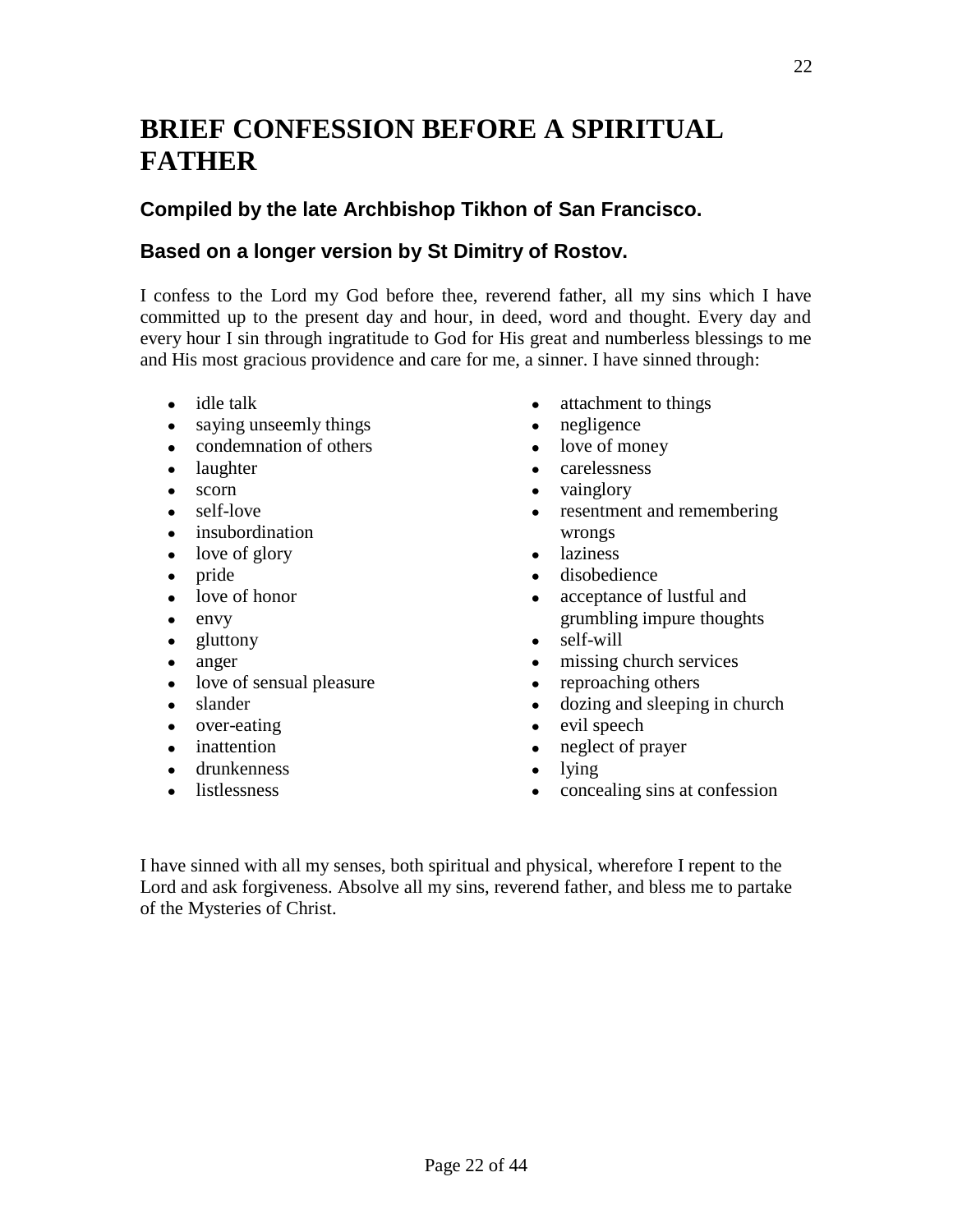## <span id="page-22-0"></span>**A sincere confession of an Orthodox Christian**

Bless me, O Lord and Savior,

to confess to Thee not only with words, but also with bitter tears.

and there is much to weep for...

My faith in Thee vacillates, O Lord!

Thoughts of skepticism and disbelief push themselves in to my soul much more often than they ever have.

Why?

Of course, the spirit of the times is to blame,

and people that I meet are to blame, but even more to blame am I myself, because I do not struggle with disbelief, because I do not pray to Thee for aid.

I am still more to blame if I am a temptation for someone else, by deed or word or just by cold silence when people speak of the faith.

I have sinned in this, O Lord: forgive and have mercy, and grant me faith.

My love for other people, even my relatives, is diminishing.

Their continual requests for help and their forgetfulness of how much I have already done for them causes mutual hard feelings.

But I am more guilty than they are: guilty because although I have the means to help them, I help them only grudgingly; guilty because I help them not for pure, Christian motivations, but out of pride and a desire for gratitude and praise.

Forgive me, Oh Lord, soften my heart and teach me to look not at how people treat me, but at how I treat other people.

And if they treat in a hostile way, inspire me, Oh Lord, to pay them back with love and goodness and pray for them.

I have also sinned in that I think very, very little about my sins.

Not only at ordinary times of the year, but even when I am preparing for Communion I do not remember them, I do not try to call them to mind for confession.

General phrases come to mind: "Nothing special, I am sinful like everyone.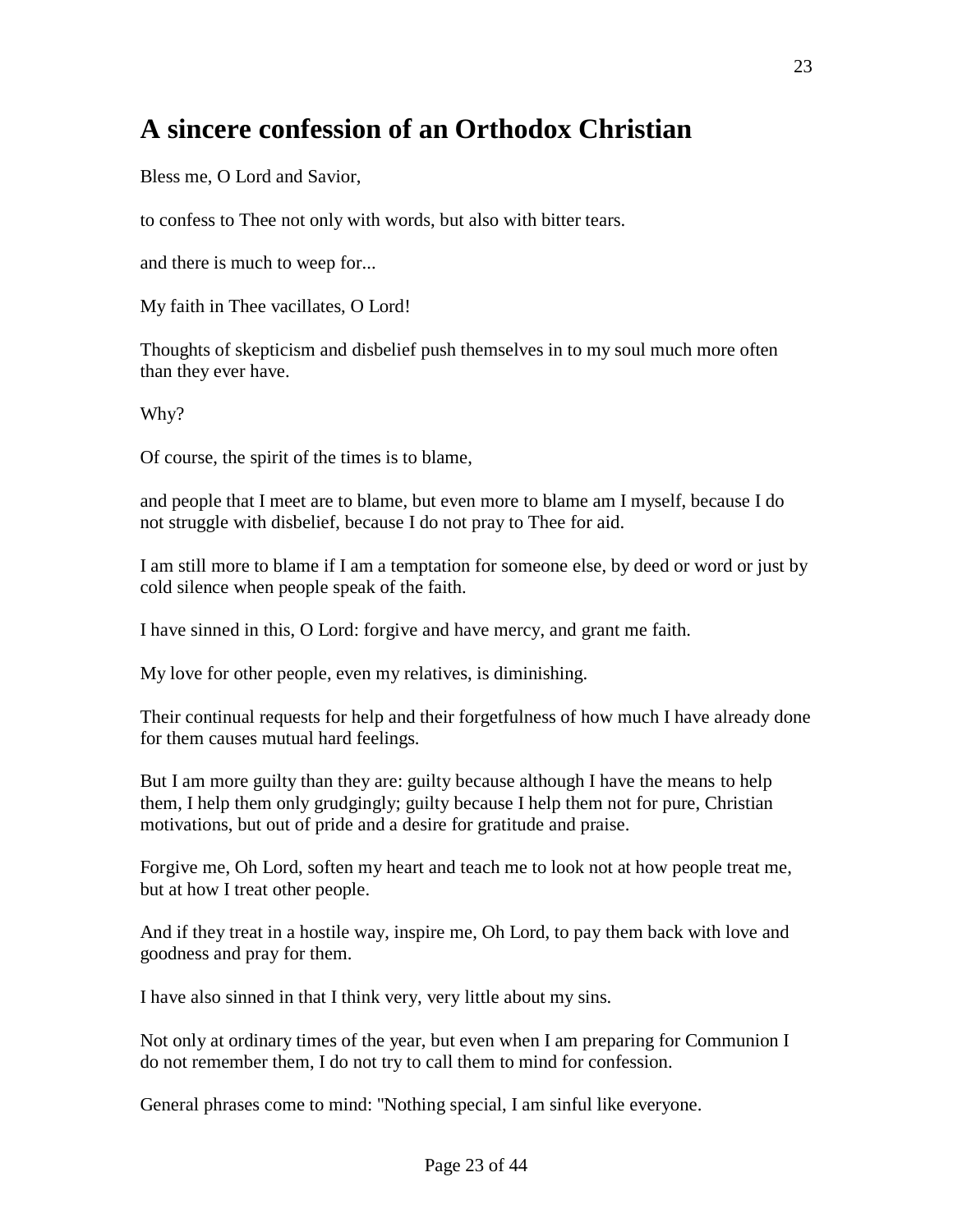Oh Lord, it is as if I did not know that in Thy eyes both every "idle word" and even the sinful desire in my heart is a sin.

24

And how many of these words and desires pile up within me in just one day, not to mention in a whole year!

Thou alone, Lord, knowest them; grant me to see my transgressions, have mercy on me, and save me.

Further: I acknowledge as my constant sin the lack of almost any struggle with evil.

As soon as any occasion or provocation appears, I plunge headlong into the pit of sin,

and then, just as soon as I have fallen, I ask myself: what have I done?

A fruitless question, because it does not help me to become better.

And if at this point I feel sorrow, it proceeds from my self-esteem having suffered,

and not from the realization that I have offended Thee, Oh Lord.

I neglect struggling not only with gross evil, but even with the most frivolous and harmful habit.

I do not know how to master myself and I do not even try.

I have sinned; forgive me!

Furthermore, the sin of irritability, which predominates in me, is not withdrawing from me in the least.

When I hear a sharp word, I do not reply with good-natured silence but behave like a heathen: an eye for an eye, a tooth for a tooth.

And hostility flares up for trifles and lasts for days and weeks.

I do not think of conciliation, but try to get revenge when an opportunity presents itself.

I have sinned without number, Oh Lord.

Have mercy, forgive me, and calm my heart!

Besides these most grievous sins, my whole life is a chain of sins: I do not value the time that You have given for gaining eternal salvation.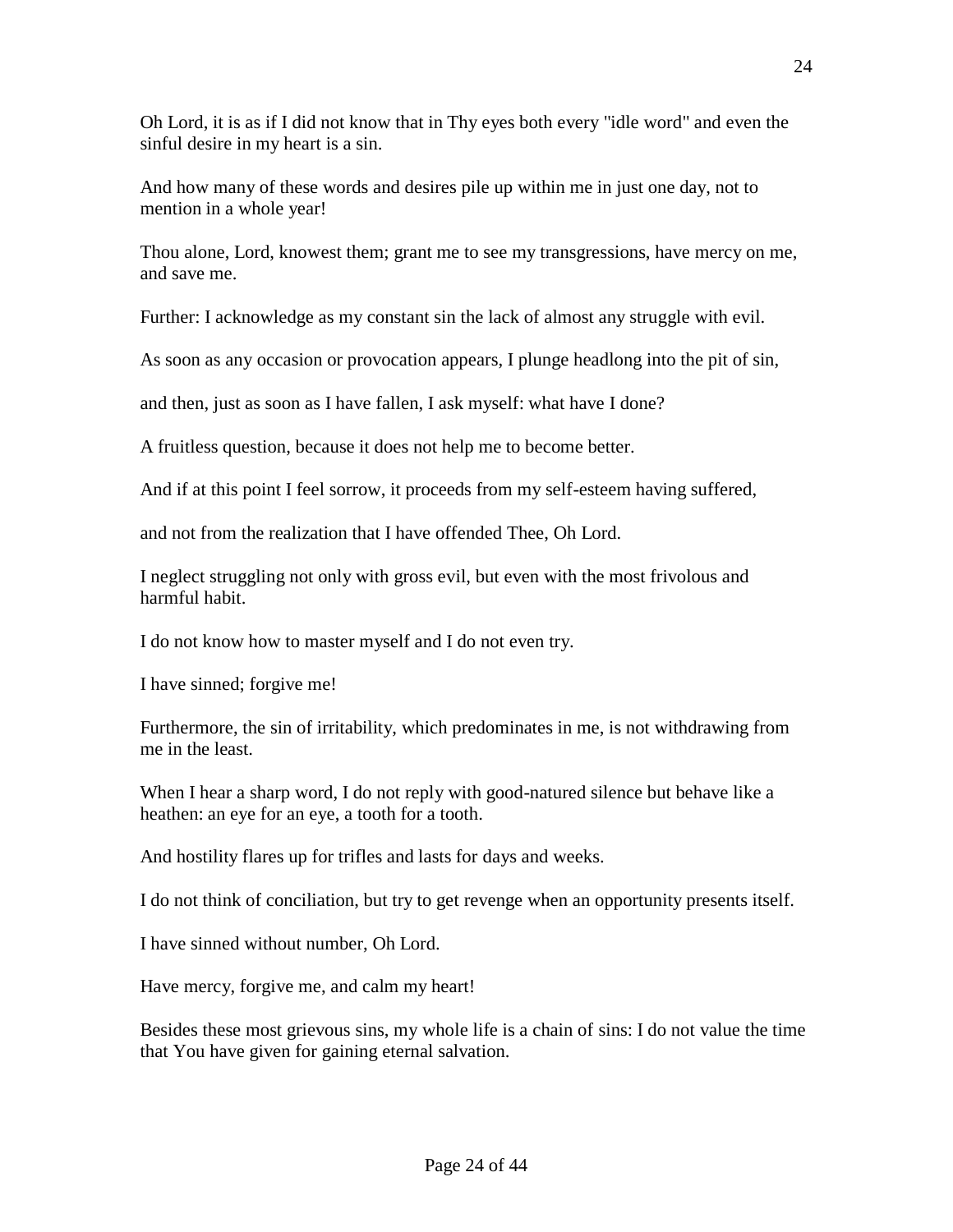I very often stand irreverently, pray mechanically, judge others while they are praying, but do not look after myself.

At home I sometimes pray with great reluctance and absent-mindedness, so that often I do not hear my own prayer, and sometimes I simply omit it.

Such are my attitudes towards Thee, Oh Lord, and I can say nothing else but "forgive and have mercy!

In my relations with people I sin with all my senses; I sin with my tongue by pronouncing false, foul, reproachful, or suggestive words; I sin with my eyes; I sin with my mind and heart by judging others and I am contentious often and for long periods of time; I sin not only against my soul, but against my body as well, by immoderately consuming food and drink.

Accept, Oh Lover of Mankind, my repentance, that I might approach Thy holy and lifegiving Mysteries in peace, for the remission of sins, for the correction of this temporary life, and for the inheritance of eternal life.

Amen.

"I am not worthy to ask forgiveness, Oh Lord!"

So the great teacher of penitence, Saint Ephraim the Syrian, once exclaimed of himself.

"How can we resist the attack of sin? How can we deny entry to the passions?", Saint Basil the Great asked Saint Ephraim, who answered only by shedding tears.

What can I, the consummate and incorrigible sinner, say to thee now, O Lord?

Through the prayers of our holy fathers, Ephraim and Basil, grant me, Oh Lord, repentance, and words, and tears.

Help me to spew out of myself, like deadly poison, my evil deeds, idle words, and wicked thoughts.

If I have forgotten to tell anything, Thou knowest know all and will remind me; for I do not want to conceal anything.

Thou commandest command me, "tell your iniquities before thou seekest justification.

But I say: "My sins are multiplied, Oh Lord, and they multiply incessantly.

They have no limit.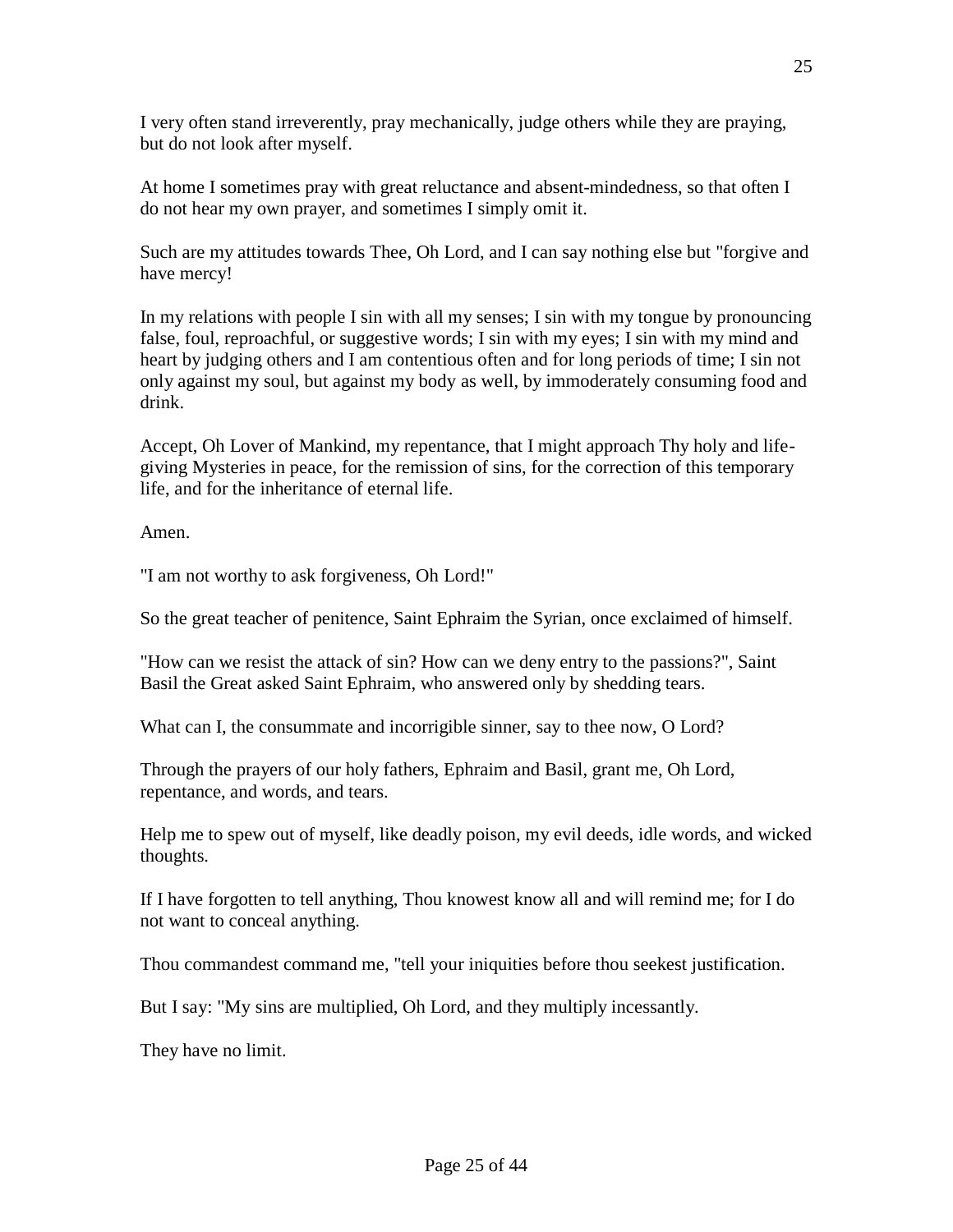I know and I remember that even an impure thought is an abomination in Thy sight, but I not only think, but also do, things that grievest Thee.

I know that I am doing evil, but I do not refrain from it...

Thus, my repentance has not yet even begun, and the end is not in sight for my evil carelessness about sin.

There is truly no limit to my foul thoughts, bursts of self-esteem, vainglory, pride, gossip, resentment, and vengefulness.

I quarrel often, and I become angry, cruel, envious, lazy, and blindly stubborn.

Although I am of no importance, I think very highly of myself.

I do not want to honor those worthy of honor, but at the same time I demand undeserved deference for myself.

I lie ceaselessly, but I get angry at liars.

I judge those who speak evil or who are thieves, but I myself am a thief and an evil-sayer.

I defile myself by lustful thoughts and stimuli, but sternly judge others for immodestly.

I cannot bear being joked about, but I myself love to taunt others, respecting neither persons nor places, even doing it in church.

I consider as an enemy anyone who tells the truth about me.

I do not want to put myself out by doing a good turn, but I get angry if someone does not do me a good turn.

I coldly refuse a neighbor in need, but when I myself am in need, I tiresomely appeal to him.

I do not like to visit the sick, but if I am sick, I expect everyone to care for me without my asking.

Lord, send down in to the depths of my soul a ray of heavenly light, that I might see my sins.

My confession is almost always limited to only a superficial naming of some sins.

Oh my God, my conscience gave You a promise to start a better life, but I broke the promise and live as before.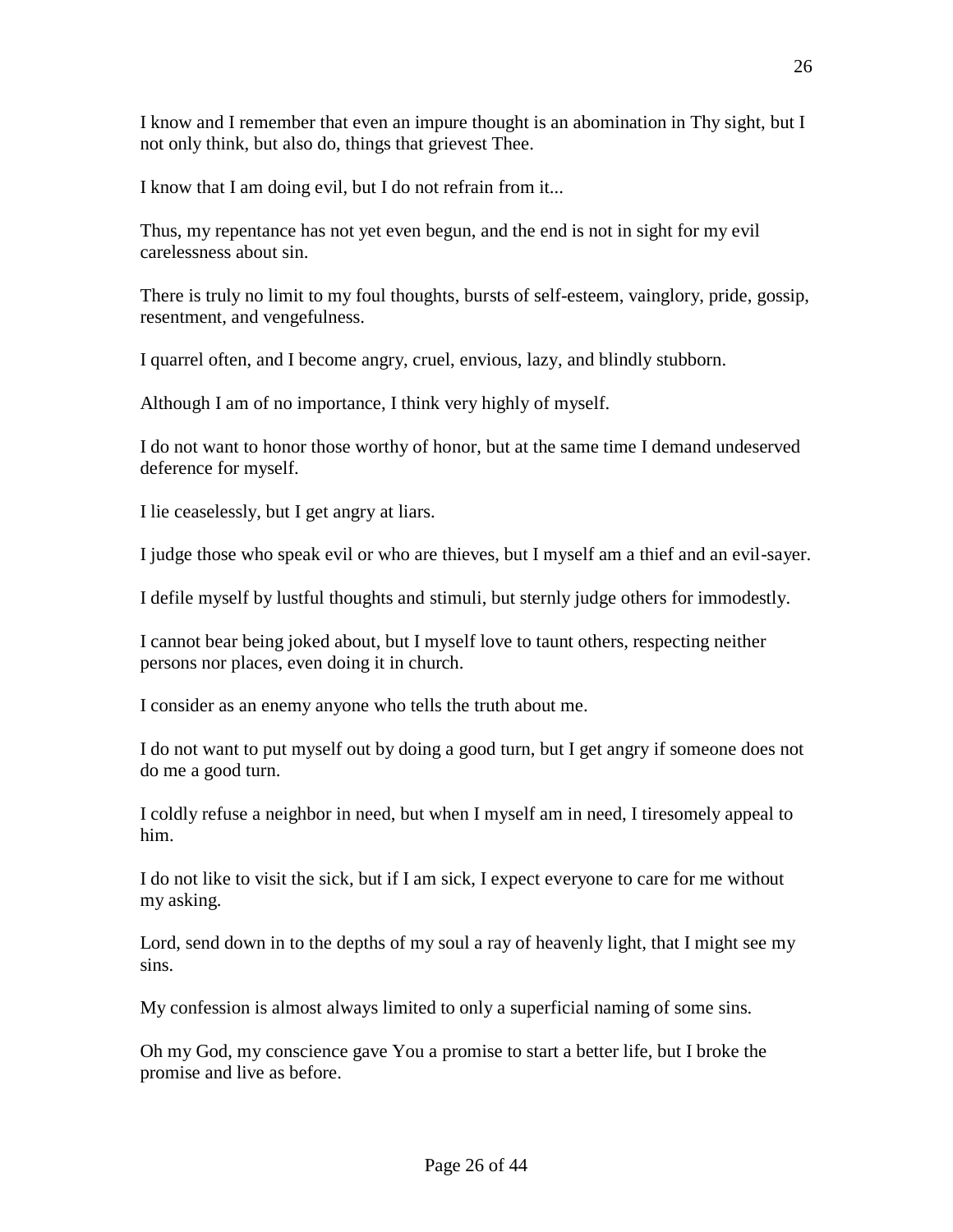Unless I have turned over a new leaf, I am ashamed to appear before a mere human with whom I have often not been true to my word.

How could I stand before Thee, my God, without shame and self-reproach, when so many times before Thy Throne, before the angels and saints, I have given promises and have not fulfilled them.

How base I am!

How criminal!

To Thee, Oh Lord, is truth, and to me are shameful faces" (Book of Daniel).

Only your boundless goodness can endure me.

Thou dost not destroy the sinner; do not destroy the penitent.

Teach me how to bring to mind and count the sins of my past life, the sins of an emptyheaded youth, the sins of proud manhood, the sins of day and of night, sins against Thee, my Lord and Savior.

How can I count them in the few minutes in which I stand in this Holy Place? I remember, Lord, that thou didst heed the few words of the publican and the thief.

I know that thou mercifully greetest even a readiness to repent,

and I pray to Thee with all my soul, "My Lord, accept as my repentance the daily confession of sins that the sacred book contains.

I have many more sins than it lists, and I have no way to make amends for them.

I offer now only a striving for thee and a desire for the good, but I have no strength to reform.

Oh Lord and Lover and Mankind!

Thou dost not drive away the sinner who comes to Thee, beseeching Thee for forgiveness.

Before he even comes to the door of Thy mercy, thou hast already opened it for him; before he falls down before Thee, thou hast already stretched out Thy hand to him; before he confesses his sins, thou hast granted him forgiveness.

Grant it to me who repents, grant it according to Thy great mercy; forgive all the bad things that I have done, said, and thought.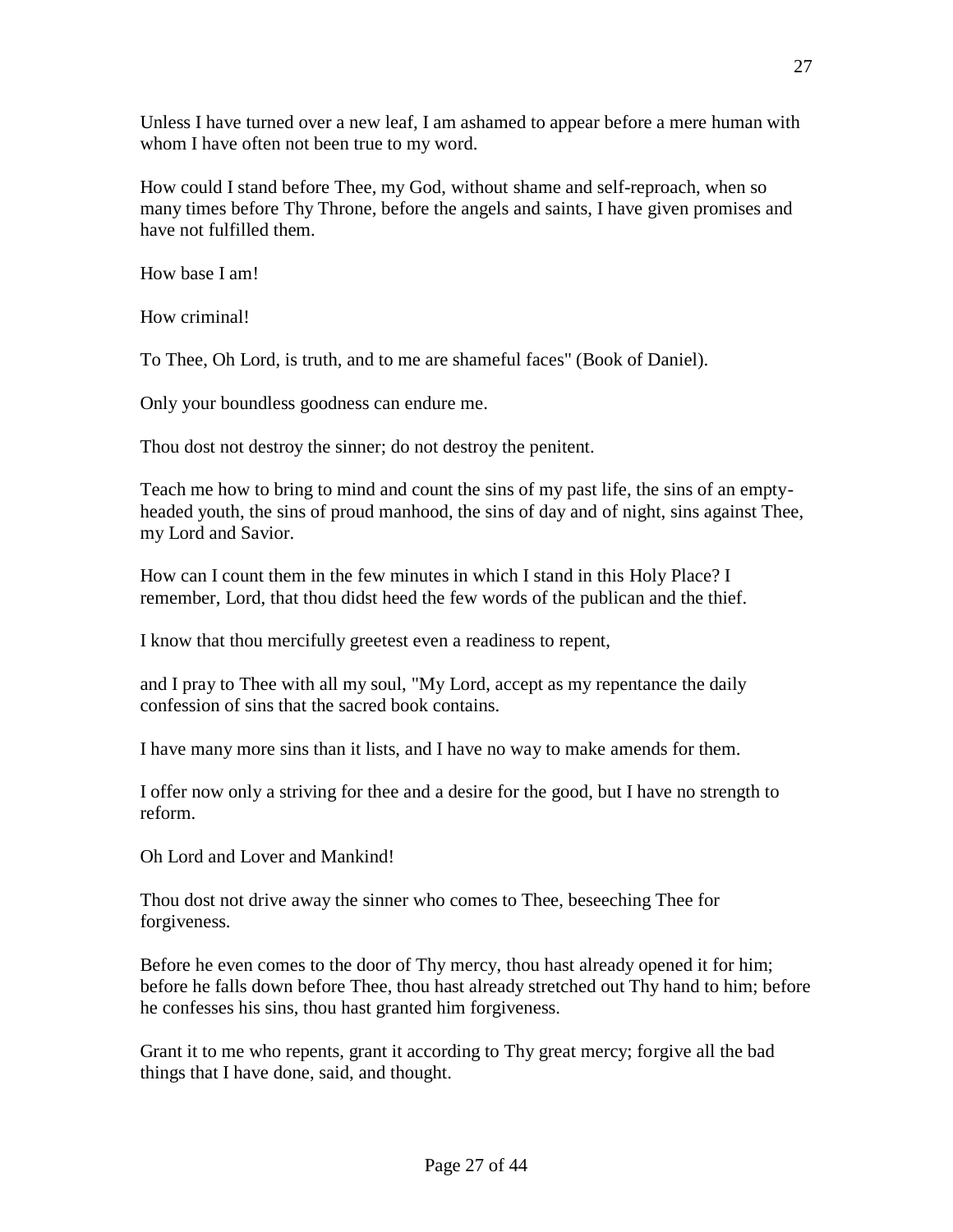and while granting forgiveness, send me also, Oh Lord, the strength, so that I might be able henceforth to live according to Thy will and not to offend Thee.

Help me, and I will be saved; help me by granting me to receive Thy holy Mysteries.

and that I may receive them worthily, declare to me by the lips of Thy priest, declare by Thy Holy Spirit, the grace of pardon and forgiveness, which can not be heard by the ear, but are heard in a deeply-moved heart and in peace of conscience.

Amen.

Translated by Seraphim F. Englehardt from a leaflet published on Mount Athos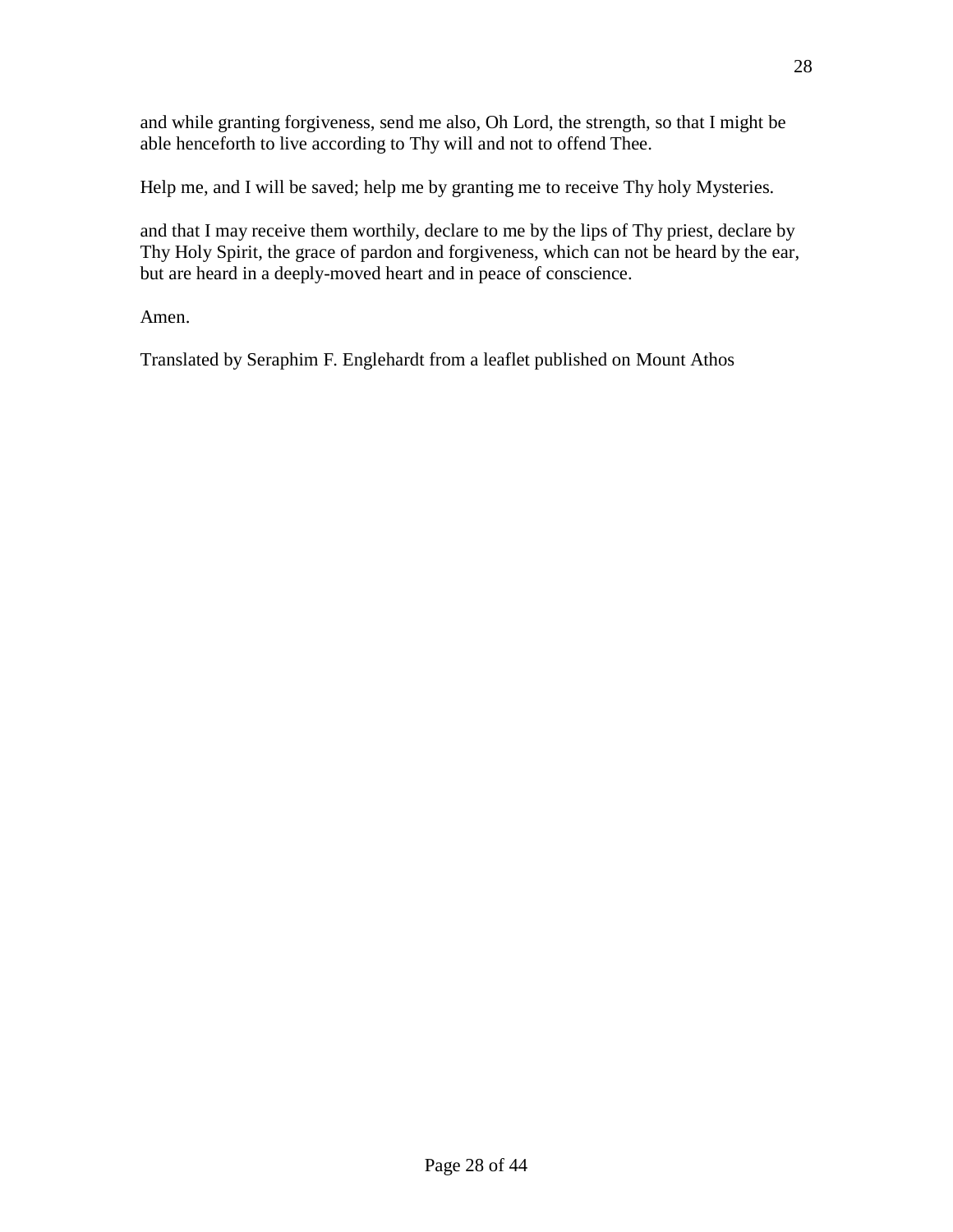## <span id="page-28-0"></span>**AN ORTHODOX CONFESSION WHICH LEADS THE INWARD MAN TO HUMILITY**

#### <span id="page-28-1"></span>**From "The Way of a Pilgrim"**

Turning my eyes carefully upon myself and watching the course of my inward state, I have verified by experience that I do not love God, that I have no religious belief, and that I am filled with pride and sensuality. All this I actually find in myself as a result of detailed examination of my feelings and conduct, thus:

1. I do not love God. For if I loved God I should be continually thinking about Him with heartfelt joy. Every thought of God would give me gladness and delight. On the contrary, I much more often and much more eagerly think about earthly things, and thinking about God is labor and dryness. If I loved God, then talking with Him in prayer would be my nourishment and delight and would draw me to unbroken communion with Him. But, on the contrary, I not only find no delight in prayer, but even find it an effort. I struggle with reluctance, I am enfeebled by sloth, and am ready to occupy myself eagerly with any unimportant trifle, if only it shortens prayer and keeps me from it. My time slips away unnoticed in futile occupations, but when I am occupied with God, when I put myself into His presence every hour seems like a year. If one person loves another, he thinks of him throughout the day without ceasing, he pictures him to himself, he cares for him, and in all circumstances his beloved friend is never out of his thoughts. But I, throughout the day, scarcely set aside even a single hour in which to sink deep down into meditation upon God, to inflame my heart with love of Him, while I eagerly give up twenty-three hours as fervent offerings to the idols of my passions. I am forward in talk about frivolous matters and things which degrade the spirit; that gives me pleasure. But in the consideration of God I am dry, bored and lazy. Even if I am unwillingly drawn by others into spiritual conversation, I try to shift the subject quickly to one which pleases my desires. I am tirelessly curious about novelties, about civic affairs and political events; I eagerly seek the satisfaction of my love of knowledge in science and art, and in ways of getting things I want to possess. But the study of the Law of God, the knowledge of God and of religion, make little impression on me, and satisfy no hunger of my soul. I regard these things not only as a non-essential occupation for a Christian, but in a casual way as a sort of side-issue with which I should perhaps occupy my spare time, at odd moments. To put it shortly, if love for God is recognized by the keeping of His commandments (If ye love Me, keep My commandments, says our Lord Jesus Christ), and I not only do not keep them, but even make little attempt to do so, then in absolute truth the conclusion follows that I do not love God. That is what Basil the Great says: 'The proof that a man does not love God and His Christ lies in the fact that he does not keep His commandments'.

2. I do not love my neighbor either. For not only am I unable to make up my mind to lay down my life for his sake (according to the Gospel), but I do not even sacrifice my happiness, well-being and peace for the good of my neighbor. If I did love him as myself, as the Gospel bids, his misfortunes would distress me also, his happiness would bring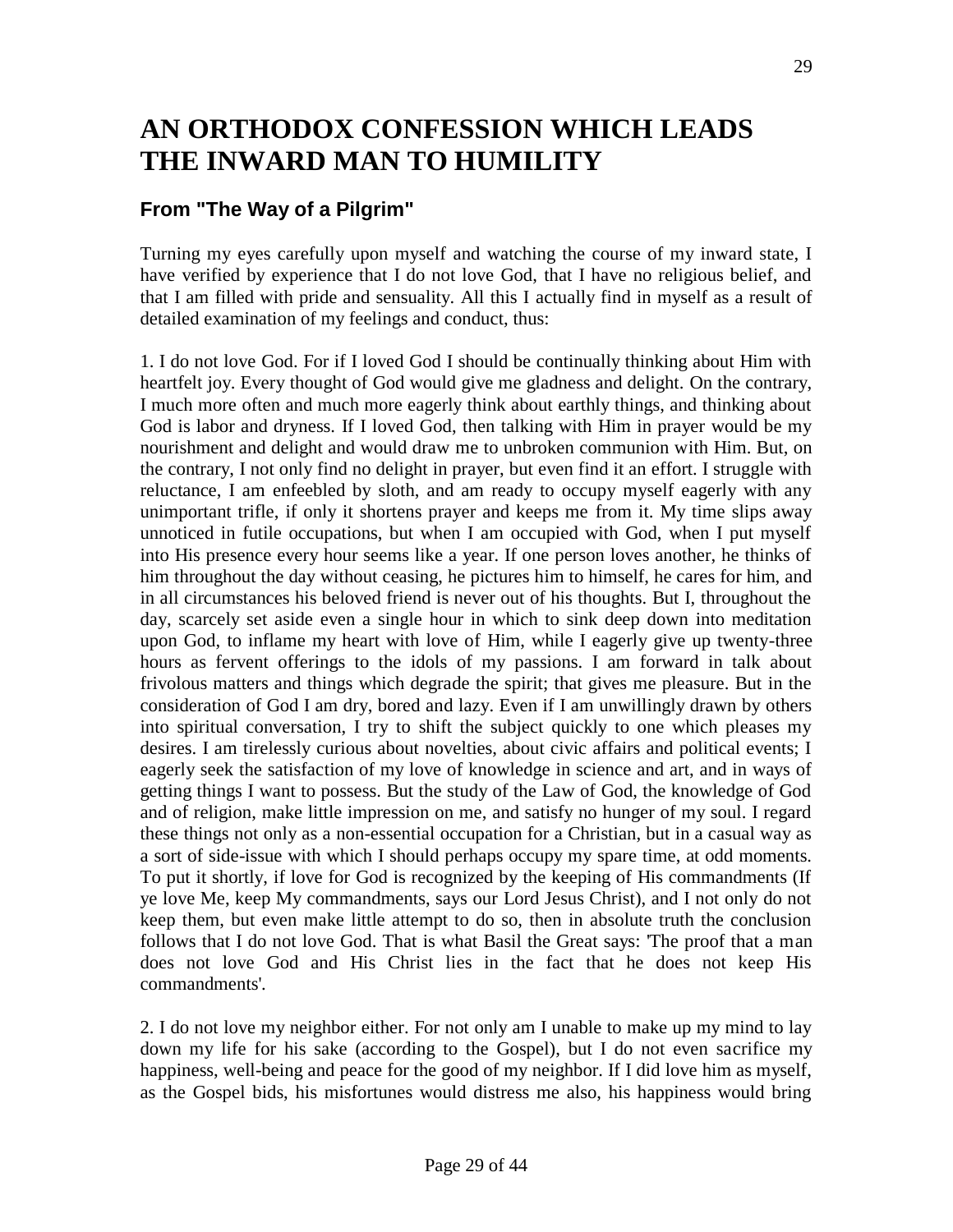delight to me too. But, on the contrary, I listen to curious, unhappy stories about my neighbor and I am not distressed; I remain quite undisturbed or what is still worse, I find a sort of pleasure in them. Bad conduct on the part of my brother I do not cover up with love, but proclaim abroad with ensure. His well-being, honor and happiness do not delight me as my own, and, as if they were something quite alien to me, give me no feeling of gladness. What is more, they subtly arouse in me feelings of envy or contempt.

3. I have no religious belief. Neither in immortality nor in the Gospel. If I were firmly persuaded and believed without doubt that beyond the grave lies eternal life and recompense for the deeds of this life, I should be continually thinking of this. The very idea of immortality would terrify me and I should lead this life as a foreigner who gets ready to enter his native land. On the contrary, I do not even think about eternity, and I regard the end of this earthly life as the limit of my existence. The secret thought nestles within me: Who knows what happens at death? If I say I believe in immortality, then I am speaking about my mind only, and my heart is far removed from a firm conviction about it. That is openly witnessed to by my conduct and my constant care to satisfy the life of the senses. Were the Holy Gospel taken into my heart in faith, as the Word of God, I should be continually occupied with it, I should study it, find delight in it and with deep devotion fix my attention upon it. Wisdom, mercy, love, are hidden in it; it would lead me to happiness, I should find gladness in the study of the Law of God day and night. In it I should find nourishment like my daily bread and my heart would be drawn to the keeping of its laws. Nothing on earth would be strong enough to turn me away from it. On the contrary, if now and again I read or hear the Word of God, yet even so it is only from necessity or from a general love of knowledge, and approaching it without any very close attention, I find it dull and uninteresting. I usually come to the end of the reading without any profit, only too ready to change over to secular reading in which I take more pleasure and find new and interesting subjects.

4. I am full of pride and sensual self-love. All my actions confirm this. Seeing something good in myself, I want to bring it into view, or to pride myself upon it before other people or inwardly to admire myself for it. Although I display an outward humility, yet I ascribe it all to my own strength and regard myself as superior to others, or at least no worse than they. If I notice a fault in myself, I try to excuse it, I cover it up by saying, 'I am made like that' or 'I am not to blame'. I get angry with those who do not treat me with respect and consider them unable to appreciate the value of people. I brag about my gifts: my failures in any undertaking I regard as a personal insult. I murmur, and I find pleasure in the unhappiness of my enemies. If I strive after anything good it is for the purpose of winning praise, or spiritual self-indulgence, or earthly consolation. In a word, I continually make an idol of myself and render it uninterrupted service, seeking in all things the pleasures of the senses, and nourishment for my sensual passions and lusts.

Going over all this I see myself as proud, adulterous, unbelieving, without love to God and hating my neighbor. What state could be more sinful? The condition of the spirits of darkness is better than mine. They, although they do not love God, hate men, and live upon pride, yet at least believe and tremble. But I? Can there be a doom more terrible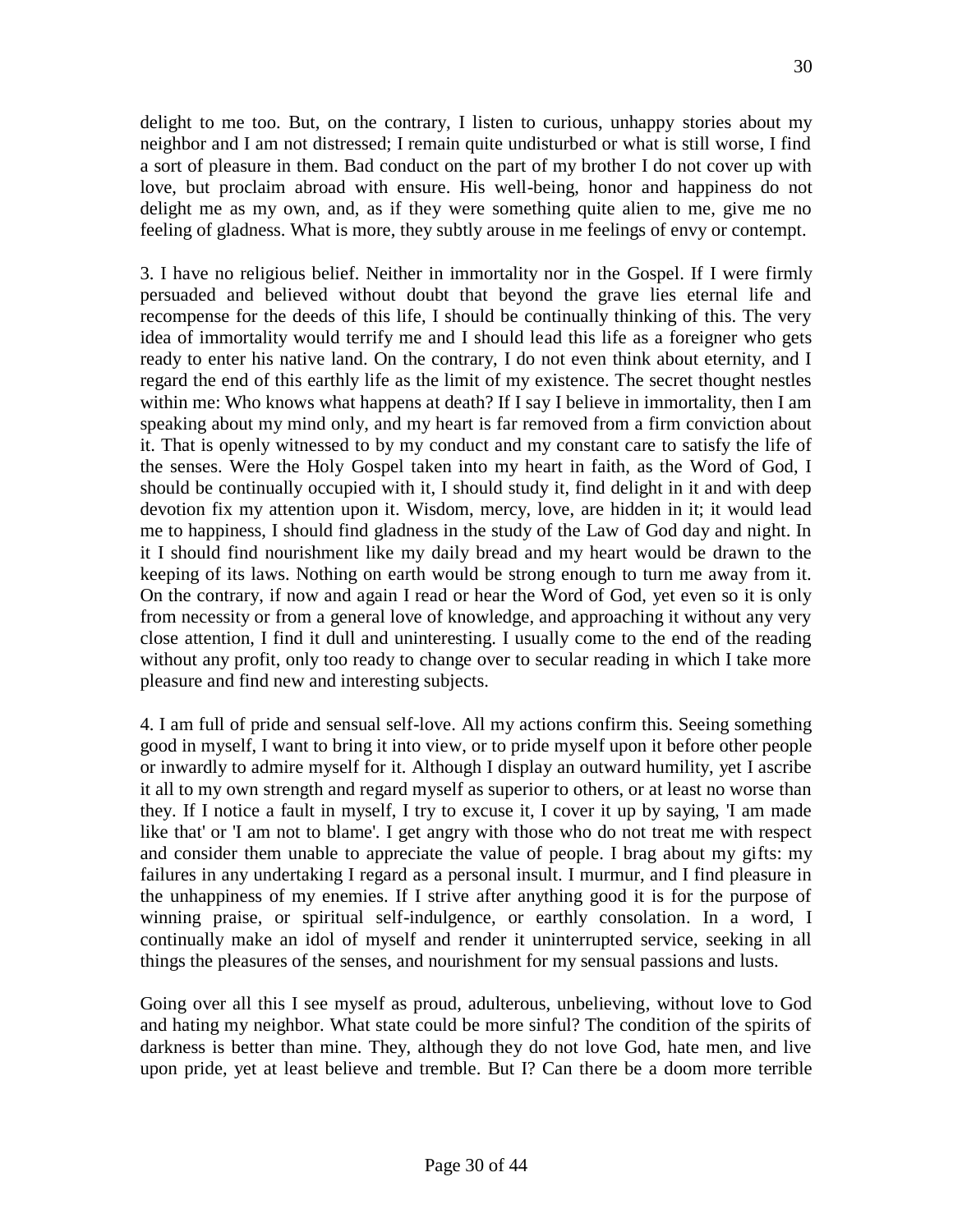than that which faces me, and what sentence of punishment will be more sever than that upon the careless and foolish life. that I recognize in myself?

From "The Way of a Pilgrim" ("Otkrovennye rasskazy strannika dukhovnomu svoemu Otcu")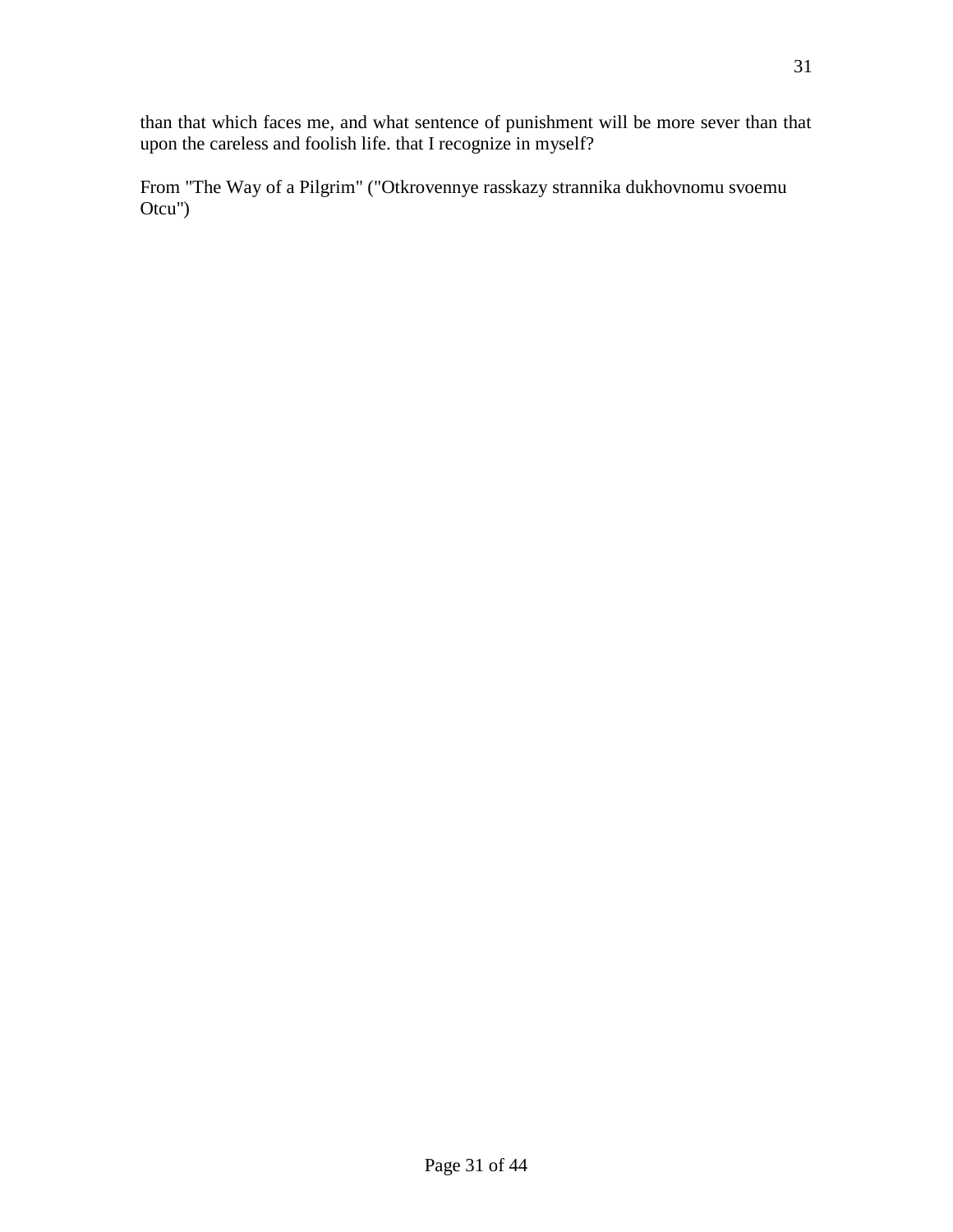## <span id="page-31-0"></span>**ABOUT CONFESSION**

## <span id="page-31-1"></span>**What Is Necessary for a Saving Confession?**

#### <span id="page-31-2"></span>**by Metropolitan Innocent of Moscow**

What is Confession? Confession is the oral avowal of one's sins which lie heavy upon the conscience. Repentance cleanses the soul and makes it ready to receive the Holy Spirit, but confession, so to speak, only empties the soul of sins.

Let us present a simple analogy and comparison to confession. For example, suppose you had only one vessel of some kind, which you through negligence or laziness let reach a stage where little by little it accumulated all sorts of dirt so that your vessel became not only unusable but even unbearable to look at without repugnance.

But what if a king wanted to give you as a gift some sort of fragrant and precious balm, one drop of which could heal all infirmities and protect - what then? Would you refuse such a valuable gift only because you had no other clean vessel in which to put it? No! It would be very natural for you to accept such a gift and you would try to clean your vessel. How would you begin to clean your vessel? No doubt, before anything else, you would rid it of all uncleanness; you would begin by washing it with water and, perhaps would even burn it out so that it no longer retained any of its former odors. Isn't that so?

Now let the vessel represent the soul given to you by God, which you have brought to such a state that it has been filled with all kinds of transgression and iniquities; let the sweet-smelling balm, given by the king, signify the Holy Spirit, Who heals all infirmities and afflictions, Whom the King of heaven and earth, Jesus Christ, freely bestows upon us.

To examine your vessel signifies feeling your guilt before God and recalling all sins, which have stolen into your heart.

To clean out the vessel typifies the confession of your sins before your spiritual father, and washing with water and burning with fire signifies a sincere and even tearful repentance and a voluntary resolve to endure all unpleasantness, needs, afflictions, misfortunes, and even calamities that befall us.

Now tell me: Is Confession profitable or needful? Certainly it is profitable and even essential; because, just as it is impossible to cleanse a vessel without ridding it of all uncleanness, so it is impossible to purge your soul of sins without confession.

But tell me, is confession alone enough for the reception of the Holy Spirit? Certainly not, because in order to receive the sweet-smelling and precious balm into a defiled vessel it is not enough to just empty it, but it is necessary to wash it with water and refine it with fire. Just so, in order to receive the Holy Spirit, it is not enough just to confess or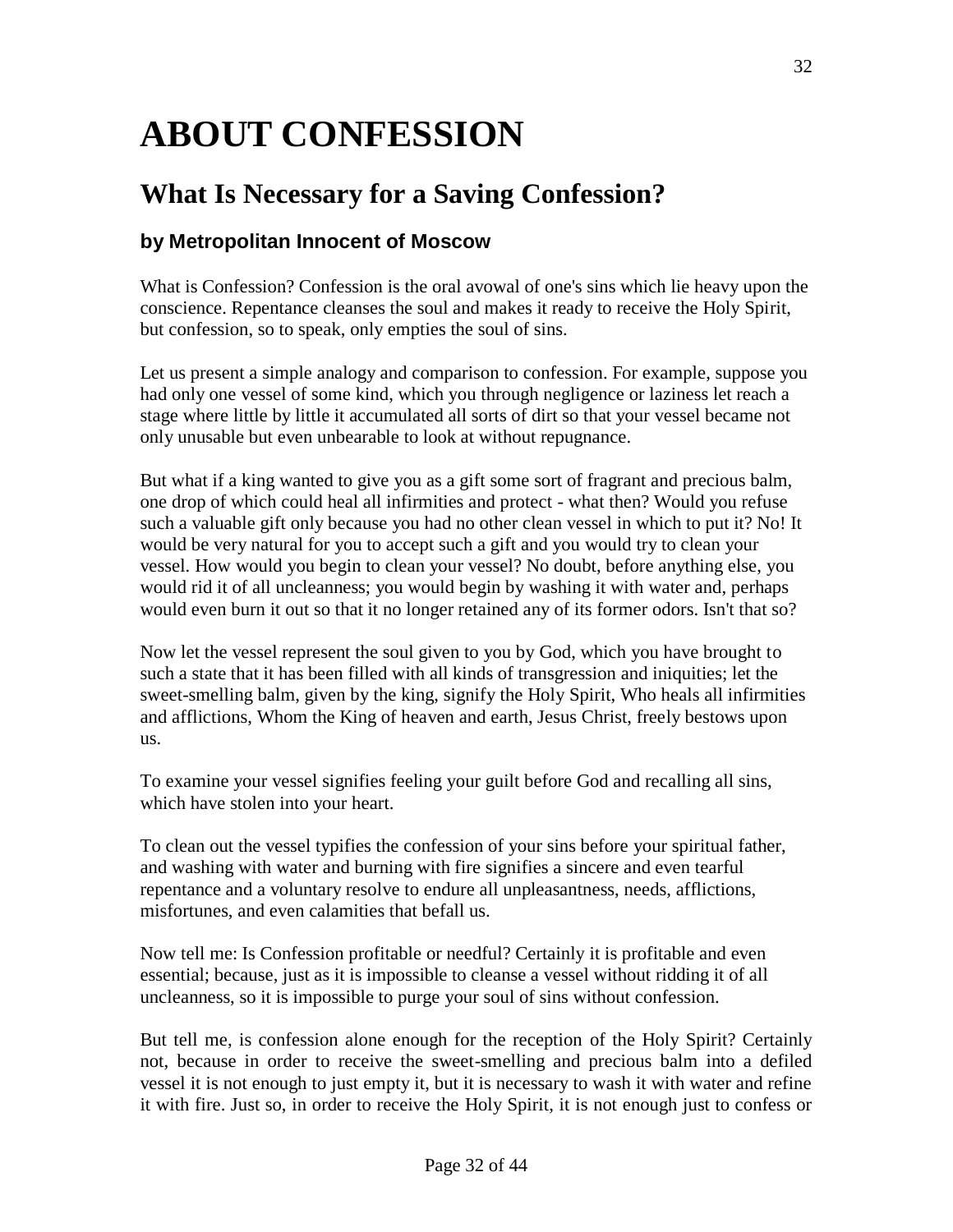recite your sins before a spiritual father, but it is necessary together with this to purge your soul with repentance or contrition and grief of soul, and burn it out with voluntary endurance of afflictions. So then, this is what confession and repentance mean!

What does a true and correct confession consist of?

When we wish to cleanse our conscience of sins in the Mystery of Repentance: Before everything else it is necessary to believe in the Lord Jesus Christ and firmly hope that He is ready to forgive all sins, no matter of what magnitude, if only the sinner repents openheartedly; it is necessary to believe and hope that the God of all wants and seeks our return.

Of this He assures us through the prophet thus: "As I live, saith the Lord," i. e., I assure and swear by My life, "In desiring I do not desire", i.e., I do not at all desire, "the death of a sinner, but entirely desire his conversion."

It is necessary to have a broken heart. Who is God? And who are we? God is the Almighty Creator of heaven and earth; He is the awful and righteous Judge. And we? We are weak and insignificant mortals. All people, even the greatest people, are less than dust before God, and we can never imagine how disgusting to God is any sin and how any transgression offends Him.

And we, insignificant and weak, we mortals endlessly benefited by our God, dare to offend Him - the All-Good One? Oh! This is so horrible! We are such debtors before God, such transgressors, that not only should we not dare to call ourselves His children, but are not even worthy of being His lowliest servants.

Therefore, picturing all this, you see what contriteness, what lamentation it is necessary to have then, when we want to purge ourselves of sins. And such a feeling must be had not only before confession and during confession, but also after confession. And even more important, do you want to offer a sacrifice to God such as will be acceptable to Him? Naturally we all gladly want this and as far as possible we offer it. But what can we offer Him really acceptable? A broken heart. A sacrifice unto God is a broken spirit; a heart that is broken and humbled, here is an offering to God more priceless than all offerings and oblations!

It is necessary to forgive all our enemies and offenders all the harmful and offensive things they have done to us. Forgiveness—what does it mean to forgive? To forgive means never to avenge, neither secretly nor openly; never to recall wrongs but rather to forget them and, above all, to love your enemy as a friend, a brother, as a comrade; to protect his honor and to treat him right-mindedly in all things. This is what it means to forgive.

And who agrees that this is difficult? So, it is a hard matter to forgive wrongs, but he who can forgive wrongs is for this reason great - truly great, both before God and before man. Yes, it is a hard matter to forgive your enemies; but it is necessary to forgive, otherwise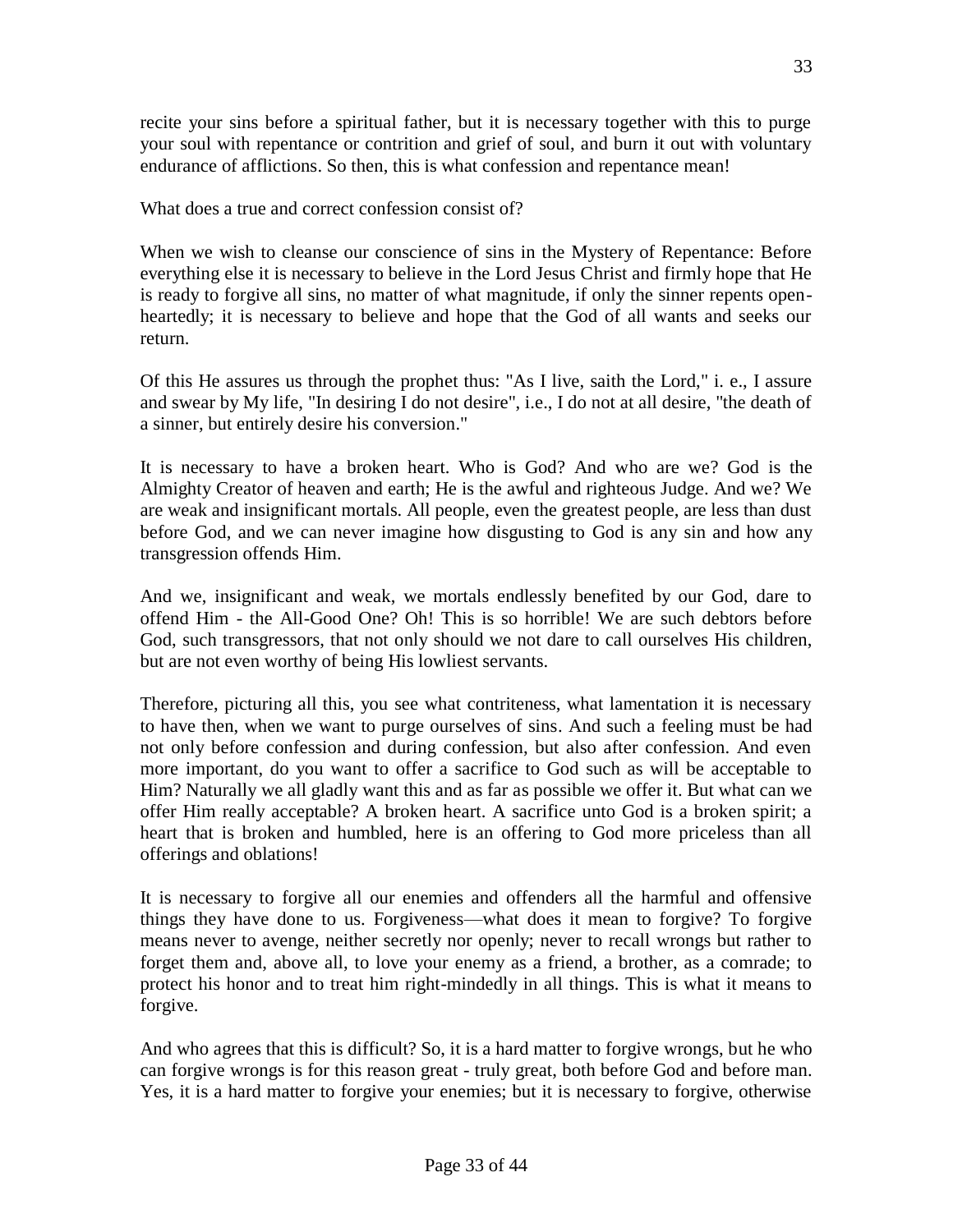God Himself will not forgive. Jesus Christ said: If ye forgive men their trespasses, your heavenly Father will forgive you also your trespasses. But if ye forgive not men their trespasses, neither will your heavenly Father forgive you yours.

On the contrary to this, though you pray to God every hour, though you have such faith that you can move mountains, even though you give away all of your belongings to the needy, and give your body to be burned, if you do not practice forgiveness and do not wish to forgive your enemy, then all is in vain, for in such circumstances neither prayer, nor faith, nor charity, will save you, in short, nothing will save you.

But if it is needful to forgive our enemies, so likewise it is indispensable to ask also forgiveness of those people whom we have offended. Thus, if you have offended anyone by word, ask forgiveness of him, come and bow down at his feet and say, "Forgive me." Have you offended by deed? Endeavor to expiate your guilt and offenses and recompense his damage, then be certain that all of your sins, no matter how heavy they be, will be forgiven you.

It is necessary to reveal your sins properly and without any concealment. Some say, "For what reason should I reveal my sins to Him Who knows all of our secrets?" Certainly God knows all of our sins, but the Church, which has the power from God to forgive and absolve sins, cannot know them, and for this reason She cannot, without confession, pronounce Her absolution.

Finally, it is necessary to set forth a firm intention to live prudently in the future. If you want to be in the kingdom of heaven, if you want God to forgive your sins - then stop sinning! Only on this condition does the Church absolve the penitent of his sins. And he who does not think at all about correcting himself confesses in vain, labors in vain, for even if the priest says, "I forgive and absolve," the Holy Spirit does not forgive and absolve him!

From Orthodox Life, vol. 38, no. 4 (July-August, 1988), pp. 20-22.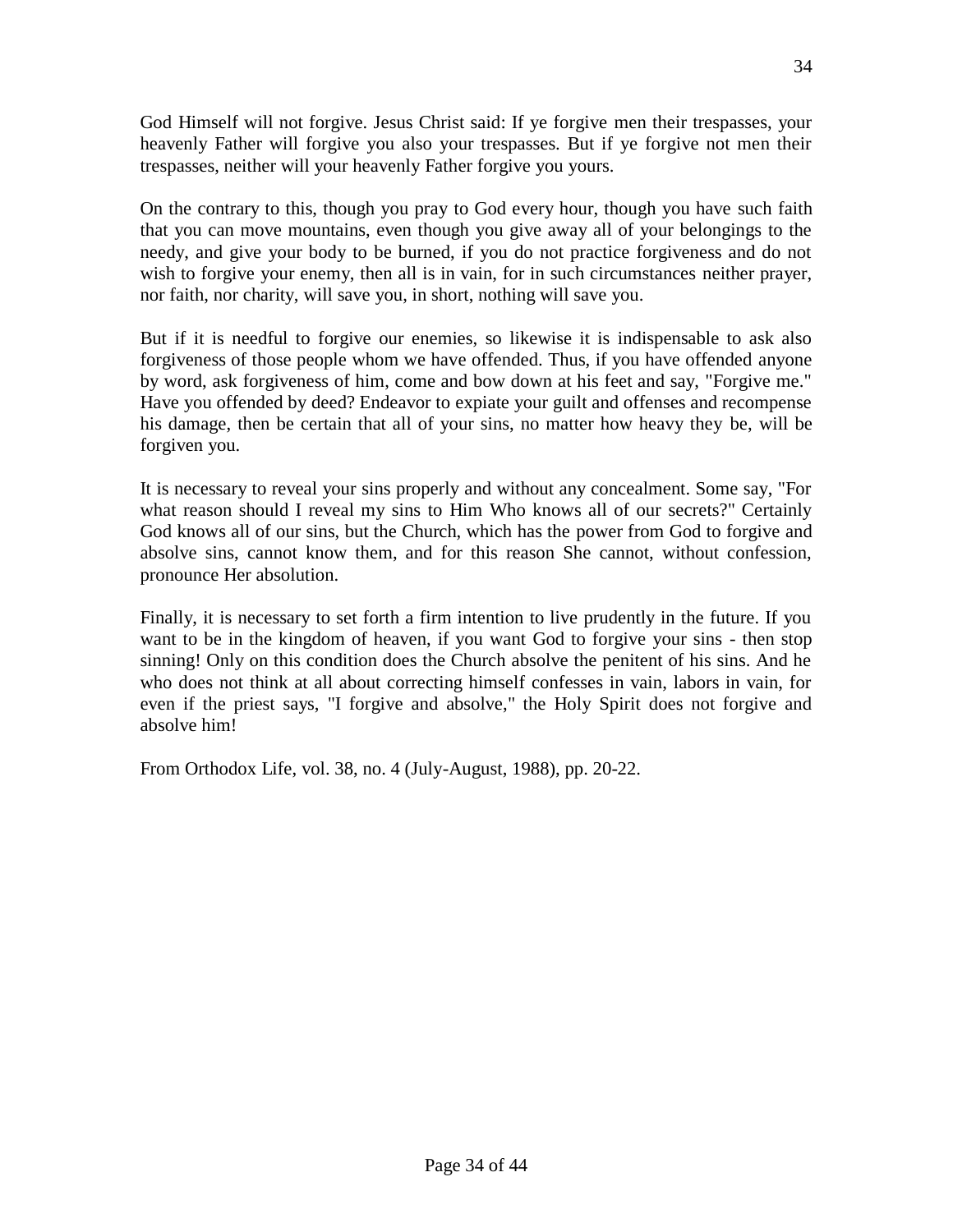## <span id="page-34-0"></span>**A Catechism on Confession**

When preparing to go to confession, every Orthodox Christian should try to remember all the sins that he has committed, whether voluntary or involuntary, and should examine his life in detail. If there are sins that were committed before his last confession, but which he then forgot to confess, he should mention these also.

When you come to confession, you should confess your sins sincerely, remembering that you are not confessing them to the priest, but to God Himself, Who already knows, but wants you to admit your wrongs and your guilt. You should not feel embarrassed before your spiritual father, because, being a man like yourself, he knows human weaknesses and the inclination that all people have towards sin, and thus he cannot judge you harshly when you come to confession. But maybe you are embarrassed to confess your sins before your spiritual father because you are afraid of losing his good opinion? On the contrary, if you value his good opinion, you should understand that he will respect you all the more for the sincerity of your confession. Also, if you are ashamed and afraid to lay bare your sins before your spiritual father, how will you bear it when at the Dread Judgment your sins—if you have not been freed of them by true repentance—will be revealed before God Himself, His angels, and all mankind, both people you know and strangers? If you remember this, you will want to free yourself from your sins and from the punishment that they bring upon you, and will confess them in all sincerity before your spiritual father. You should hide nothing wrong that you have done, but at the same time you should not add anything extra, and not blame yourself for what you have not done by simply saying, "Everything I have done is sinful," or some such catch-phrase. Nor should you admit every sin you are asked about whether you have done it or not, as some people mistakenly think they should Your confession must be realistic and therefore true.

Another reason why you should not simply say, "I have sinned in everything, word, deed, and thought, and by omission," without giving further details, is because your spiritual father needs to know exactly what you have done in order to give you good advice. Also such a short, undetailed confession means that you are avoiding what confession is intended to achieve, i. e. to bring you to admit what you have done and to admit that you were wrong in doing it. Your spiritual father already knows that you are a sinner, for no man is without sin; even the holy Apostle Paul described himself as the "chief of sinners." Each sin must be mentioned in turn, just as you would enumerate all your symptoms to a doctor. You should not just think of a couple of main trends to "discuss," and neglect to mention the innumerable other sins.

Do not mention the sins of others in your confession, unless this is necessary for your spiritual father to understand how and why you yourself have sinned. If you have a personal problem involving other people, which you would like to discuss with your spiritual father, or if you are in need of advice or some consolation for some unkindness that has been done to you, make an appointment to see your spiritual father at some other time. Also, do not use the fact that many people commit some sin that you have committed as an excuse for it. Still less say "but everyone does that." For one thing, you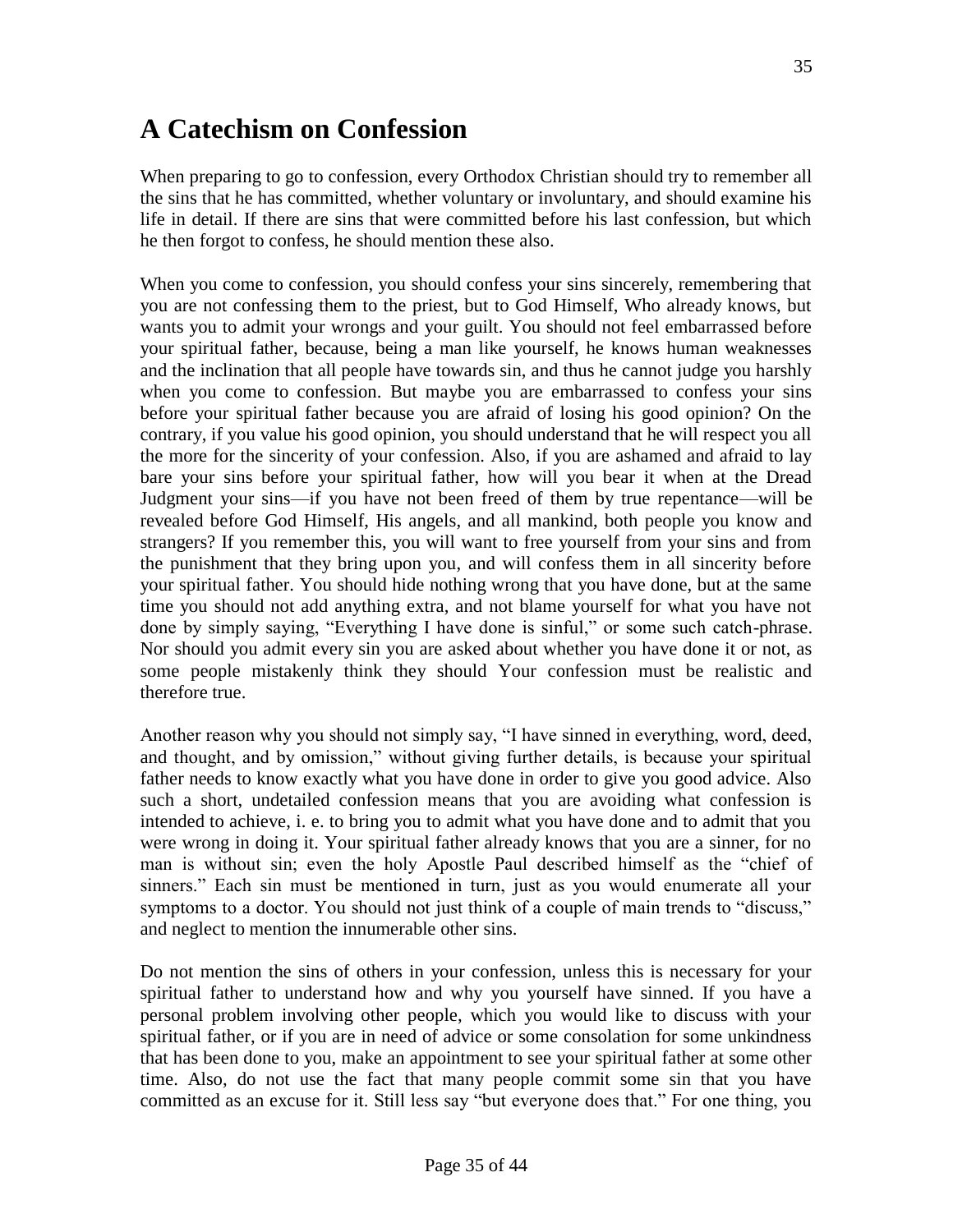have come to confess your own sins, not those of others. How can you be sure that without exception every human being commits any given sin? Or even though you might know of their sin, how can you be sure they have not repented of it in their heart? Pay no heed to the sins of others. Oftentimes we imagine the motives and intentions and sinful inclinations of others, for no man knows the heart of another.

Confess your sins fully but concisely; one does not have to make a story of them! That in itself can be an evidence of pride. Particularly regarding carnal sins, do not go into detailed descriptions of sin. If your spiritual father feels that you need to confess any particular sin in fuller detail, he will ask you about it, and then you should not hesitate to describe it fully and to answer all his questions.

Before going to confession make a thorough preparation, and examine your life so that you recognize your sins. If you wish you can write out a list, or keep a list day by day. In order to check your sins, it is wise to check them against some list. One can use the Ten Commandments, the Beatitudes, or the list of sins in the prayer of daily confession of sins read before going to sleep each day, or that in the prayer at the end of the Canon to the Guardian Angel in the Prayer Book. Such checking against a list is very beneficial, otherwise one tends to remember only the most serious sins, or the most noticeable or most extraordinarily, and to forget, perhaps deliberately, the underlying ones, the ones that have become habitual, and the things that we have forgotten even to remember as sins because they have become so much a part of our life. Sins of neglect, omission, and laziness often fall into this category, as do the ones that are seemingly respectable: pride, vanity, etc.

Do not try to make excuses for your sins, for the more that you justify yourself, the less forgiveness you will receive. It is important that you yourself should fully realize how wrong each sin you have committed is—and the more you understand the wrongfulness of any sin, the easier it will be for you to make an effort of will to avoid committing it in the future. However, you may mention if there is any special circumstance, such as some particular temptation or outside pressure, that it would be useful for your spiritual father to know, so that he can advise you how to deal with it.

It is important not to overlook any sin, but to mention all the sins that you have committed.

If you are asked whether you have committed a particular sin, it is not good enough to reply, "I can't remember." This is, of course, much less likely to happen if you go to confession regularly. It is good at the end of your confession to admit that there may be other sins which you have forgotten or have not realized that you have committed—such a sin might be by a careless word or action which has upset someone and perhaps caused them to sin.

Unless your spiritual father asks you about them, do not mention sins that you have not committed, nor good deeds that you have done. If you are asked whether you have committed some sin and have not, simply say "No." Do not say, "I have committed no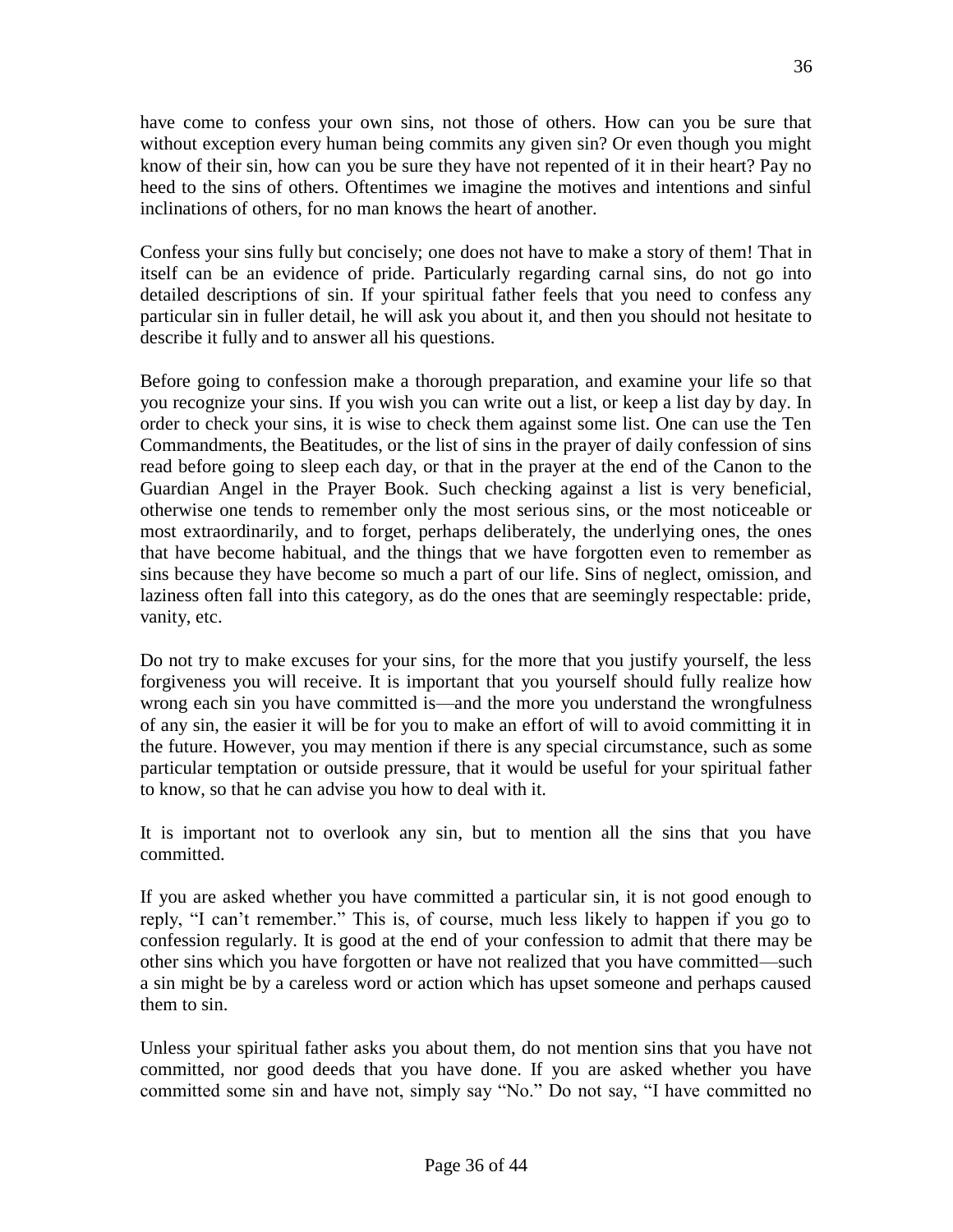serious sins," because this means that you do not realize how sinful what you have done is, and how sinful your insensitivity is.

Also do not be insensitive to the feelings and weaknesses of others, including your spiritual father. If you have not confessed for some time, or have some particular difficulty and are likely to need a long confession, try not to come on the eve of a great feast or when there will be many other people going to confession, but come on a day when there are likely to be few, or make a special arrangement with the priest. Also, unless it is otherwise completely impossible (because, for instance, you live far from the church), do not come for confession either immediately before the Divine Liturgy (when the priest will be preparing the gifts) or during the service, when you will cause the entire congregation to wait while your confession is heard.

If after your confession you are hoping to receive a blessing to partake of the Holy Mysteries, it is best to come for the confession after the evening service on the previous night.

You must be truly sorry for the sins you have committed. Unless you really regret having done them, and intend to try to avoid them in the future, you lack true penitence, without which your sins are not forgiven.

It is also necessary to confess with faith in Jesus Christ and to trust in His mercy. Only if we believe and trust in Jesus Christ can we receive remission of our sins. Judas Iscariot, for example, repented of his sin, not before one man, but before all, and he returned the pieces of silver. But instead of believing in Jesus Christ and trusting in His mercy, he fell into despair and, receiving no remission, he died a terrible death. Thus, in addition to careful confession and true repentance, faith and hope are essential for the salvation of a sinner.

#### **Penances — Their Nature and Purpose**

Penance is a form of discipline or a prohibition administered by the priest (in accordance with the canons or laws of the Church) to those repentant Christians for whom it is necessary, much as a doctor prescribes a suitable medicine or treatment. It is a form of treatment for a moral sickness. Examples of penances are: fasting over and above what is required of all Orthodox Christians, special prayers of repentance with prostrations, reading books which will help in overcoming one's weakness, and the performance of' good works.

Penances are not given to all who come to confession, but only to those who, by the nature or seriousness of their sins, require this special medicine. An example of this is St. Paul's excommunication of a Christian of the Church of Corinth for incest; then, because of his penitence, he received him back into the Church (11 Cor. 2:6-8).

Although penance would seem to be a punishment, its purpose is not to make retribution for sins, to pay back a debt, but is rather corrective, medicinal, and instructive—to cure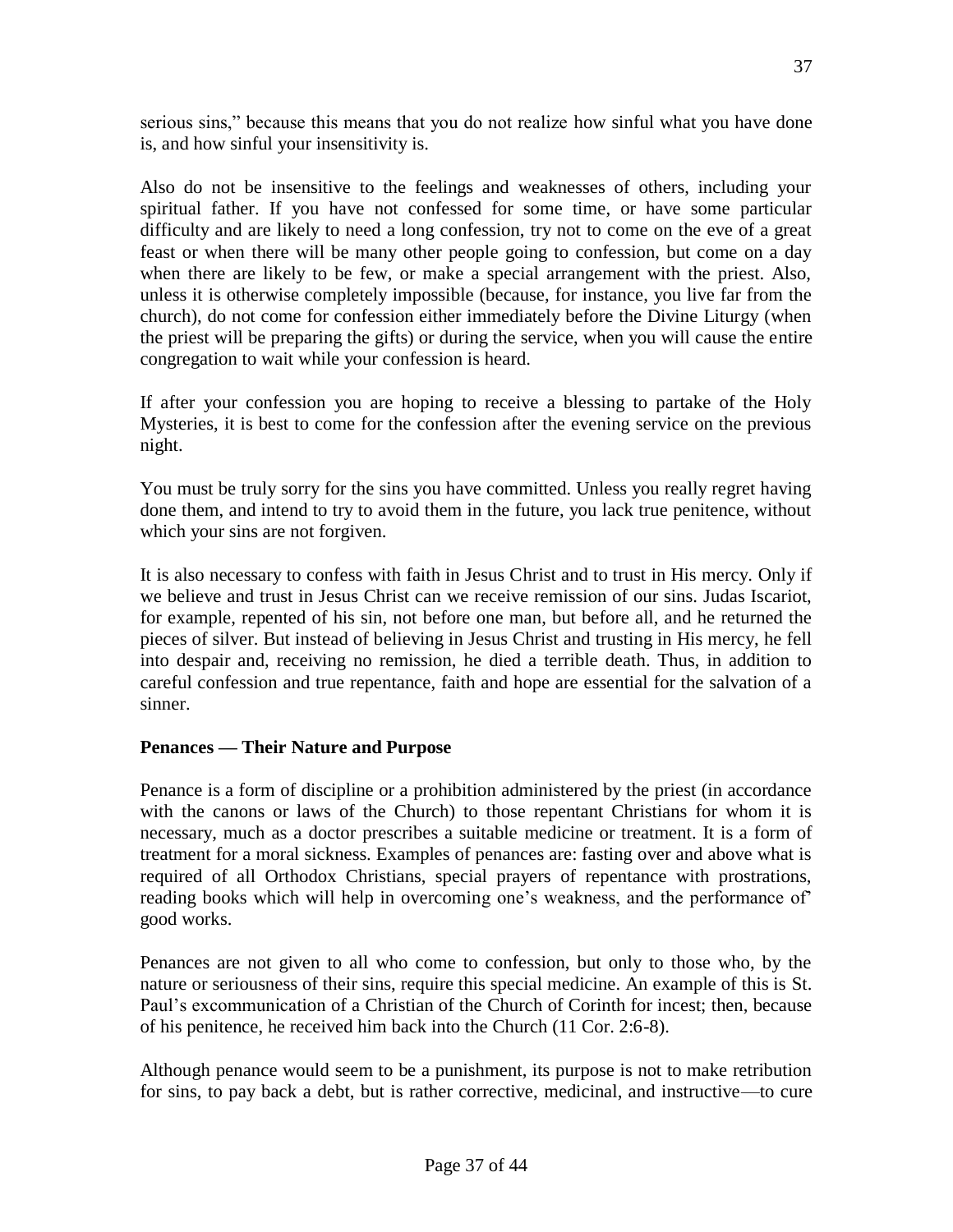the sinner from his sinful habits, to instruct him regarding both the harmful nature of what he has been doing, and ways to change his life, so that he shall not repeat his sin. Penance is intended to deepen and increase the penitent's regret for what he has done, and to strengthen the desire of his will for correction. The Apostle says, "For godly sorrow worketh repentance to salvation not to be repented of" (II Cor. 7:10). This is upheld by the canons of the Ecumenical Councils and the teaching of the Fathers, who describe penance as a means of spiritual treatment to cure the diseases of the soul. The 102nd canon of the Sixth Ecumenical Council says: "The character of a sin must be considered from all points and conversion expected. And so let mercy be meted out."

#### **Moral Guidance or "The Opening of One's Thoughts"**

It is necessary to distinguish between the mystery of confession itself, and the moral guidance of a spiritual father in "the opening of thoughts" which is still used, especially in some monastic communities, but is something quite different from confession. The telling of one's thoughts and actions before a spiritual elder, from whom one seeks moral guidance, has a vast psychological significance. It is very useful for moral training, the correction of bad inclinations and habits, and the overcoming of doubts and indecisiveness. In some monasteries this is practiced daily, but it is not a course to be entered upon lightly. Bishop Ignatius Brianchaninov says, "An indispensable condition of such submission is a Spirit-bearing guide, who by the will of the Spirit can mortify the fallen will of the person subject to him in the Lord, and can mortify all the passions as well." And he issues dire warnings about heeding "Elders" falsely so-called. Nonetheless, some writers (notably Prof. Andreyev) suggest that some form of "opening of the thoughts" can form part of Christian family life, so that husband and wife open their thoughts to each other each day. Of course such a practice is far removed from the spiritual discipline of Eldership of which Bishop Ignatius writes. Either way, this type of spiritual guidance, although very beneficial when rightly ordered, does not have the significance of a mystery or grace-bearing Church rite like confession, which is why confession itself, the sacrament of penitence, can take place only before a priest.

Reprinted from The Shepherd, published by the Brotherhood of St. Edward the Martyr, London, England.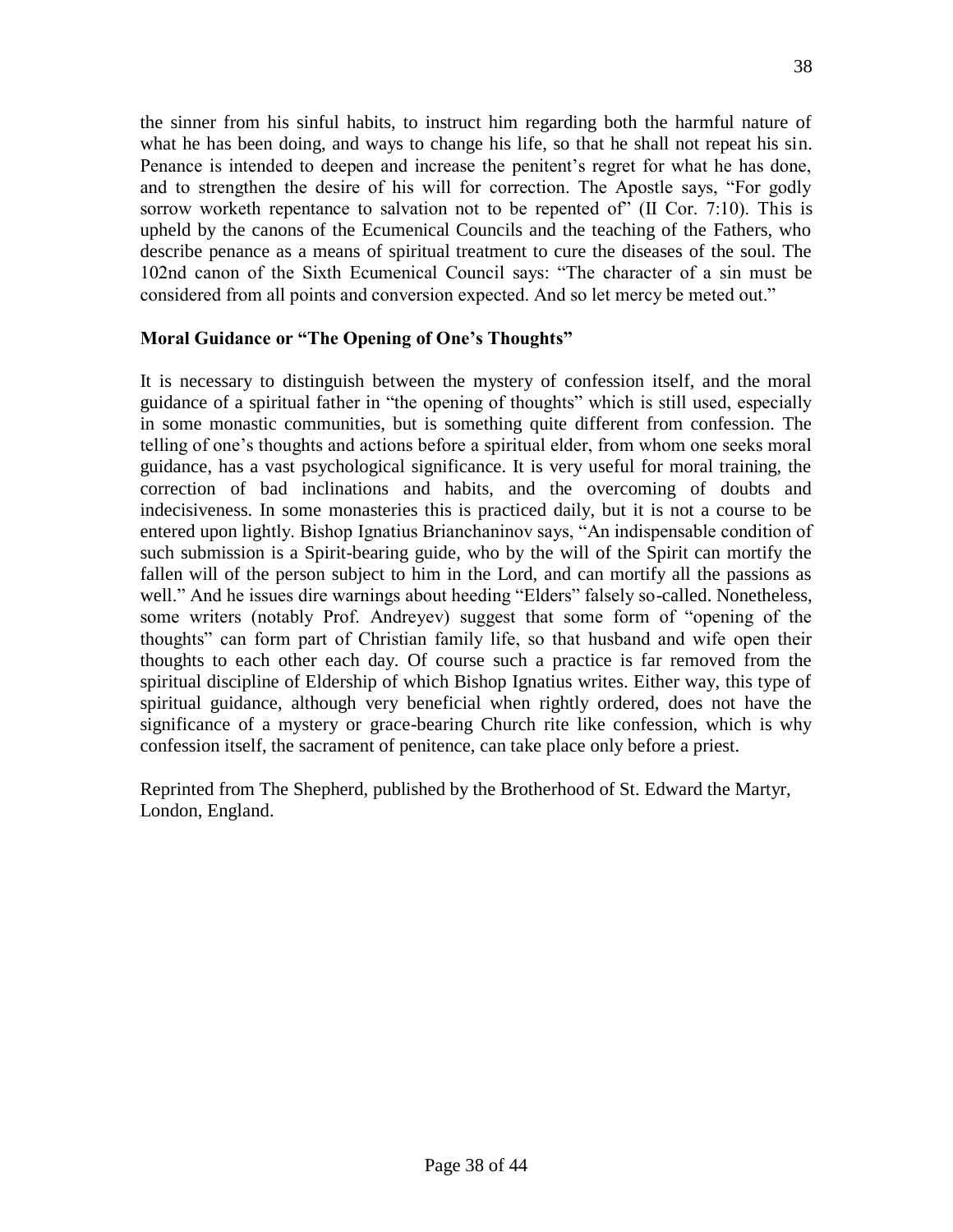### <span id="page-38-0"></span>**The relationship between Confession and Communion**

In the various topics of confession, there have been some questions that, I think, exhibit a (common) misunderstanding of the relationship between mysteries of Holy Confession and Holy Communion. There often seems to be a predominant idea that the link between these two is somehow a legal concrete thing - that there must be a 1:1 correspondence or some specific ratio and that any deviation from that ratio constitutes an abrogation of tradition or requires some kind of formal "dispensation". But this is not the relationship that really exists. While it is true that there is often a functional relationship that appears as though a formal ration exists, this is actually a coincidental observation. These two mysteries, actually form part of a larger whole of the spiritual life and both form a closely connected but not dependant link in producing a spiritual life. There are of course other components such as fasting, prayer, self denial, obedience, righteous deeds, etc. to living a spiritual life which are also a part of this picture, but in this case I wish to confine myself only to the issue at hand - confession and communion.

These two mysteries are not part of the same process, but rather are themselves parallel and often intertwined (interdependent is a good "social worker" word) processes. Holy Communion is not dependent on Holy Confession, nor is Holy Confession dependent upon Holy Communion. Each is independent but at the same time they work together toward the same goal. Just as a physician might see you and diagnose an illness and then prescribe therapy that includes many components, (for example medication, diet, physical therapy & counseling) which all are targeted toward the goal of recovery so also the spiritual condition might be diagnosed in confession, and various spiritual remedies prescribed by the confessor. And one of those spiritual remedies may be to refrain from receiving Holy Communion for a time (just as a physician might temporarily restrict your diet for a particular purpose) or perhaps the remedy prescribed might be to receive Holy Communion (like taking medication - or to stay with the diet analogy, to eat the proper nutritional foods). The frequency that one goes to the Dr is determined by the severity and course of the illness and the various restrictions on the diet are governed again by the patient's condition and improvement. So also the "ratio" of confession to communion is determined by the spiritual physician (your confessor) and corresponds to the severity of your spiritual condition, your relative spiritual health, your particular spiritual needs, etc. There are times when you cannot receive Holy Communion (such as a period of epitimia - penance - following a divorce for example) but when you should receive the mystery of Holy Confession regularly. OTOH, there may be times when the priest may permit one to receive Holy Communion weekly but only require confession on a biweekly basis. And just because you develop a particular rhythm at one time doesn't mean that it is constant just as your frequency of seeking medical help is not constant.

Holy Confession in and of itself is not a prerequisite to Holy Communion. To take this position is to subordinate the one mystery to the other and so lessen its importance. Rather both mysteries are necessary and often they are combined for the health of the soul. The "prerequisite" for Holy Communion is not a completely pure soul, but rather one that is "healthy" and prepared. And most frequently the way to guarantee that state is through receiving the mystery of Holy Confession.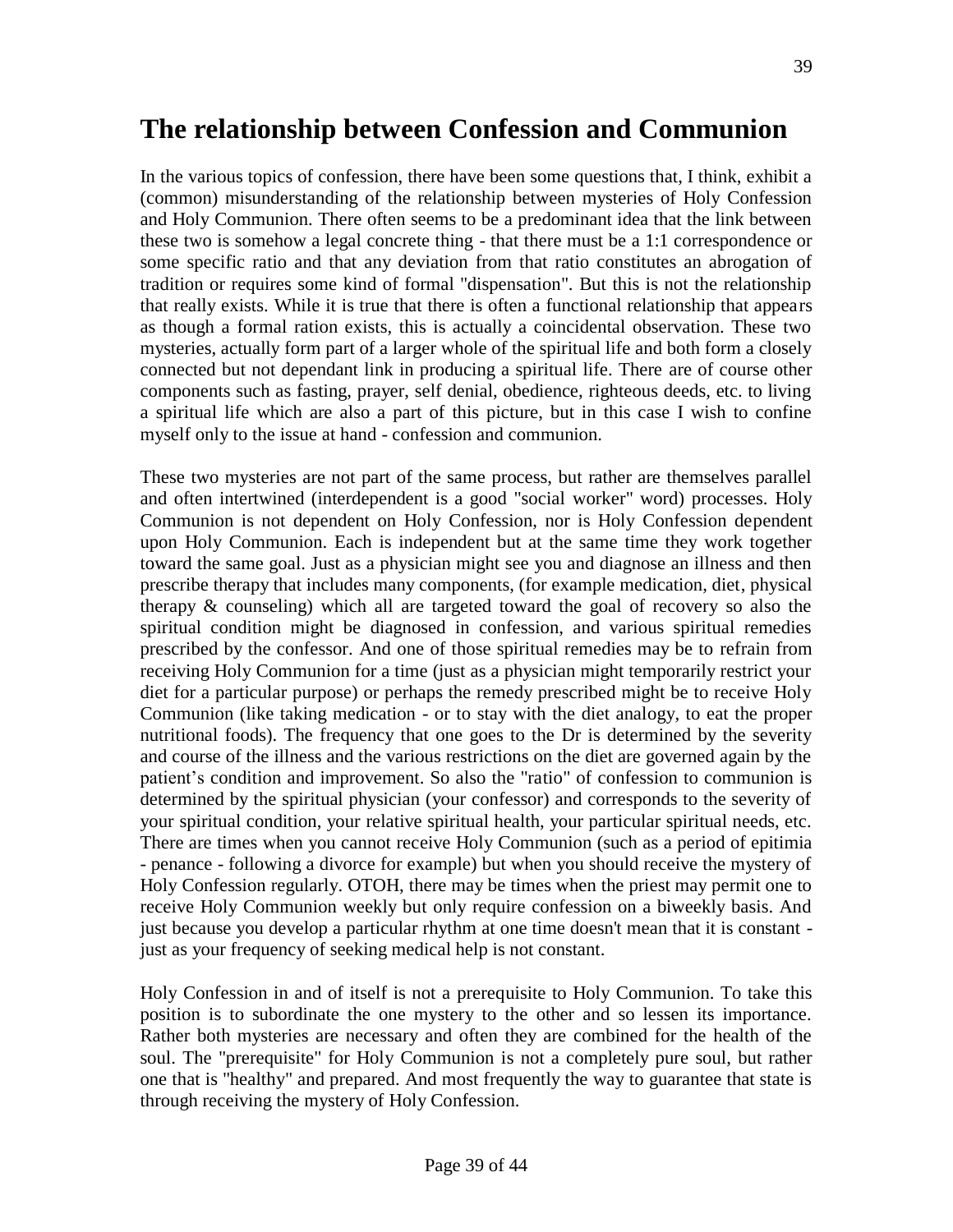Now on a practical note, there is the question of how to "stay" sinless from confession on Saturday evening until communion on Sunday morning. If you structure your Saturday evening such that all overt sources of temptation are removed (TV, movies, games, parties, etc.) and are replaced with spiritually beneficial activities (participation in vigil; the service of preparation, including canons and akathists; spiritual reading; prayer; psalmody; spiritual conversation; etc.) then you will have gone a long ways toward avoiding sin. This is all very simple to do - except for the fact that one must deny oneself to accomplish all this. In the "wisdom" of the world, Saturday night is a night of parties and entertainment and leisure and mindless activity. It is hard to rule out all these things and concentrate only on the fact that you will be receiving in yourself He Who is an all consuming purifying fire, He Who is the Creator of All, He Who is Uncontainable; you are about to encounter God face to face. Read carefully the prayers and hymns that are appointed to be said in preparation and choose those images (they are many) which create in your soul the most beneficial effects. Use those images (verbal icons) as a framework to which you conform your mind and thoughts. If this is your Saturday night activity, then you will be able to keep yourself far from sin.

From a Post to an Orthodox mailing list, dated Fri, 8 Nov 1996 by Priest David Moser St Seraphim of Sarov Orthodox Church, 872 N 29th St, Boise ID Email: [moserd@PRIMENET.COM](mailto:moserd@PRIMENET.COM) 

Used with permission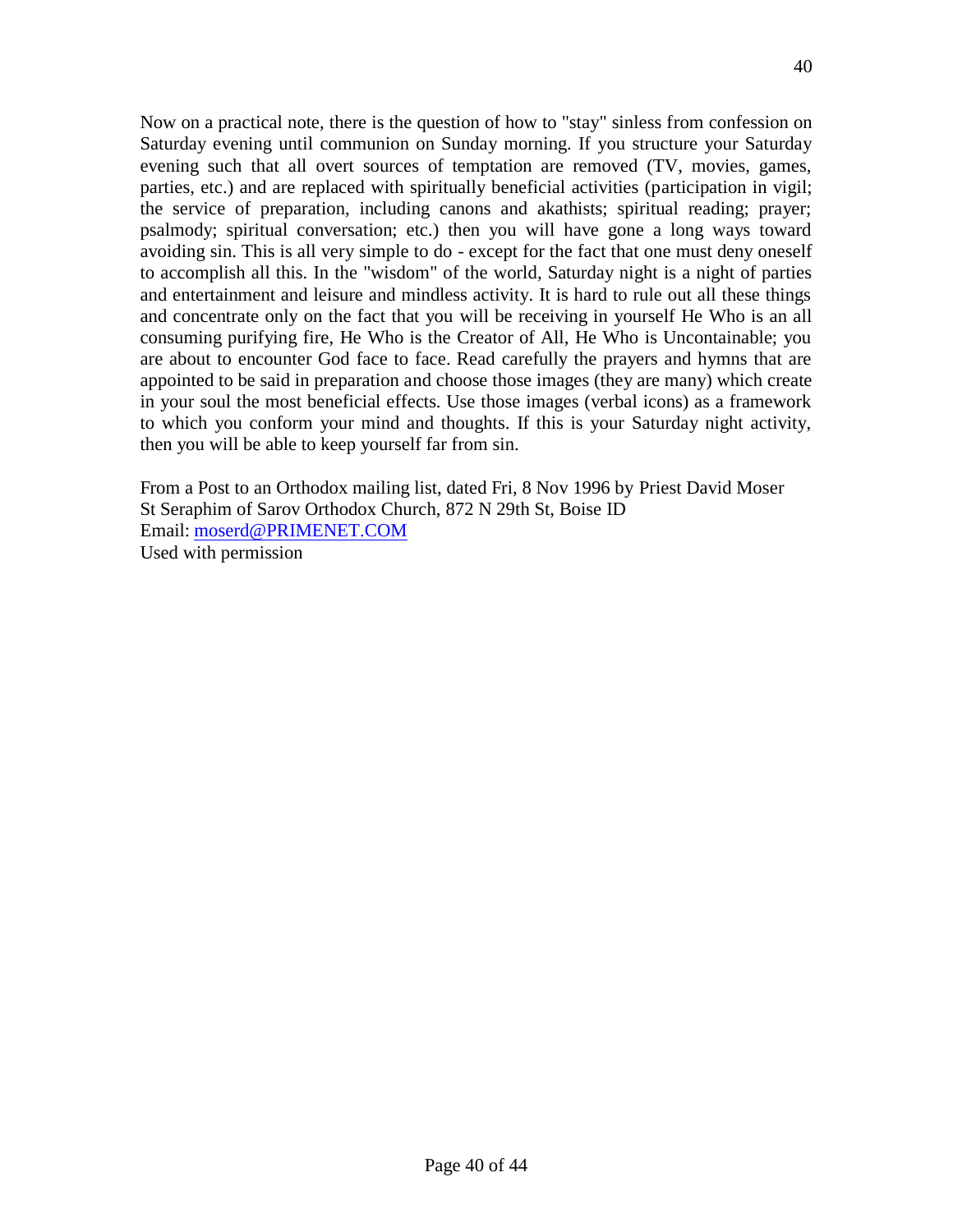## <span id="page-40-0"></span>**LESSONS FROM THE FATHERS - On Confession of One's Sins**

Repentance consists in no longer doing the same thing henceforth, while he who takes up his former (bad) deeds, according to the proverb, cards wool over a fire and draws water with a sieve.

*Hierarch John Chrysostom*

Whoever has escaped from a prison will not wish to see it another time. Whoever has been delivered from captivity prays that he will never fall into captivity (that is, repentance consists in not returning to one's former sins).

*Venerable Ephraim the Syrian*

Whoever offers repentance ought not only to wash his sin with tears, but ought to cover his former transgressions with better deeds, lest the sin be imputed to him.

*Hierarch Ambrose of Milan*

If the inclination for them (sins) has also been extirpated from our hearts, this serves as proof that they are forgiven us.

*Venerable John Cassian*

Reveal not thy thoughts to everyone, but only to them that can save thy soul.

*Venerable Anthony the Great*

Reveal not thy conscience to him to whom thy heart is not well disposed.

*Venerable Pimen the Great*

Thou art ashamed and blushest when it is necessary to tell thy sins (to a priest at confession). It is better to be ashamed to sin than to confess. Consider: If confession is not offered here, then everything will be confessed there before the whole world. Where is there more torment? Where is there more shame? In doing the deed, we are bold and shameless, but when we ought to confess, then we are ashamed and slow.

*Venerable Ephraim the Syrian*

If thou wantest God to grant thee tears of contrition and dispassion, unceasingly bring to mind thy grave.

*Venerable Ephraim the Syrian*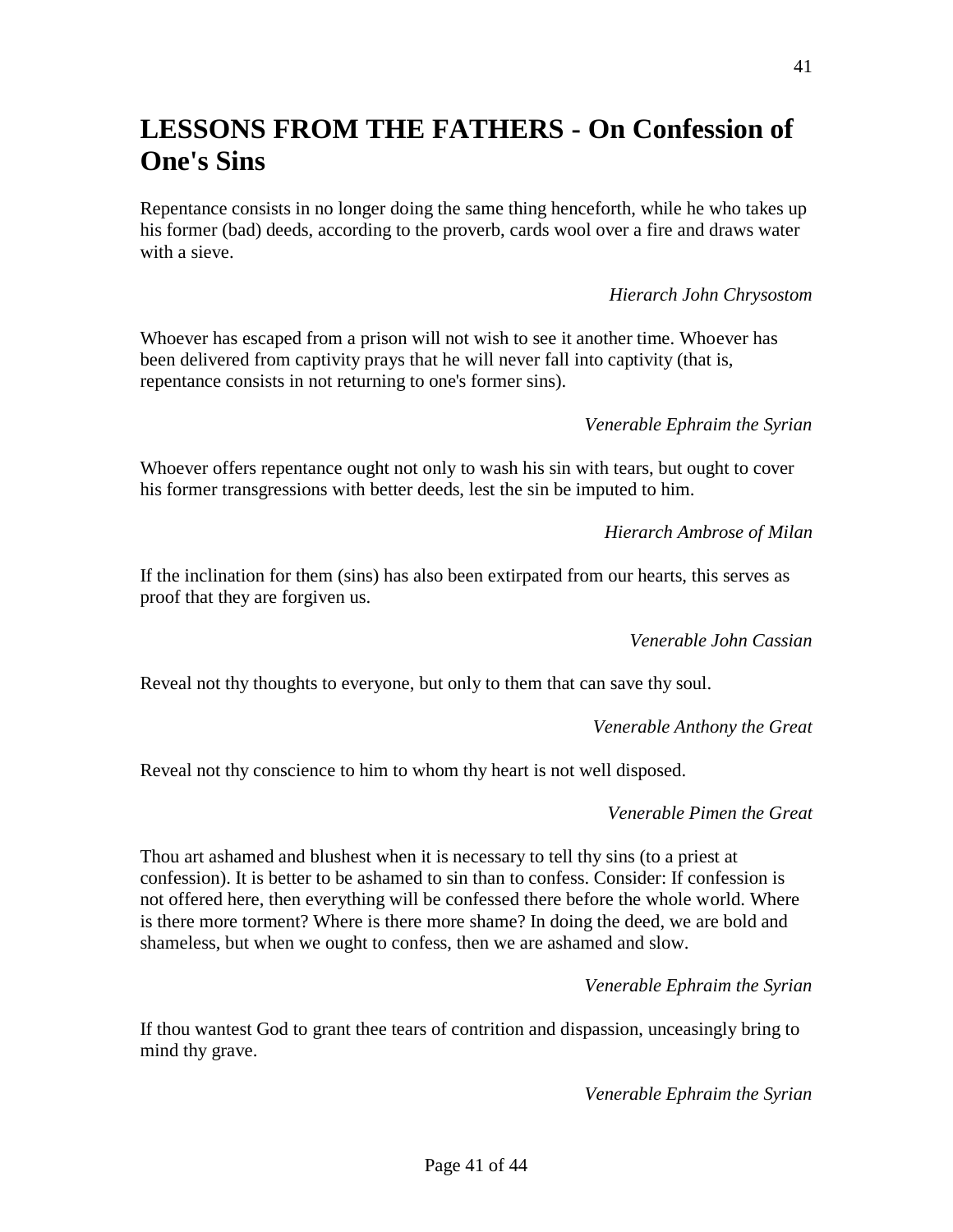Do not be ashamed to reveal your scabs to your spiritual director. Be prepared as well to accept from him disgrace for your sins, so that by being disgraced, you might avoid eternal shame.

Counsels of Venerable St. Hilarion (Ponomarev) of Optina

Do not go into detail in confessing carnal acts, lest you become a traitor to yourself.

St. John Climacus, "The Ladder of Divine Ascent," Step28: On Holy and Blessed Prayer, the Mother of Virtues, and on the Attitude of Mind and Body in Prayer

During the time of one's confession not only the person who makes his confession is judged, but the confessor as well. In the past, confessors were practical. They did not judge on the basis of the seriousness of a transgression, but rather on the intent. They did not concentrate so much on the sins being confessed as on thinking of how to treat the repentant person's soul.

An Athonite Gerontikon by Archimandrite Ioannikios (Kotsonis)

If you want cure your soul, you need four things. The first is to forgive your enemies. The second is to confess thoroughly. The third is to blame yourself. The fourth is to resolve to sin no more. If we wish to be saved, we must always blame ourselves and not attribute our wrong acts to others. And God, Who is most compassionate, will forgive us.

Modern Orthodox Saints I, St. Cosmas Aitolos).Dr. Constantine Cavarnos., INSTITUTE FOR BYZANTINE AND MODERN GREEK STUDIES., Belmont, Massachusetts., pp.81-94

Let us not wait to be convicted by others, let us be our own examiners. An important medicine for evil is confession, and care to avoid stumbling.

St. Gregory Nazianzen (On His Father's Silence no. 17)

Let us then not be ashamed to confess our sins unto the Lord. Shame indeed there is when each makes known his sins, but that shame, as it were, ploughs his land, removed the ever-recurring brambles, prunes the thorns, and gives life to the fruits which he believed were dead. Follow him who, by diligently ploughing his field, sought for eternal fruit: "being reviled we bless, being persecuted we endure, being defames we entreat, we are made as the offscouring of the world." If you plough after this fashion you will sow spiritual seed. Plough that you may get rid of sin and gain fruit. He ploughed so as to destroy in himself the last tendency to persecution. What more could Christ give to lead us on to the pursuit of perfection, than to convert and then give us for a teacher one who was a persecutor?

St. Ambrose of Milan, Concerning Repentance

Our sins are forgiven us at each confession, but we must remember that there is the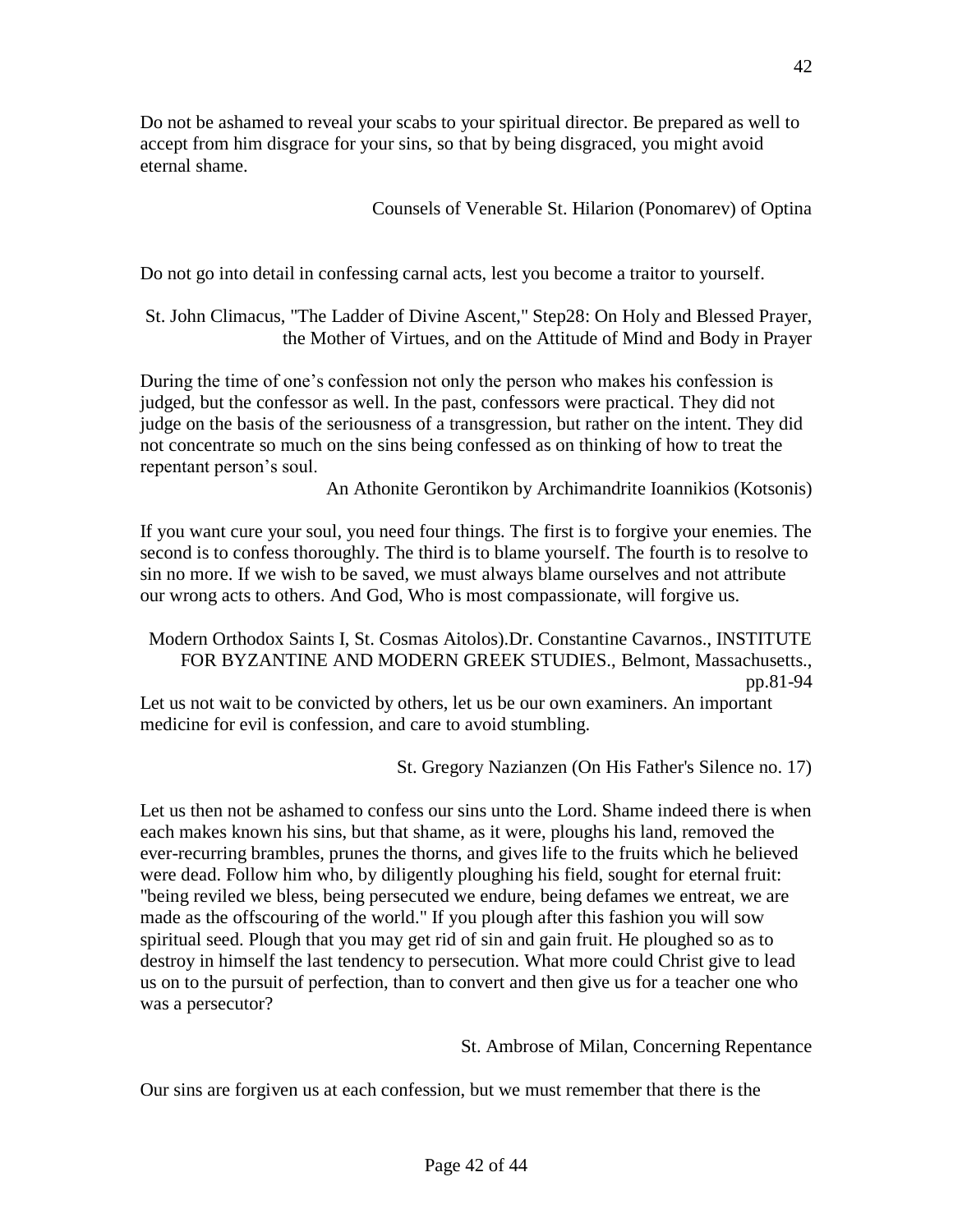"Great Forgiveness," which consists in this, that by God's mercy, we unconsciously stop committing certain specific sins, such as sinful acts. words, deeds and thoughts, but at the same time we continue to feel and be aware of our profound sinfulness. The most perfect man is the one who, precisely as he is a man, sincerely feels that he is a great sinner. An example of this was St. Seraphim of Sarov.

Metropolitan Vitaly, Paschal Encyclical, 2001 (http://www.orthodox.net/pascha/2001 pascha-vitaly.html)

The proof of authenticity of the spiritual condition of a father confessor is, that while he is very strict with himself, he is very lenient with others and does not use the canons of the Church like cannons against them.

Elder Paisius of the Holy Mountain (+July 12, 1994)

Two factors are involved in man's salvation: the grace of God and the will of man. Both must work together, if salvation is to be attained.

Repentance is a Mysterion through which he who repents for his sins confesses before a Spiritual Father who has been appointed by the Church and has received the authority to forgive sins, and receives from this Spiritual Father the remission of his sins and is reconciled with the Deity, against Whom he sinned.

Repentance signifies regret, change of mind. The distinguishing marks of repentance are contrition, tears, aversion towards sin, and love of the good.

"Modern Orthodox Saints, St. Nectarios of Aegina", Dr. Constantine Cavarnos, Institute for Byzantine and Modern Greek Studies, Belmont, Massachusetts., 1981., pp. 154-187

hen you go to your spiritual father for confession, do not bring yourself as an accuser of other people, saying, "he said this," and "so-and-so said that". . . but speak about your own doings, so that you may obtain forgiveness.

Elder Daniel of Kantounakia

You are, I am sure, aware that for you penitence is now no longer limited to disclosing your sins to your confessor, but that you must now bear your sins in mind always, until your heart nearly breaks with their ugly load; and would break, were it not for your firm faith in the mercy of our Lord."

St. Makary of Optina

My child, do you want to crush the head of the serpent? Openly reveal your thoughts in